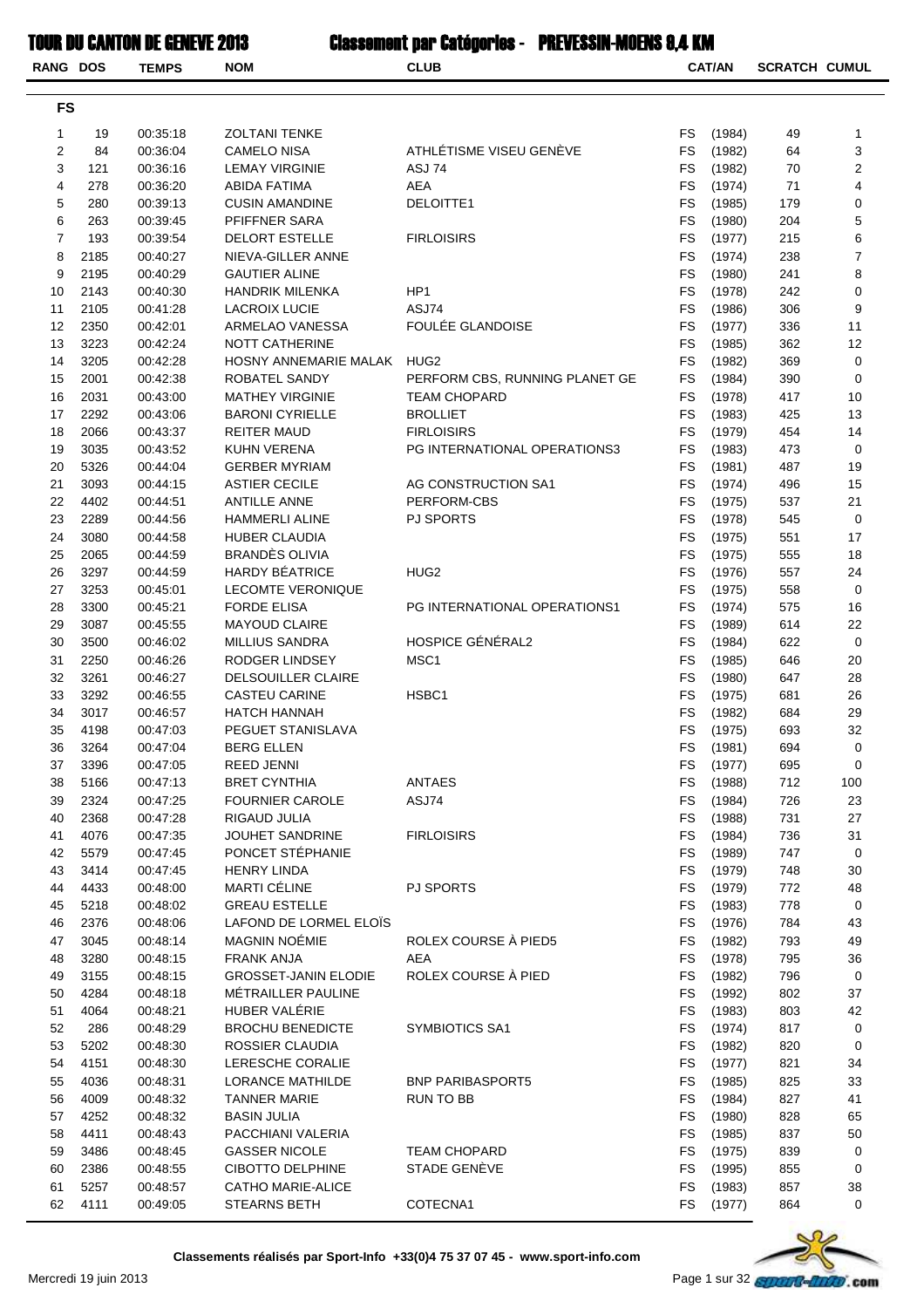| <b>RANG DOS</b> |              | <b>TEMPS</b>         | <b>NOM</b>                                          | <b>CLUB</b>                                                   |                        | <b>CAT/AN</b>    | <b>SCRATCH CUMUL</b> |           |
|-----------------|--------------|----------------------|-----------------------------------------------------|---------------------------------------------------------------|------------------------|------------------|----------------------|-----------|
| 63              | 3167         | 00:49:10             | LEULIET VERONIQUE                                   | <b>BNP PARIBASPORT5</b>                                       | FS                     | (1975)           | 869                  | 35        |
| 64              | 3273         | 00:49:11             | ZOSSO CÉLINE                                        |                                                               | <b>FS</b>              | (1982)           | 870                  | 52        |
| 65              | 4102         | 00:49:15             | SEMON ANNE-CLAUDE                                   |                                                               | FS                     | (1974)           | 874                  | 40        |
| 66              | 5016         | 00:49:17             | <b>BOMPAS SÉVERINE</b>                              |                                                               | FS                     | (1976)           | 879                  | 67        |
| 67              | 3119         | 00:49:20             | <b>BLOMBERG REBECCA</b>                             | <b>FIRLOISIRS</b>                                             | FS                     | (1981)           | 882                  | 0         |
| 68              | 4205         | 00:49:29             | <b>TROMBONE LESLIE</b>                              |                                                               | <b>FS</b>              | (1984)           | 888                  | 68        |
| 69              | 3323         | 00:49:32             | LE DANTEC DELPHINE                                  |                                                               | FS                     | (1978)           | 889                  | 46        |
| 70              | 3251         | 00:49:33             | DA RIVA JULIE                                       | SALÈVESONVERRE                                                | <b>FS</b>              | (1984)           | 890                  | 46        |
| 71<br>72        | 3423<br>3334 | 00:49:46             | DEROLLAND MANDARINE<br><b>BURKI CELINE</b>          | TRICLUBGENÈVE                                                 | <b>FS</b><br><b>FS</b> | (1984)<br>(1974) | 907<br>908           | 70<br>0   |
| 73              | 5280         | 00:49:46<br>00:49:52 | <b>BEGLEY TRACEY</b>                                |                                                               | FS                     | (1984)           | 916                  | 69        |
| 74              | 3429         | 00:49:53             | LAPLACE NATHALIE                                    |                                                               | FS                     | (1983)           | 917                  | 58        |
| 75              | 4020         | 00:49:54             | <b>KAMBEITZ ELLEN</b>                               | <b>TEAM CHOPARD</b>                                           | FS                     | (1980)           | 920                  | 61        |
| 76              | 4030         | 00:49:59             | <b>SCHEIBLE LISA</b>                                |                                                               | FS                     | (1982)           | 927                  | 56        |
| 77              | 3074         | 00:50:02             | DUFRENE SÉVERINE                                    | <b>BRANSON ULTRASONIC2</b>                                    | <b>FS</b>              | (1980)           | 933                  | 54        |
| 78              | 2332         | 00:50:06             | <b>CAUVI NATHALIE</b>                               | <b>BLUE-INFINITY1</b>                                         | <b>FS</b>              | (1979)           | 939                  | 44        |
| 79              | 4190         | 00:50:17             | HILGERS ALEXANDRA                                   |                                                               | <b>FS</b>              | (1987)           | 951                  | 51        |
| 80              | 4484         | 00:50:26             | <b>JAMAR AMÉLIE</b>                                 | <b>RUNNING TPG</b>                                            | <b>FS</b>              | (1979)           | 959                  | 60        |
| 81              | 4217         | 00:50:28             | KITSARA IRENE                                       | <b>WIPO</b>                                                   | <b>FS</b>              | (1978)           | 963                  | 101       |
| 82              | 5230         | 00:50:28             | RIESTER KATHRIN                                     |                                                               | FS                     | (1978)           | 964                  | 0         |
| 83              | 5088         | 00:50:29             | <b>MURALT BETTY</b>                                 |                                                               | FS                     | (1975)           | 965                  | 81        |
| 84              | 5417         | 00:50:29             | <b>DEWARRAT CHRISTEL</b>                            |                                                               | FS                     | (1983)           | 966                  | 73        |
| 85              | 4211         | 00:50:32             | <b>KRUK IDA</b><br><b>BUYSSENS CAROLINE</b>         | <b>BCGE</b>                                                   | <b>FS</b>              | (1979)           | 969                  | 53<br>55  |
| 86<br>87        | 3446<br>3019 | 00:50:33<br>00:50:34 | PETROVA LYUBA                                       | HIGH1<br><b>CERN</b>                                          | FS<br><b>FS</b>        | (1980)<br>(1983) | 970<br>976           | 64        |
| 88              | 4113         | 00:50:36             | <b>LEMAITRE MARIE</b>                               | ROLEX COURSE À PIED5                                          | <b>FS</b>              | (1984)           | 978                  | 62        |
| 89              | 5354         | 00:50:36             | <b>WEIR KATHERINE</b>                               |                                                               | <b>FS</b>              | (1983)           | 979                  | 71        |
| 90              | 4487         | 00:50:39             | <b>MEUNIER MURIEL</b>                               |                                                               | <b>FS</b>              | (1976)           | 982                  | 59        |
| 91              | 4025         | 00:50:43             | <b>JACQUIER CECILE</b>                              |                                                               | FS                     | (1983)           | 987                  | 72        |
| 92              | 5481         | 00:51:00             | <b>GUILLEMINOT MAUD</b>                             |                                                               | FS                     | (1979)           | 1002                 | 79        |
| 93              | 4070         | 00:51:08             | RIVAIL LUCIE                                        |                                                               | FS                     | (1978)           | 1009                 | 39        |
| 94              | 4495         | 00:51:10             | <b>MAGNIN KARINE</b>                                | HSBC1                                                         | <b>FS</b>              | (1977)           | 1012                 | 84        |
| 95              | 4256         | 00:51:13             | <b>COMINOLI CHANTAL</b>                             |                                                               | <b>FS</b>              | (1978)           | 1019                 | 78        |
| 96              | 4048         | 00:51:17             | <b>BURNAT DELPHINE</b>                              |                                                               | <b>FS</b>              | (1976)           | 1023                 | 75        |
| 97              | 3470         | 00:51:19             | <b>COUTET LARA</b>                                  | <b>TEAM CHOPARD</b>                                           | <b>FS</b>              | (1987)           | 1026                 | 86        |
| 98              | 4057         | 00:51:20             | RODRIGUEZ CAROLE                                    |                                                               | <b>FS</b>              | (1977)           | 1028                 | 91        |
| 99<br>100       | 2437<br>3480 | 00:51:27<br>00:51:30 | <b>HAYMOZ CAROLINE</b><br>EKMAN SARA                | <b>FSG COLLONGE-BELLERIVE</b><br>PG INTERNATIONAL OPERATIONS5 | <b>FS</b><br><b>FS</b> | (1978)           | 1036<br>1042         | 66<br>0   |
| 101             | 4203         | 00:51:30             | DAL BUSCO NATHALIE                                  |                                                               | FS                     | (1983)<br>(1986) | 1043                 | 63        |
| 102             | 3451         | 00:51:31             | MONTILLOT NATHALIE                                  |                                                               | FS                     | (1981)           | 1045                 | 74        |
| 103             | 4500         | 00:51:35             | ROUSSE JEANNE                                       | AMARIS1                                                       | FS                     | (1989)           | 1047                 | 93        |
| 104             | 5054         | 00:51:36             | SINCLAIR FABIENNE                                   | <b>GYFITNE ALSO</b>                                           | FS                     | (1974)           | 1049                 | 88        |
| 105             | 3046         | 00:51:50             | MAGNIN CHLOÉ                                        |                                                               | FS                     | (1982)           | 1064                 | 83        |
| 106             | 3469         | 00:52:02             | MIZRAHI EMILIE                                      | <b>TEAM CHOPARD</b>                                           | FS                     | (1981)           | 1078                 | 76        |
| 107             | 5246         | 00:52:03             | <b>ODY MARIE</b>                                    |                                                               | FS                     | (1975)           | 1079                 | 82        |
| 108             | 5292         | 00:52:06             | REINHOLD KARINA                                     |                                                               | FS                     | (1975)           | 1083                 | 117       |
| 109             | 3407         | 00:52:17             | <b>GASSER SOPHIE</b>                                |                                                               | <b>FS</b>              | (1976)           | 1095                 | 80        |
| 110             | 4293         | 00:52:21             | TOUGAS MARIE-LOUISE                                 |                                                               | FS                     | (1978)           | 1103                 | 77        |
| 111             | 5383         | 00:52:23             | <b>FUMEAUX CORALIE</b>                              |                                                               | <b>FS</b>              | (1984)           | 1104                 | 106       |
| 112<br>113      | 3191<br>4003 | 00:52:26<br>00:52:26 | <b>FURLANETTO LAETITIA</b><br>COLAS-DELAUNAY BARBAR | <b>FIRLOISIRS</b>                                             | FS<br>FS               | (1980)<br>(1975) | 1110<br>1111         | 153<br>57 |
| 114             | 4461         | 00:52:30             | <b>HUGUENET MARIE</b>                               |                                                               | FS                     | (1980)           | 1115                 | 98        |
| 115             | 3109         | 00:52:33             | PASQUIER CLAUDE                                     | SÉCHERON SA2                                                  | FS                     | (1982)           | 1119                 | 89        |
| 116             | 3365         | 00:52:34             | OLAJOSOVA XENIA                                     |                                                               | FS                     | (1979)           | 1120                 | 0         |
| 117             | 3443         | 00:52:36             | <b>GLOTIN SABINE</b>                                | HIGH1                                                         | <b>FS</b>              | (1974)           | 1122                 | 96        |
| 118             | 5345         | 00:52:38             | FARJALLAH IMEN                                      |                                                               | FS                     | (1987)           | 1124                 | 99        |
| 119             | 3490         | 00:52:41             | AMOUDRY AMANDINE                                    | <b>BECKMAN COULTER 11</b>                                     | <b>FS</b>              | (1979)           | 1127                 | 95        |
| 120             | 3447         | 00:52:57             | <b>CEDILLE ESTELLE</b>                              | HIGH1                                                         | FS                     | (1980)           | 1144                 | 0         |
| 121             | 5165         | 00:52:57             | <b>HAUW CLAIRE</b>                                  | ANTAES                                                        | FS                     | (1983)           | 1145                 | 0         |
| 122             | 5212         | 00:53:13             | MORET SANDRINE                                      |                                                               | FS                     | (1974)           | 1161                 | 92        |
| 123             | 4201         | 00:53:16             | PRISER SIBYL                                        |                                                               | FS                     | (1976)           | 1166                 | 94        |
| 124             | 3215         | 00:53:22             | PRINCE AUDREY                                       | ELECTRONIC ARTS1                                              | FS                     | (1985)           | 1171                 | 45        |
| 125             | 5556         | 00:53:29             | <b>BOCQUILLON MARJORIE</b>                          |                                                               | <b>FS</b>              | (1980)           | 1175                 | 125       |
| 126             | 5220         | 00:53:29             | VANDERSTER LAURA                                    |                                                               | FS                     | (1980)           | 1176                 | 0         |

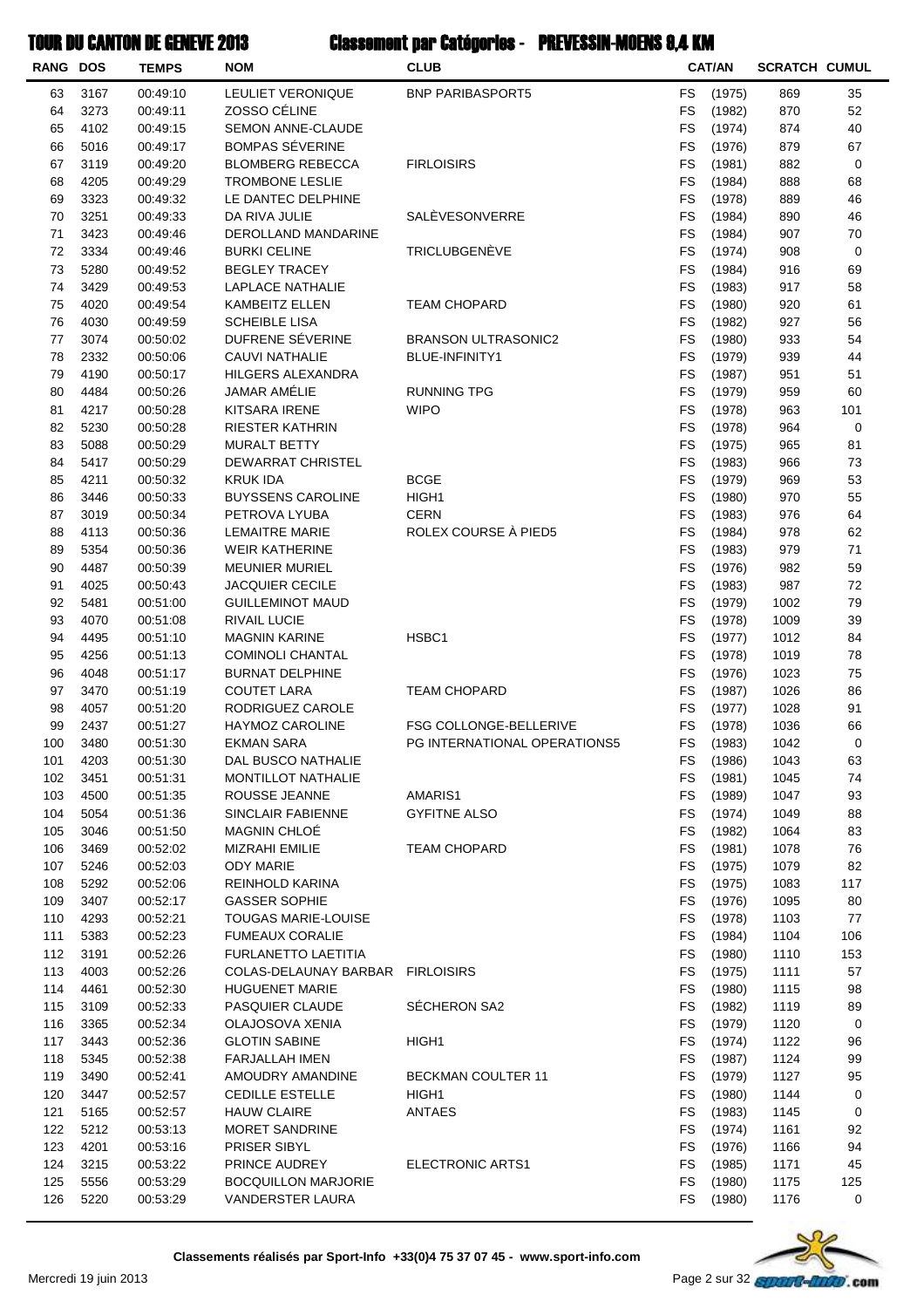| <b>RANG DOS</b> |              | <b>TEMPS</b>         | <b>NOM</b>                                    | <b>CLUB</b>                          |                        | <b>CAT/AN</b>    | <b>SCRATCH CUMUL</b> |            |
|-----------------|--------------|----------------------|-----------------------------------------------|--------------------------------------|------------------------|------------------|----------------------|------------|
| 127             | 4438         | 00:53:30             | <b>TERRIER ANGELA</b>                         | GRESAG1                              | <b>FS</b>              | (1976)           | 1177                 | 0          |
| 128             | 5275         | 00:53:36             | CHIODI MOIRÉ GIOVANNA                         |                                      | <b>FS</b>              | (1982)           | 1181                 | 119        |
| 129             | 4143         | 00:53:38             | MARCHAL CÉLINE                                |                                      | <b>FS</b>              | (1984)           | 1185                 | 0          |
| 130             | 5255         | 00:53:41             | <b>TIREFORD AURÉLIE</b>                       |                                      | FS                     | (1986)           | 1188                 | 135        |
| 131             | 4285         | 00:53:42             | <b>SIMS ROSIE</b>                             |                                      | FS                     | (1990)           | 1189                 | 97         |
| 132             | 4208         | 00:53:43             | FATIGA LEOCORBO FLOREN                        |                                      | <b>FS</b>              | (1980)           | 1190                 | 90         |
| 133             | 5092         | 00:54:09             | <b>VERHAEGEN CATHERINE</b>                    | <b>COVANCE</b>                       | <b>FS</b>              | (1981)           | 1218                 | 111        |
| 134             | 3256         | 00:54:12             | <b>WERMEILLE MELANIE</b>                      | <b>BNP PARIBASPORT5</b>              | <b>FS</b>              | (1981)           | 1221                 | 85         |
| 135             | 5348         | 00:54:14             | MIGIEU RÉGINE                                 | <b>ICF RUNNING1</b>                  | <b>FS</b>              | (1976)           | 1224                 | 0          |
| 136             | 5329         | 00:54:16             | FREY BRAULT CYNTHIA<br><b>LESPES MARIANNE</b> | <b>HARRY WINSTON1</b>                | <b>FS</b><br><b>FS</b> | (1979)           | 1225                 | 126        |
| 137<br>138      | 5080<br>5244 | 00:54:16<br>00:54:17 | MARTINEZ DIEZ VANESSA                         | ONAIR1<br><b>UOG</b>                 | <b>FS</b>              | (1979)<br>(1978) | 1227<br>1229         | 112<br>103 |
| 139             | 3033         | 00:54:17             | BELKHERROUBI-BERNARDI                         |                                      | FS                     | (1985)           | 1230                 | 0          |
| 140             | 4482         | 00:54:19             | KOLLY VÉRÉNA                                  | <b>RUNNING TPG</b>                   | <b>FS</b>              | (1975)           | 1231                 | 116        |
| 141             | 5137         | 00:54:23             | MAGOMEDOVA LESSIA                             | <b>WILD SEVEN</b>                    | <b>FS</b>              | (1980)           | 1235                 | 103        |
| 142             | 2422         | 00:54:24             | <b>HOCQUET PERRINE</b>                        |                                      | <b>FS</b>              | (1981)           | 1236                 | 87         |
| 143             | 5294         | 00:54:26             | DÜGGELI PATRICIA                              |                                      | <b>FS</b>              | (1975)           | 1241                 | 115        |
| 144             | 4342         | 00:54:30             | <b>CULE VENESSA</b>                           | <b>CHIQUITA</b>                      | <b>FS</b>              | (1980)           | 1245                 | 129        |
| 145             | 4116         | 00:54:35             | SILVAN ANNE-SOPHIE                            | TIRAWA1                              | <b>FS</b>              | (1980)           | 1248                 | 102        |
| 146             | 5404         | 00:54:38             | <b>GRAFF CÉCILE</b>                           |                                      | FS                     | (1985)           | 1254                 | 108        |
| 147             | 5017         | 00:54:39             | <b>BARTHASSAT FLEURY SABI</b>                 |                                      | <b>FS</b>              | (1975)           | 1255                 | 110        |
| 148             | 4312         | 00:54:41             | PFISTER NICOLE                                |                                      | FS                     | (1980)           | 1258                 | 0          |
| 149             | 4431         | 00:54:44             | <b>BOUÉ LHOPITEAU CÉCILE</b>                  | <b>LES PANARDS MIGROS</b>            | <b>FS</b>              | (1975)           | 1261                 | 0          |
| 150             | 5153         | 00:54:49             | EL ASRI FAIZA                                 | HSBC4                                | <b>FS</b>              | (1984)           | 1266                 | 0          |
| 151             | 4459         | 00:54:52             | YAZAWA NOBUE                                  |                                      | <b>FS</b>              | (1980)           | 1270                 | 120        |
| 152             | 4225         | 00:54:53             | <b>CLAIRE SOPHIE</b>                          |                                      | <b>FS</b>              | (1974)           | 1273                 | 0          |
| 153             | 5369         | 00:54:59             | POLL ELIZABETH                                |                                      | <b>FS</b>              | (1980)           | 1279                 | 0          |
| 154             | 4207         | 00:55:01             | <b>SZUNYOG EMESE</b>                          |                                      | <b>FS</b>              | (1981)           | 1281                 | 0          |
| 155             | 4290         | 00:55:03             | PIGUET AMÉLIE                                 |                                      | FS                     | (1982)           | 1283                 | 118        |
| 156             | 4423         | 00:55:06             | ZOUARI LINDA                                  |                                      | <b>FS</b>              | (1984)           | 1284                 | 0          |
| 157             | 5412         | 00:55:08             | DUTHON VICTORIA                               |                                      | <b>FS</b>              | (1982)           | 1285                 | 107        |
| 158             | 5216         | 00:55:09             | <b>STROM KIMBERLY</b>                         |                                      | <b>FS</b>              | (1981)           | 1287                 | 124        |
| 159             | 5494         | 00:55:10             | ZANGRILLI LISA                                | LEXMARK INTERNATIONAL3               | <b>FS</b><br><b>FS</b> | (1985)           | 1288                 | 0          |
| 160<br>161      | 4440<br>4441 | 00:55:17<br>00:55:18 | RAUTUREAU VERONIQUE<br><b>DEPPEN MAGALI</b>   |                                      | <b>FS</b>              | (1978)<br>(1981) | 1293<br>1294         | 123<br>122 |
| 162             | 5014         | 00:55:19             | <b>BOESPFLUG SOFIA</b>                        | <b>AMARIS</b>                        | <b>FS</b>              | (1988)           | 1296                 | 114        |
| 163             | 5073         | 00:55:19             | <b>ESPIRITO SANTO REIS NOE</b>                | DGSI <sub>2</sub>                    | <b>FS</b>              | (1976)           | 1297                 | 121        |
| 164             | 4082         | 00:55:24             | THIBAUD NATACHA                               |                                      | <b>FS</b>              | (1978)           | 1302                 | 109        |
| 165             | 4318         | 00:55:26             | <b>MEKKAOUI BAHAIJA</b>                       | COTECNA1                             | FS                     | (1987)           | 1304                 | 0          |
| 166             | 4305         | 00:55:27             | ANTUNES LILIANA                               | <b>GENOMIC HEALTH INTERNATIONAL1</b> | <b>FS</b>              | (1984)           | 1306                 | 105        |
| 167             | 5401         | 00:55:32             | RIBONI AUDE                                   | <b>PERFORM</b>                       | FS                     | (1980)           | 1313                 | 0          |
| 168             | 5035         | 00:55:33             | VAZQUEZ SABRINA                               |                                      | <b>FS</b>              | (1983)           | 1314                 | 131        |
| 169             | 5501         | 00:55:39             | <b>MARTIN AURÉLIE</b>                         |                                      | <b>FS</b>              | (1984)           | 1319                 | 130        |
| 170             | 5386         | 00:55:45             | <b>HYDE FABIENNE</b>                          |                                      | <b>FS</b>              | (1985)           | 1325                 | 138        |
| 171             | 5002         | 00:55:51             | <b>MAYLIE LAURENCE</b>                        |                                      | <b>FS</b>              | (1978)           | 1333                 | 0          |
| 172             | 5147         | 00:55:52             | REISENTHEL MÉLANIE                            | LEXMARK INTERNATIONAL2               | FS                     | (1985)           | 1334                 | 145        |
| 173             | 5139         | 00:55:54             | THOREL AUDE                                   | <b>GENEVA RUNNERS</b>                | FS                     | (1975)           | 1335                 | 132        |
| 174             | 4200         | 00:56:06             | <b>EBOT RACHEL</b>                            | <b>GOBE BITUME</b>                   | FS                     | (1975)           | 1342                 | 113        |
| 175             | 4282         | 00:56:07             | VERGÈRE DELPHINE                              |                                      | <b>FS</b>              | (1981)           | 1343                 | 143        |
| 176             | 4283         | 00:56:07             | <b>BROILLET CLARA</b>                         |                                      | FS                     | (1985)           | 1344                 | 142        |
| 177             | 5007         | 00:56:09             | PLAT-MUSIAL ANNE LAURE BLUE-INFINITY2         |                                      | <b>FS</b>              | (1978)           | 1345                 | 127        |
| 178             | 5393         | 00:56:10             | <b>MASSET SOPHIE</b>                          |                                      | <b>FS</b>              | (1983)           | 1347                 | 0          |
| 179             | 5332         | 00:56:16             | <b>BAUD-LAVIGNE CAROLE</b>                    |                                      | FS                     | (1984)           | 1349                 | 141        |
| 180<br>181      | 5346<br>5270 | 00:56:25<br>00:56:32 | <b>GUENAT LOU</b><br><b>CHRISTEN ANIKA</b>    |                                      | FS<br><b>FS</b>        | (1986)<br>(1994) | 1353<br>1355         | 0<br>147   |
| 182             | 5251         | 00:56:33             | <b>ROSSI CATHERINE</b>                        |                                      | FS                     | (1974)           | 1357                 | 128        |
| 183             | 4182         | 00:56:38             | RUFENACHT MAGALI                              | SAMA FIT                             | FS                     | (1985)           | 1361                 | 0          |
| 184             | 5372         | 00:56:42             | SCHOLTZ DOROTHÉE                              | COVANCE CLS2                         | <b>FS</b>              | (1977)           | 1366                 | 134        |
| 185             | 4311         | 00:56:45             | <b>ZACH GRATIA</b>                            | PG INTERNATIONAL OPERATIONS2         | <b>FS</b>              | (1986)           | 1370                 | 0          |
| 186             | 5528         | 00:56:52             | <b>BISTER PAULINE</b>                         | <b>AMARIS</b>                        | FS                     | (1987)           | 1375                 | 140        |
| 187             | 5179         | 00:56:55             | <b>EBENER JOANNE</b>                          | PERFORM CBS                          | <b>FS</b>              | (1976)           | 1379                 | 146        |
| 188             | 4303         | 00:56:55             | PLUN-FAVREAU JULIETTE                         | <b>GENOMIC HEALTH INTERNATIONAL1</b> | FS                     | (1977)           | 1380                 | 0          |
| 189             | 5443         | 00:57:01             | <b>LERCARI MARTA</b>                          |                                      | FS                     | (1986)           | 1385                 | 0          |
| 190             | 5432         | 00:57:07             | <b>WEETCH GEORGINA</b>                        |                                      | FS                     | (1987)           | 1389                 | 0          |
|                 |              |                      |                                               |                                      |                        |                  |                      |            |

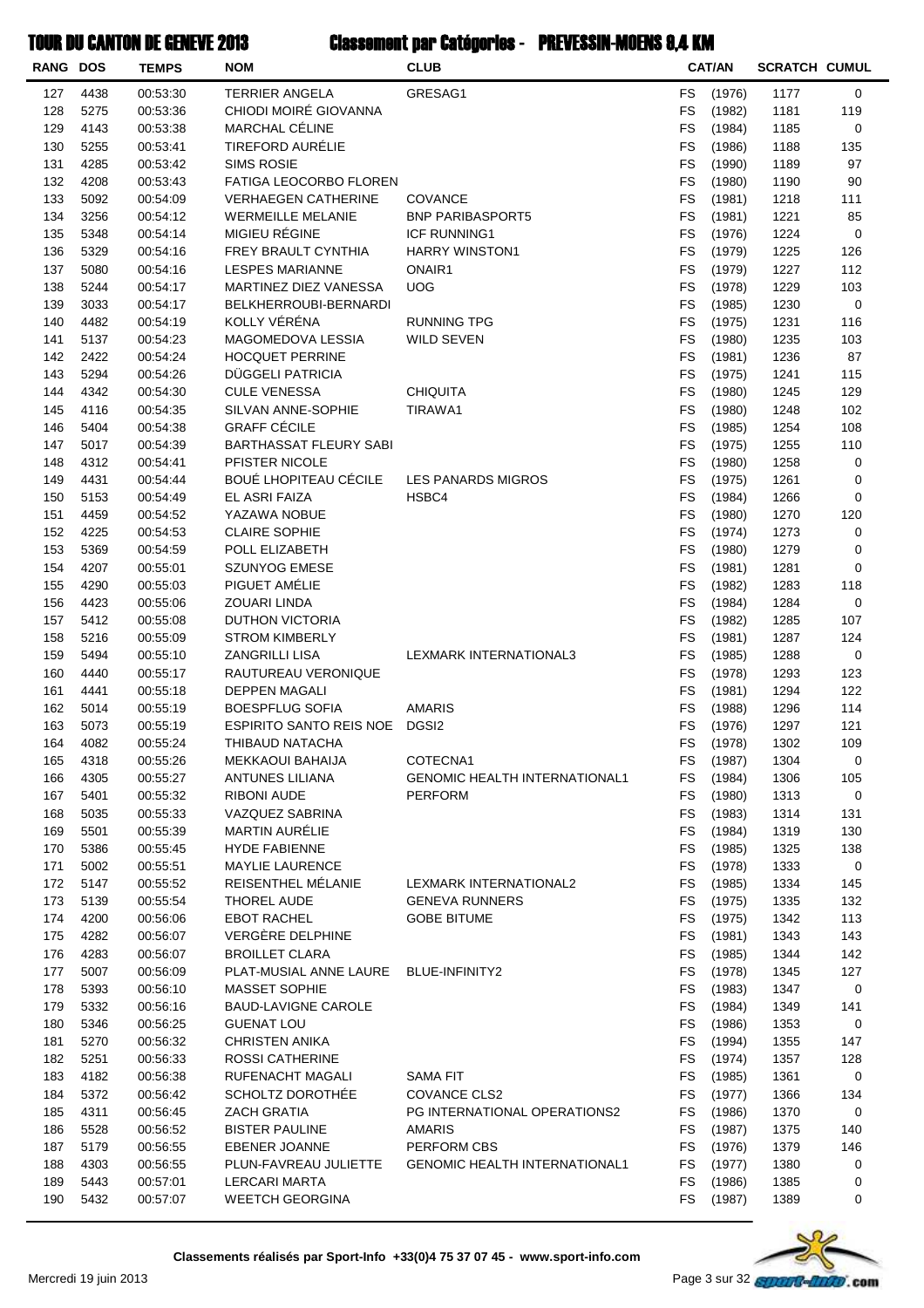### Classement par Catégories - PREVESSIN-MOENS 9,4 KMTOUR DU CANTON DE GENEVE 2013

| <b>RANG DOS</b> |              | UANI UN DL ULIULTL ZU IU<br><b>TEMPS</b> | <b>NOM</b>                                    | viuvvuinunt pun vutvyvi ivo<br>ILVVIN IVIVLINU V <del>, T</del> kuvi<br><b>CLUB</b> |                        | <b>CAT/AN</b>    | <b>SCRATCH CUMUL</b> |             |
|-----------------|--------------|------------------------------------------|-----------------------------------------------|-------------------------------------------------------------------------------------|------------------------|------------------|----------------------|-------------|
|                 |              |                                          |                                               |                                                                                     |                        |                  |                      |             |
| 191             | 4289         | 00:57:11                                 | <b>COURTOIS CHRISTINE</b>                     |                                                                                     | <b>FS</b>              | (1976)           | 1391                 | 0           |
| 192             | 5557         | 00:57:18                                 | <b>AVENAS MARIELLE</b>                        |                                                                                     | <b>FS</b>              | (1980)           | 1397                 | 137         |
| 193             | 3062         | 00:57:31                                 | <b>HOMBERGER ANI</b>                          |                                                                                     | <b>FS</b>              | (1985)           | 1402                 | 25          |
| 194             | 4365         | 00:57:36                                 | <b>ANZIANI PAULINE</b>                        | <b>FIRLOISIRS</b>                                                                   | <b>FS</b>              | (1978)           | 1403                 | 133         |
| 195             | 5495         | 00:57:36                                 | JULIE AURÉLIE                                 | LEXMARK INTERNATIONAL3                                                              | <b>FS</b><br><b>FS</b> | (1987)           | 1405                 | 0           |
| 196<br>197      | 5331<br>5416 | 00:57:41<br>00:57:42                     | <b>LAB CLAIRE</b><br><b>KURY SOPHIE</b>       |                                                                                     | <b>FS</b>              | (1985)<br>(1979) | 1407<br>1408         | 154<br>139  |
| 198             | 4387         | 00:57:47                                 | <b>DUBOIS DELPHINE</b>                        | PG INTERNATIONAL OPERATIONS3                                                        | FS                     | (1977)           | 1411                 | 157         |
| 199             | 4376         | 00:57:52                                 | <b>GENESTIN FLORENCE</b>                      |                                                                                     | <b>FS</b>              | (1982)           | 1412                 | 0           |
| 200             | 4358         | 00:57:56                                 | MASTRACCI AGNÈS                               |                                                                                     | <b>FS</b>              | (1974)           | 1414                 | 155         |
| 201             | 5573         | 00:57:58                                 | <b>SIMONNIN FLORENCE</b>                      |                                                                                     | <b>FS</b>              | (1987)           | 1417                 | 0           |
| 202             | 4253         | 00:58:00                                 | PUTMAN SOPHIE                                 |                                                                                     | <b>FS</b>              | (1982)           | 1419                 | 149         |
| 203             | 5503         | 00:58:01                                 | PERVES ADRIENNE                               | PROCTER ET GAMBLE                                                                   | <b>FS</b>              | (1979)           | 1420                 | 155         |
| 204             | 4266         | 00:58:03                                 | PUISSANT DEBORAH                              |                                                                                     | FS                     | (1983)           | 1422                 | 144         |
| 205             | 4345         | 00:58:08                                 | <b>GROOT BRITTANY</b>                         | PG INTERNATIONAL OPERATIONS4                                                        | <b>FS</b>              | (1985)           | 1423                 | 0           |
| 206             | 5478         | 00:58:10                                 | JANE SARAH                                    |                                                                                     | <b>FS</b>              | (1987)           | 1426                 | 152         |
| 207             | 5318         | 00:58:13                                 | ANDRIAMBELOSON HERISO                         |                                                                                     | <b>FS</b>              | (1981)           | 1430                 | 168         |
| 208             | 5313         | 00:58:18                                 | ZAROLA LAURE                                  | <b>HARRY WINSTON2</b>                                                               | <b>FS</b>              | (1979)           | 1432                 | 160         |
| 209             | 4451         | 00:58:26                                 | <b>SANDER CHRISTINA</b>                       |                                                                                     | <b>FS</b>              | (1981)           | 1436                 | $\mathbf 0$ |
| 210             | 5053         | 00:58:30                                 | <b>GIRARDIN VÉRONIQUE</b>                     |                                                                                     | <b>FS</b>              | (1980)           | 1437                 | 149         |
| 211             | 4294         | 00:58:33                                 | PELLAN MARIE ISABELLE                         | WTO1                                                                                | <b>FS</b>              | (1974)           | 1440                 | 0           |
| 212             | 4142         | 00:58:34                                 | PINCHUK KATERYNA                              | <b>FIRLOISIRS</b>                                                                   | <b>FS</b>              | (1983)           | 1442                 | 0           |
| 213             | 4013         | 00:58:34                                 | <b>DELFINI SANDRA</b>                         |                                                                                     | FS                     | (1974)           | 1444                 | 0           |
| 214             | 5287         | 00:58:38                                 | ANDRÉ MARIE-LAURE                             |                                                                                     | <b>FS</b>              | (1976)           | 1447                 | 161         |
| 215             | 5099         | 00:58:39                                 | <b>CHAUDHURI SERENA</b>                       | HSBC <sub>3</sub>                                                                   | FS                     | (1977)           | 1448                 | 0           |
| 216             | 5551         | 00:58:54                                 | AHMED SHUGOOFTA                               |                                                                                     | <b>FS</b>              | (1987)           | 1458                 | 0           |
| 217             | 5373         | 00:59:03                                 | <b>XU ANKAI</b>                               | WTO <sub>2</sub>                                                                    | <b>FS</b>              | (1983)           | 1459                 | 151         |
| 218             | 5400         | 00:59:04                                 | <b>CHILDERS ANNA</b>                          |                                                                                     | <b>FS</b>              | (1982)           | 1460                 | 158         |
| 219             | 5164         | 00:59:13                                 | <b>DESSEMME SONIA</b>                         | <b>ANTAES</b>                                                                       | <b>FS</b>              | (1986)           | 1464                 | 148         |
| 220<br>221      | 4497<br>5444 | 00:59:15<br>00:59:15                     | VON FLIEDNER SONIA<br><b>BAUD CAROLE-ANNE</b> |                                                                                     | <b>FS</b><br><b>FS</b> | (1978)<br>(1985) | 1465<br>1466         | 136<br>172  |
| 222             | 5546         | 00:59:21                                 | <b>MORA ROSSI KATIE</b>                       |                                                                                     | FS                     | (1974)           | 1469                 | 166         |
| 223             | 5366         | 00:59:22                                 | MOENNE-LOCCOZ CHRISTE VILLE DE GENEVE1        |                                                                                     | FS                     | (1976)           | 1470                 | 177         |
| 224             | 5468         | 00:59:22                                 | ROMBACH MECHTHILD                             |                                                                                     | FS                     | (1977)           | 1471                 | 165         |
| 225             | 4331         | 00:59:24                                 | <b>HARRIS REBECCA</b>                         |                                                                                     | <b>FS</b>              | (1978)           | 1473                 | 163         |
| 226             | 5433         | 00:59:29                                 | BOURQUI ANNE-CAROLINE                         | <b>TEAM CHOPARD</b>                                                                 | <b>FS</b>              | (1976)           | 1475                 | 170         |
| 227             | 5210         | 00:59:34                                 | <b>LAPP ALBERTINE</b>                         |                                                                                     | <b>FS</b>              | (1982)           | 1478                 | 169         |
| 228             | 5223         | 00:59:35                                 | DE BOTTON CÉLINE                              |                                                                                     |                        | FS (1983)        | 1479                 | 162         |
| 229             | 5394         | 01:00:01                                 | <b>WALPEN ARIANE</b>                          | <b>HARRY WINSTON2</b>                                                               | FS                     | (1980)           | 1484                 | 173         |
| 230             | 5458         | 01:00:15                                 | LOPEZ DE SILANES PAULA                        |                                                                                     | FS                     | (1984)           | 1490                 | 0           |
| 231             | 4168         | 01:00:21                                 | PEREIRA HELOISA                               | WTO <sub>2</sub>                                                                    | FS                     | (1981)           | 1494                 | 0           |
| 232             | 5123         | 01:00:32                                 | FONTANA ARNALDI CORON                         |                                                                                     | FS                     | (1974)           | 1498                 | 0           |
| 233             | 4449         | 01:00:34                                 | ANNEZ MARIE-CHARLOTTE                         |                                                                                     | FS                     | (1984)           | 1500                 | 159         |
| 234             | 5532         | 01:00:40                                 | <b>KROPP PAULINE</b>                          | <b>AMARIS</b>                                                                       | <b>FS</b>              | (1990)           | 1502                 | 0           |
| 235             | 5336         | 01:00:40                                 | <b>BOYDENS ELLEN</b>                          |                                                                                     | FS                     | (1980)           | 1503                 | 175         |
| 236             | 5337         | 01:00:42                                 | PELLEGRINI STEFANIA                           |                                                                                     | <b>FS</b>              | (1986)           | 1504                 | 176         |
| 237             | 5440         | 01:01:07                                 | SEEMANN JOELLE                                | <b>FONDATION ENSEMBLE 2</b>                                                         | FS                     | (1977)           | 1512                 | 0           |
| 238             | 5479         | 01:01:13                                 | DE VIMAL BÉRENGÈRE                            |                                                                                     | FS                     | (1983)           | 1513                 | 0           |
| 239             | 5268         | 01:01:13                                 | LIN EMILIE                                    | PG INTERNATIONAL OPERATIONS2                                                        | FS                     | (1985)           | 1514                 | 0           |
| 240             | 5530         | 01:01:13                                 | TOURAINE VALÉRIE                              | <b>AMARIS</b>                                                                       | FS                     | (1988)           | 1515                 | 174         |
| 241             | 4119         | 01:01:18                                 | <b>GOEPFERT LAURE</b>                         | TIRAWA1                                                                             | FS                     | (1983)           | 1517                 | 164         |
| 242             | 4334         | 01:01:26                                 | LAC ELODIE                                    | LEXMARK INTERNATIONAL2                                                              | FS                     | (1982)           | 1519                 | 166         |
| 243<br>244      | 5316<br>4255 | 01:01:36<br>01:02:16                     | ANTOLINEZ MARINE                              | PG INTERNATIONAL OPERATIONS2                                                        | FS<br><b>FS</b>        | (1983)           | 1521<br>1529         | 171<br>0    |
| 245             | 5387         | 01:02:38                                 | <b>FLORIN MARINE</b><br>MASSET FLORENCE       |                                                                                     | FS                     | (1987)<br>(1975) | 1539                 | 0           |
| 246             | 5539         | 01:02:48                                 | DICHALA IOANNA                                | HUG4                                                                                | <b>FS</b>              | (1985)           | 1543                 | 0           |
| 247             | 5500         | 01:02:51                                 | KRUMMENACHER ADELINE                          | ATHLÉTISME CLUB DE VERSOIX                                                          | FS                     | (1984)           | 1544                 | 0           |
| 248             | 5237         | 01:02:57                                 | <b>DENIS CECILIA</b>                          |                                                                                     | FS                     | (1979)           | 1545                 | 0           |
| 249             | 5485         | 01:03:24                                 | <b>CHAMBARET SOPHIE</b>                       | <b>JP MORGAN3</b>                                                                   | FS                     | (1978)           | 1549                 | 0           |
| 250             | 3328         | 01:03:34                                 | EL GUERFTI NAÏMA                              | <b>FIRLOISIRS</b>                                                                   | FS                     | (1984)           | 1551                 | 0           |
| 251             | 5522         | 01:04:19                                 | <b>BUCKHURST LAURA</b>                        |                                                                                     | <b>FS</b>              | (1978)           | 1557                 | 0           |
| 252             | 5431         | 01:04:19                                 | MACADAM ANNA                                  |                                                                                     | FS                     | (1984)           | 1558                 | 0           |
| 253             | 4343         | 01:04:25                                 | <b>CASEY LAURA</b>                            |                                                                                     | <b>FS</b>              | (1985)           | 1561                 | 0           |
| 254             | 5504         | 01:04:37                                 | TRIPALO DENISE                                |                                                                                     | FS                     | (1984)           | 1565                 | 0           |
|                 |              |                                          |                                               |                                                                                     |                        |                  |                      |             |

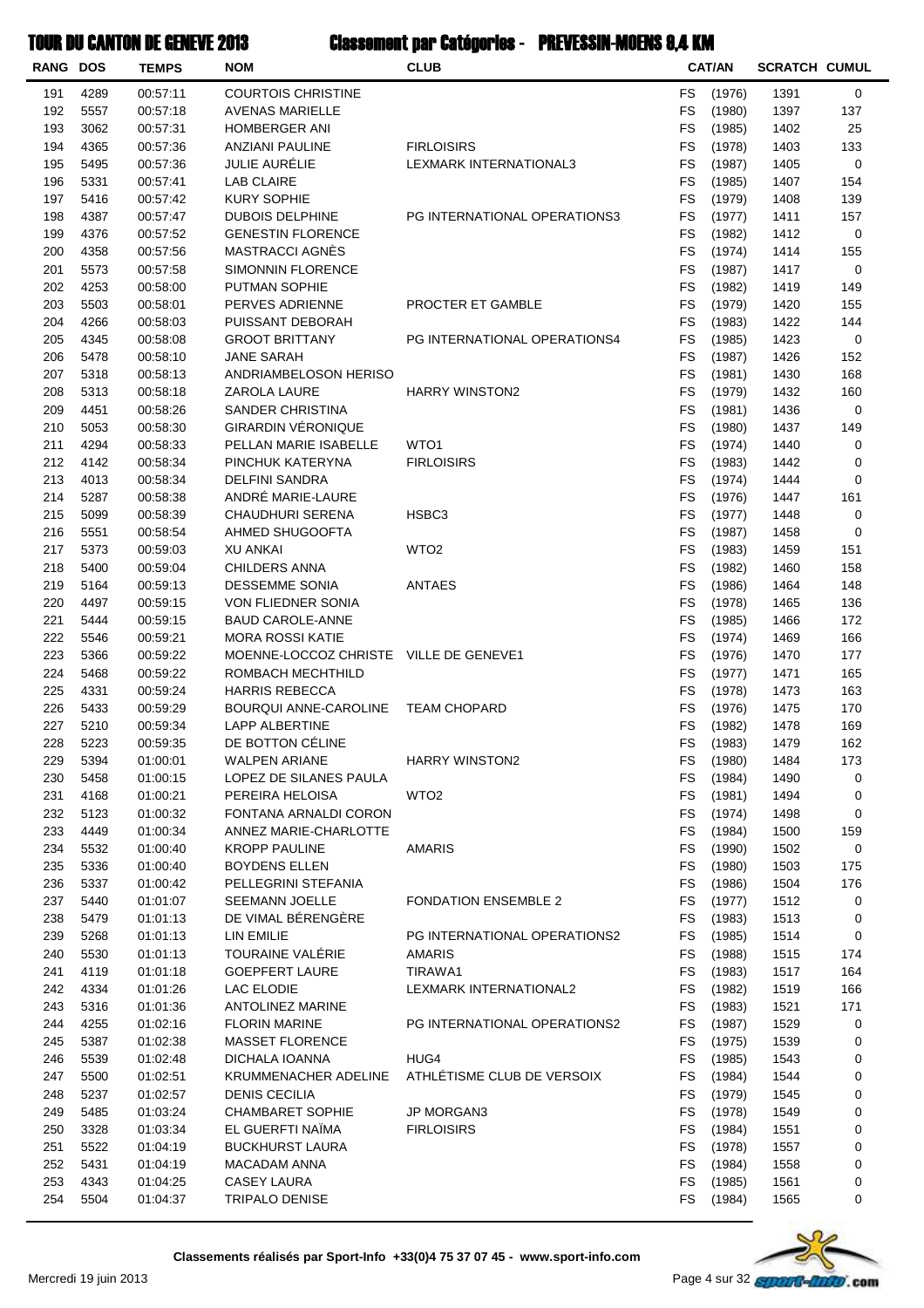| <b>RANG DOS</b> |      | <b>TEMPS</b> | <b>NOM</b>            | <b>CLUB</b>                 |           | <b>CAT/AN</b> | <b>SCRATCH CUMUL</b> |     |
|-----------------|------|--------------|-----------------------|-----------------------------|-----------|---------------|----------------------|-----|
| 255             | 5575 | 01:05:38     | <b>JACOBS MARIE</b>   |                             | FS        | (1983)        | 1570                 | 0   |
| 256             | 5426 | 01:06:05     | ANTONELLO ANNA CHIARA | <b>EFERTON SERVICES SA1</b> | FS        | (1980)        | 1572                 | 178 |
| 257             | 5581 | 01:06:19     | KÖHLER SABRINA        |                             | FS        | (1990)        | 1573                 | 0   |
| 258             | 5493 | 01:08:31     | SAINT-PIERRE AUDE     | LEXMARK INTERNATIONAL3      | FS        | (1981)        | 1578                 | 0   |
| 259             | 5450 | 01:08:34     | PACHE VALENTINE       | DIP.                        | FS        | (1980)        | 1579                 | 179 |
| 260             | 5009 | 01:08:36     | DECRE CAROLINE        | <b>AMARIS</b>               | FS        | (1985)        | 1580                 | 0   |
| 261             | 5531 | 01:08:47     | <b>DREVET MAGALI</b>  | <b>AMARIS</b>               | FS        | (1988)        | 1582                 | 0   |
| 262             | 5011 | 01:10:30     | <b>MURE CYRIELLE</b>  | <b>AMARIS</b>               | FS        | (1991)        | 1588                 | 181 |
| 263             | 5541 | 01:10:34     | PACHE MARTINE         |                             | <b>FS</b> | (1978)        | 1589                 | 180 |
| 264             | 5486 | 01:14:28     | <b>GIL MIRIAM</b>     | GONET <sub>1</sub>          | FS        | (1975)        | 1593                 | 0   |
| 265             | 5507 | 01:16:04     | QURESHI AISHA         |                             | FS        | (1981)        | 1594                 | 182 |

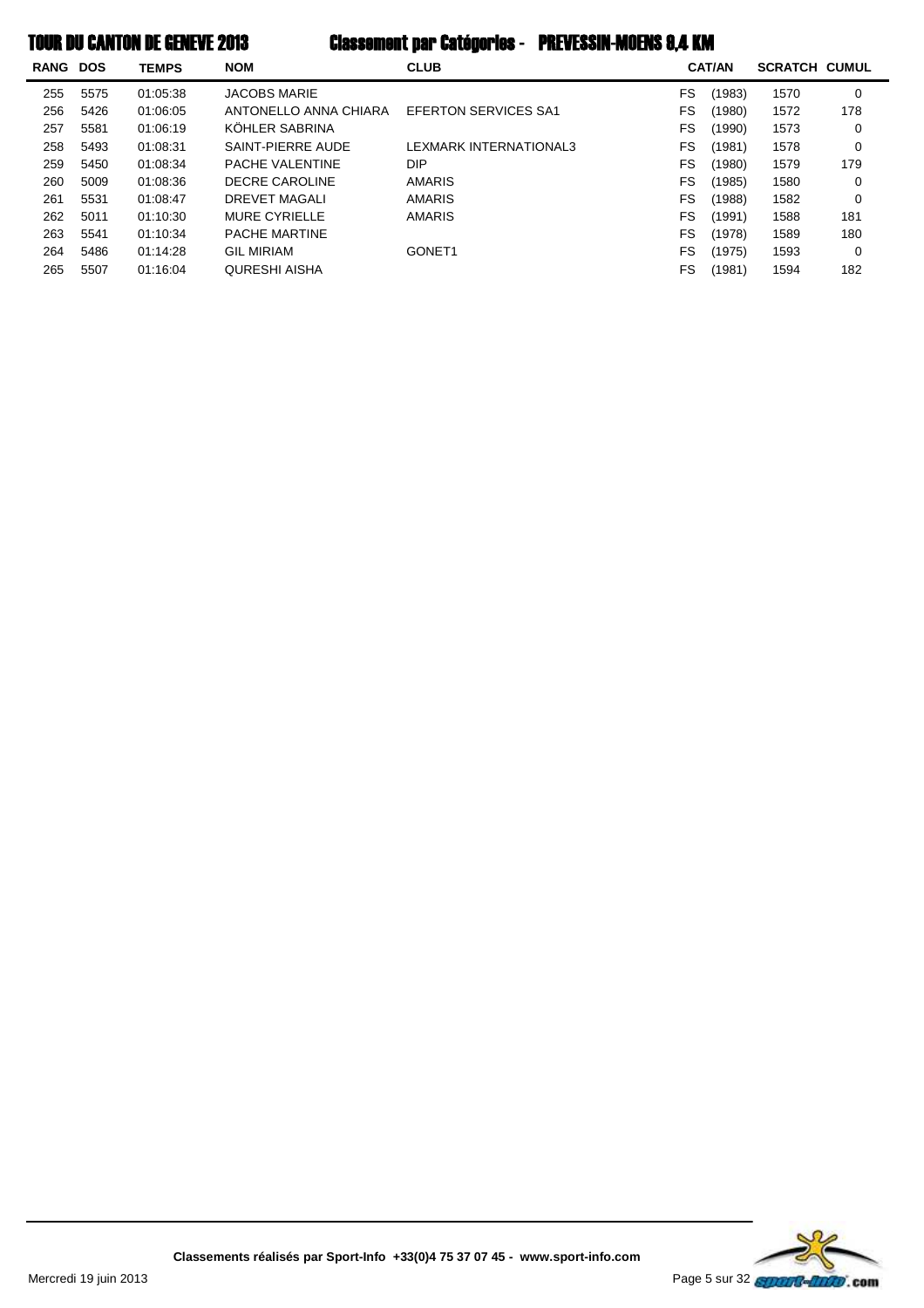| RANG DOS        |                | <b>TEMPS</b>         | <b>NOM</b>                                   | <b>CLUB</b>                          |                 | <b>CAT/AN</b>    | <b>SCRATCH CUMUL</b> |                |
|-----------------|----------------|----------------------|----------------------------------------------|--------------------------------------|-----------------|------------------|----------------------|----------------|
| FV <sub>1</sub> |                |                      |                                              |                                      |                 |                  |                      |                |
| 1               | $\overline{c}$ | 00:36:50             | KIONDO PENUEL                                | VILLE DE GENÈVE                      | FV1             | (1968)           | 81                   | 1              |
| 2               | 105            | 00:38:54             | <b>BENGUECHE DJAMILA</b>                     | ATHLÉ ST-JULIEN 74                   | FV1             | (1967)           | 169                  | 2              |
| 3               | 151            | 00:40:28             | <b>ROY CORINNE</b>                           | ASJ74                                | FV1             | (1966)           | 239                  | $\mathbf 0$    |
| 4               | 2364           | 00:42:10             | LEPEZEL CATHERINE                            |                                      | FV1             | (1965)           | 347                  | 3              |
| 5               | 275            | 00:42:36             | <b>VANEK ROSIE</b>                           |                                      | FV1             | (1968)           | 385                  | 5              |
| 6               | 2317           | 00:43:21             | <b>DUCRET ISABELLE</b>                       | <b>PERFORM</b>                       | FV1             | (1965)           | 435                  | 4              |
| $\overline{7}$  | 2253           | 00:43:58             | <b>FISCHER FABIENNE</b>                      |                                      | FV1             | (1969)           | 480                  | $\overline{7}$ |
| 8               | 2261           | 00:44:07             | NADAKAL ANNE                                 | STADE GENÈVE                         | FV1             | (1971)           | 490                  | 6              |
| 9               | 3319           | 00:44:36             | LONNUM FREDRIKSEN INGE HP1                   |                                      | FV1             | (1973)           | 521                  | 11             |
| 10              | 3112           | 00:44:41             | PYTHON MAIKO                                 | ETAT DE GENÈVE1                      | FV <sub>1</sub> | (1965)           | 525                  | 8              |
| 11<br>12        | 3137<br>2341   | 00:45:07<br>00:45:43 | <b>JORDAN MARYVONNE</b><br>MAZZELLA ISABELLE | HUG <sub>2</sub><br><b>AMICOURSE</b> | FV1<br>FV1      | (1968)<br>(1972) | 564<br>601           | 9<br>10        |
| 13              | 3211           | 00:45:46             | <b>COBURN SIOBHAIN</b>                       |                                      | FV1             | (1969)           | 606                  | 12             |
| 14              | 3397           | 00:46:01             | SPROULE ZUCHOWSKA MA                         | <b>DEUTSCHE BANK1</b>                | FV1             | (1973)           | 621                  | 13             |
| 15              | 3098           | 00:46:10             | <b>PARKINS JULIE</b>                         |                                      | FV1             | (1970)           | 628                  | 15             |
| 16              | 3485           | 00:47:02             | <b>BOUCHARDY CAROLE</b>                      |                                      | FV1             | (1970)           | 691                  | 16             |
| 17              | 4038           | 00:47:13             | HOTTINGER LAURENCE                           | <b>FONDATION ENSEMBLE 2</b>          | FV1             | (1966)           | 713                  | 17             |
| 18              | 5537           | 00:47:16             | LHONNEUX GÉRALDINE                           |                                      | FV1             | (1968)           | 715                  | 33             |
| 19              | 3055           | 00:47:38             | <b>KESSI SIA</b>                             | <b>PERFORM</b>                       | FV1             | (1965)           | 741                  | 22             |
| 20              | 3188           | 00:47:40             | <b>HAMADY MICHA</b>                          | <b>JP MORGAN</b>                     | FV1             | (1969)           | 743                  | 18             |
| 21              | 3338           | 00:47:55             | BARCELLINI VÉSY ANNE                         |                                      | FV1             | (1971)           | 764                  | 20             |
| 22              | 2415           | 00:48:01             | <b>CUTTAZ ALEXANDRA</b>                      |                                      | FV1             | (1969)           | 773                  | 0              |
| 23              | 4130           | 00:48:01             | <b>AGUILAR CRISTINA</b>                      | HP <sub>1</sub>                      | FV1             | (1973)           | 774                  | 0              |
| 24              | 4483           | 00:48:06             | CHÉREAU CAROLINE                             | <b>RUNNING TPG</b>                   | FV1             | (1969)           | 783                  | 27             |
| 25              | 4024           | 00:48:10             | <b>SCHMOLL LAURA</b>                         |                                      | FV1             | (1964)           | 788                  | 23             |
| 26              | 3478           | 00:48:16             | <b>BLASER MIREILLE</b>                       |                                      | FV1             | (1965)           | 798                  | 21             |
| 27              | 3387           | 00:48:22             | <b>MEIER FRANCINE</b>                        |                                      | FV1             | (1972)           | 808                  | 0              |
| 28<br>29        | 3029<br>3142   | 00:48:30<br>00:48:43 | MOREAU CHRISTINA<br><b>WINTER MERRYL</b>     |                                      | FV1<br>FV1      | (1973)           | 819<br>836           | 0<br>31        |
| 30              | 4436           | 00:48:45             | <b>SEIGNER CAROLINE</b>                      | <b>HARRY WINSTON1</b>                | FV1             | (1970)<br>(1972) | 838                  | 32             |
| 31              | 5548           | 00:48:48             | <b>COHEN ANNE</b>                            |                                      | FV1             | (1972)           | 843                  | 19             |
| 32              | 2017           | 00:48:51             | <b>MONNIER CARINE</b>                        |                                      | FV1             | (1972)           | 848                  | 14             |
| 33              | 3100           | 00:49:09             | DONALDSON VICTORIA                           | WTO <sub>2</sub>                     | FV1             | (1967)           | 867                  | 29             |
| 34              | 4161           | 00:49:16             | <b>VEIGAS GORETTI</b>                        | PANARD MIGROS GENEVE2                | FV1             | (1969)           | 876                  | 25             |
| 35              | 4381           | 00:49:17             | <b>BASNEVILLE PASCALE</b>                    | <b>GENEVATRIATHLON</b>               |                 | FV1 (1968)       | 878                  | 24             |
| 36              | 3047           | 00:49:53             | <b>WEGENER BARNABA</b>                       | PERFORM-CBS                          | FV1             | (1965)           | 918                  | 28             |
| 37              | 5071           | 00:49:54             | <b>MANN ISABEL</b>                           |                                      | FV1             | (1972)           | 919                  | 57             |
| 38              | 4264           | 00:50:00             | <b>BUHLMANN LIVIA</b>                        |                                      | FV1             | (1971)           | 929                  | 37             |
| 39              | 3281           | 00:50:09             | <b>FAHY LAURENCE</b>                         | <b>WIPO TEAM</b>                     | FV1             | (1967)           | 941                  | 0              |
| 40              | 3402           | 00:50:13             | <b>CUENDET SÉVERINE</b>                      |                                      | FV1             | (1968)           | 946                  | 44             |
| 41              | 3488           | 00:50:14             | <b>CONSTANTIN SANDRA</b>                     | <b>VILLE DE VERNIER2</b>             | FV1             | (1971)           | 947                  | 47             |
| 42              | 4022           | 00:50:14             | <b>VIGNERON SANDRA</b>                       | PALAIS DE JUSTICE1                   | FV1             | (1968)           | 948                  | 39             |
| 43<br>44        | 2173<br>3165   | 00:50:19<br>00:50:20 | <b>CUE WENDY</b><br>STRASSER FERNANDAS       |                                      | FV1<br>FV1      | (1968)<br>(1967) | 952<br>954           | 0<br>0         |
| 45              | 3403           | 00:50:23             | RADICE CAROLINE                              |                                      | FV1             | (1968)           | 956                  | 26             |
| 46              | 3445           | 00:50:29             | <b>TRABIA STEPHANIE</b>                      | HIGH1                                | FV1             | (1971)           | 967                  | 34             |
| 47              | 5095           | 00:50:34             | ROCHAT MARIE-DANIELLE                        |                                      |                 | FV1 (1971)       | 974                  | 49             |
| 48              | 5288           | 00:50:40             | <b>MASON MICHELLE</b>                        |                                      | FV1             | (1970)           | 983                  | 0              |
| 49              | 3185           | 00:50:43             | ROBILLARD VIRGINIE                           |                                      | FV1             | (1964)           | 986                  | 38             |
| 50              | 4395           | 00:50:44             | <b>INNAURATO DOLORES</b>                     | HOSPICE GÉNÉRAL1                     | FV1             | (1965)           | 988                  | 45             |
| 51              | 3494           | 00:50:45             | MARTINELLI ANNE                              | <b>FONDATION ENSEMBLE 1</b>          | FV1             | (1970)           | 989                  | 36             |
| 52              | 3097           | 00:50:52             | TAILLANDIER NELLY                            | BECKMAN COULTER 12                   | FV1             | (1972)           | 997                  | 41             |
| 53              | 2419           | 00:51:07             | PACALET MARIELLE                             |                                      | FV1             | (1973)           | 1007                 | 0              |
| 54              | 5256           | 00:51:10             | REYMOND JOHANNE                              |                                      | FV1             | (1970)           | 1011                 | 0              |
| 55              | 4059           | 00:51:12             | KELLNER MARIE-PAULE                          |                                      | FV1             | (1968)           | 1014                 | 35             |
| 56              | 3465           | 00:51:12             | LECHNER CHERUBINI GABRI PICTET               |                                      | FV1             | (1971)           | 1015                 | 42             |
| 57              | 3134           | 00:51:13             | ROCHA SELMA                                  | <b>HOPITAL DE LA TOUR1</b>           | FV1             | (1966)           | 1017                 | 43             |
| 58              | 4405           | 00:51:18             | <b>HESS MURIEL</b>                           |                                      | FV1             | (1970)           | 1024                 | 56             |
| 59<br>60        | 4051<br>4005   | 00:51:28<br>00:51:28 | CHEKOTYLO ANNA<br><b>BUTTET CATHERINE</b>    |                                      | FV1<br>FV1      | (1970)<br>(1964) | 1037<br>1038         | 0<br>51        |
| 61              | 4191           | 00:51:31             | <b>BENAIN SARIANNA</b>                       |                                      | FV1             | (1968)           | 1044                 | 0              |
| 62              | 5052           | 00:51:47             | YASSAD-OTTMANN RAJA                          |                                      |                 | FV1 (1972)       | 1058                 | 60             |

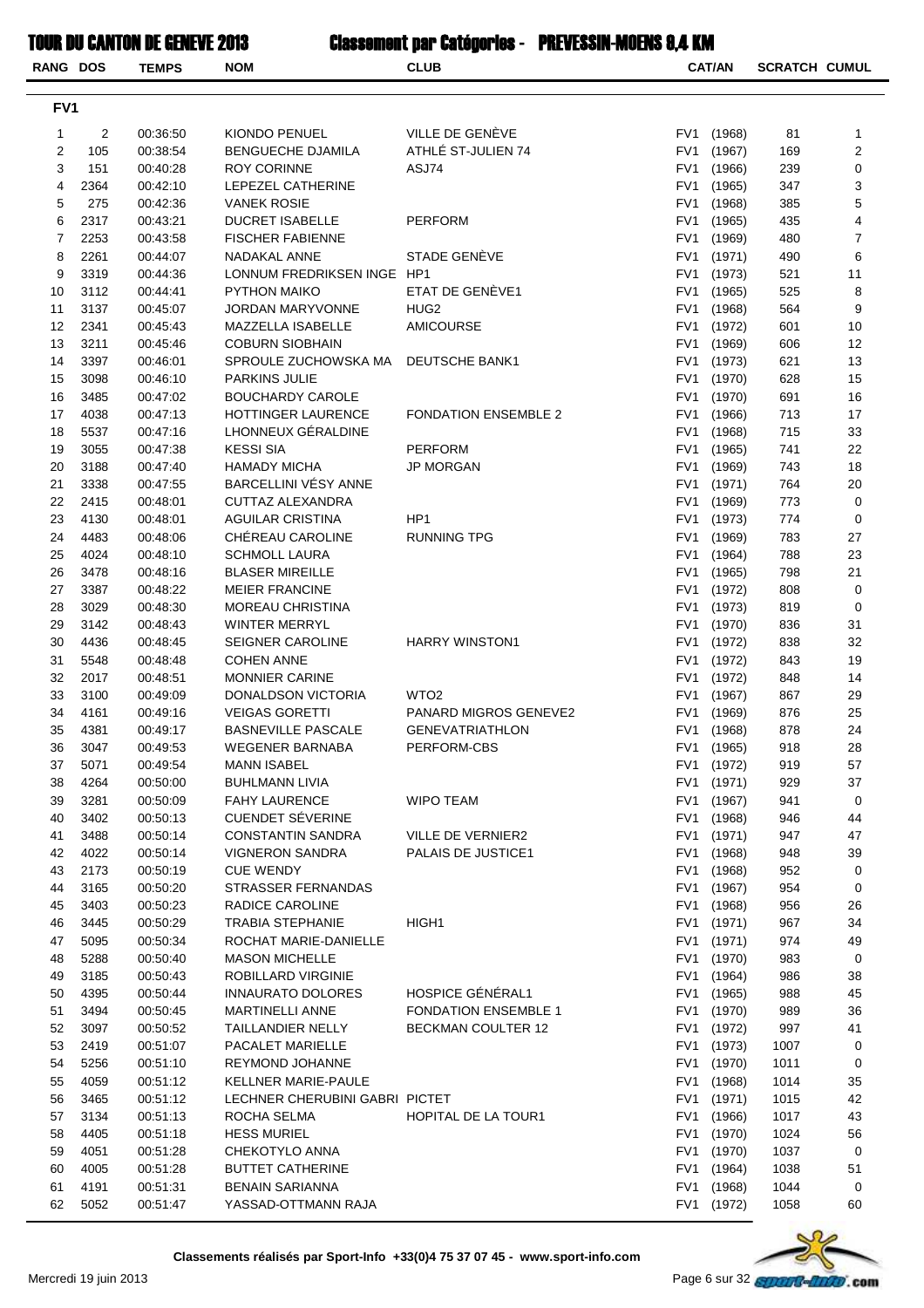| <b>RANG DOS</b> |              | <b>TEMPS</b>         | <b>NOM</b>                                           | <b>CLUB</b>                          |                                    | <b>CAT/AN</b>    | <b>SCRATCH CUMUL</b> |           |
|-----------------|--------------|----------------------|------------------------------------------------------|--------------------------------------|------------------------------------|------------------|----------------------|-----------|
| 63              | 4032         | 00:51:48             | <b>CROUZET DELPHINE</b>                              | <b>BNP PARIBASPORT5</b>              | FV <sub>1</sub>                    | (1973)           | 1059                 | 53        |
| 64              | 5213         | 00:51:51             | BARNÉOUD-ROUSSET AGNÈ                                |                                      | FV1                                | (1969)           | 1066                 | 52        |
| 65              | 4215         | 00:51:53             | LAFFERMA ELISABETH                                   |                                      | FV1                                | (1966)           | 1068                 | 50        |
| 66              | 3399         | 00:51:56             | <b>JOURDAN MICHELLE</b>                              |                                      | FV1                                | (1973)           | 1070                 | 0         |
| 67              | 4407         | 00:51:57             | DJABROUHOU FABIENNE                                  |                                      | FV <sub>1</sub>                    | (1971)           | 1073                 | 55        |
| 68              | 5065         | 00:52:04             | <b>SBAI NATALIE</b>                                  |                                      | FV1                                | (1969)           | 1080                 | 58        |
| 69              | 3431         | 00:52:15             | HAUSWIRTH LIGNON LAURE C-TA-C                        |                                      | FV <sub>1</sub>                    | (1970)           | 1090                 | 48        |
| 70              | 5511         | 00:52:17             | LABOURIER FLORIANE                                   | RAIFFEISEN1                          | FV <sub>1</sub>                    | (1969)           | 1094                 | 62        |
| 71<br>72        | 4379<br>4316 | 00:52:24<br>00:52:33 | RAVN ULLA<br>SPACK ZINE THÉRÈSE                      |                                      | FV <sub>1</sub><br>FV <sub>1</sub> | (1967)<br>(1972) | 1107<br>1118         | 54<br>46  |
| 73              | 5261         | 00:52:41             | DARMEZIN SOPHIE-ANNE                                 | HUG4                                 | FV1                                | (1971)           | 1125                 | 0         |
| 74              | 5077         | 00:52:48             | <b>NEF VICTORIA</b>                                  |                                      | FV1                                | (1970)           | 1135                 | 0         |
| 75              | 4430         | 00:53:05             | PONSOT GYLLUNGER ASA                                 | <b>FONDATION ENSEMBLE 1</b>          | FV1                                | (1968)           | 1151                 | 59        |
| 76              | 3444         | 00:53:23             | DE LA VILLE AMELIE                                   | HIGH <sub>1</sub>                    | FV1                                | (1973)           | 1172                 | 61        |
| 77              | 5459         | 00:53:43             | <b>MODARRESSI PASCALE</b>                            |                                      | FV <sub>1</sub>                    | (1972)           | 1192                 | 80        |
| 78              | 4444         | 00:53:48             | <b>BARRE-ESTELLE BETTY</b>                           |                                      | FV <sub>1</sub>                    | (1971)           | 1197                 | 69        |
| 79              | 4302         | 00:53:52             | <b>GUMY SANDRA</b>                                   | <b>GENOMIC HEALTH INTERNATIONAL1</b> | FV1                                | (1971)           | 1199                 | 76        |
| 80              | 4069         | 00:53:55             | KOIZUMI JUNKO                                        |                                      | FV <sub>1</sub>                    | (1972)           | 1203                 | 77        |
| 81              | 5359         | 00:54:00             | <b>DEBOST MAGALI</b>                                 |                                      | FV1                                | (1973)           | 1206                 | 88        |
| 82              | 4452         | 00:54:13             | <b>BESTEL ELKE</b>                                   |                                      | FV1                                | (1966)           | 1222                 | 63        |
| 83              | 4176         | 00:54:13             | TREMBLEAU CHRISTELLE                                 |                                      | FV1                                | (1973)           | 1223                 | 67        |
| 84              | 5176         | 00:54:16             | <b>MARTI CLAUDIA</b>                                 |                                      | FV1                                | (1970)           | 1228                 | 74        |
| 85              | 5249         | 00:54:21             | BEAUFOUR FIGUEREO SOP CREDIT SUISSE 1                |                                      | FV <sub>1</sub>                    | (1969)           | 1232                 | 70        |
| 86              | 4369         | 00:54:22             | <b>CHEVALLEY SYLVIE</b>                              |                                      | FV <sub>1</sub>                    | (1964)           | 1233                 | 66        |
| 87              | 2423         | 00:54:24             | <b>COFFY MARTINE</b>                                 |                                      | FV1                                | (1964)           | 1237                 | 0         |
| 88<br>89        | 4419<br>4491 | 00:54:24             | MORAND DELPHINE                                      |                                      | FV1                                | (1971)           | 1238                 | 81<br>75  |
| 90              | 5296         | 00:54:25<br>00:54:29 | <b>JEANBOURQUIN ROSEMARI</b><br><b>EVERITT JULIE</b> |                                      | FV1<br>FV1                         | (1966)<br>(1973) | 1240<br>1244         | 84        |
| 91              | 4050         | 00:54:36             | ANDERSEN JANNICKE                                    |                                      | FV1                                | (1967)           | 1250                 | 72        |
| 92              | 5039         | 00:54:36             | DROUX SOPHIE                                         | UNION BANCAIRE PRIVÉE2               | FV1                                | (1969)           | 1251                 | 73        |
| 93              | 4464         | 00:54:36             | ROSS-MAGENTY BLAETTLE                                |                                      | FV <sub>1</sub>                    | (1966)           | 1252                 | 68        |
| 94              | 5460         | 00:54:37             | <b>VERGNES SANDRA</b>                                | <b>HARRY WINSTON3</b>                | FV1                                | (1972)           | 1253                 | 0         |
| 95              | 4270         | 00:54:46             | <b>SCHMIDT ISABELLE</b>                              |                                      | FV1                                | (1971)           | 1262                 | 0         |
| 96              | 4080         | 00:54:47             | LERESCHE-VUILLE CLAIRE                               | <b>HOPITAL DE LA TOUR1</b>           | FV1                                | (1972)           | 1263                 | 40        |
| 97              | 4400         | 00:54:47             | BITTER VALÉRIE                                       |                                      | FV1                                | (1969)           | 1264                 | 78        |
| 98              | 4269         | 00:54:48             | <b>SCHMIDT VINCENT NATHALI</b>                       |                                      | FV1                                | (1967)           | 1265                 | 65        |
| 99              | 4259         | 00:54:52             | <b>BARRAS MYRIAM</b>                                 |                                      | FV1                                | (1964)           | 1269                 | 0         |
| 100             | 5101         | 00:54:55             | <b>SUPKA MARIE</b>                                   | <b>AMICOURSE</b>                     | FV1                                | (1969)           | 1274                 | 64        |
| 101             | 4490         | 00:54:55             | <b>TESTUZ LAURE</b>                                  |                                      | FV1                                | (1973)           | 1275                 | 83        |
| 102             | 4350         | 00:55:09             | ZUFFEREY ROSEMOND                                    | BECKMAN COULTER 12                   | FV1                                | (1965)           | 1286                 | 71        |
| 103             | 5096         | 00:55:30             | <b>CAMBOURS VALERIE</b>                              |                                      | FV1                                | (1968)           | 1309                 | 0         |
| 104             | 4370         | 00:55:31             | SOMMER AUDREY                                        |                                      | FV1                                | (1966)           | 1310                 | 79        |
| 105<br>106      | 2340<br>5243 | 00:55:45<br>00:55:46 | <b>CUGLIANA KATIA</b><br><b>TAKASE IZUMI</b>         | <b>HOPITAL DE LA TOUR1</b>           | FV1<br>FV1                         | (1972)<br>(1964) | 1323<br>1327         | 30<br>87  |
| 107             | 4007         | 00:56:01             | <b>GAREY NATHALIE</b>                                | RAIFFEISEN1                          | FV1                                | (1972)           | 1336                 | 0         |
| 108             | 5263         | 00:56:39             | PELLET MARION                                        |                                      | FV1                                | (1969)           | 1362                 | 89        |
| 109             | 5353         | 00:56:49             | <b>BEVIER BARBARA</b>                                |                                      | FV1                                | (1971)           | 1373                 | 0         |
| 110             | 5392         | 00:56:53             | MAURIAC VALERIE                                      |                                      | FV <sub>1</sub>                    | (1968)           | 1377                 | 0         |
| 111             | 4309         | 00:56:53             | MONTÉGUT ISABELLE                                    |                                      | FV1                                | (1973)           | 1378                 | 85        |
| 112             | 4287         | 00:57:01             | PASCUCCI GIUSEPPINA                                  |                                      | FV1                                | (1969)           | 1384                 | 94        |
| 113             | 4288         | 00:57:02             | BERBERAT SANDRINE                                    |                                      | FV1                                | (1969)           | 1386                 | 95        |
| 114             | 4340         | 00:57:10             | <b>BARNEY JANE</b>                                   |                                      | FV1                                | (1968)           | 1390                 | 92        |
| 115             | 4426         | 00:57:12             | <b>CHARPIOT CHRISTINE</b>                            | <b>SIG</b>                           | FV1                                | (1971)           | 1393                 | 0         |
| 116             | 4326         | 00:57:22             | MORET FAULCON MARTINE                                | <b>TEAM CHOPARD</b>                  | FV1                                | (1964)           | 1399                 | 86        |
| 117             | 3164         | 00:57:25             | <b>KENNY VANESSA</b>                                 |                                      | FV1                                | (1969)           | 1400                 | 91        |
| 118             | 5180         | 00:57:30             | DELAVAL NATHALIE                                     | PERFORM CBS                          | FV1                                | (1971)           | 1401                 | 98        |
| 119             | 4337         | 00:58:09             | <b>BRUN JOELLE</b>                                   | TRANSPORTS PUBLICS GENEVOIS2         | FV1                                | (1964)           | 1424                 | 97        |
| 120             | 4336         | 00:58:10             | RIONDEL CADOUX CATHERI                               | <b>TRANSPORTS PUBLICS GENEVOIS2</b>  | FV1                                | (1965)           | 1425                 | 93        |
| 121<br>122      | 4321<br>5036 | 00:58:13<br>00:58:13 | FREY-PATUREL MARYANNE<br>SALIBIAN KOLLY KARINE       | ETAT DE GENÈVE1                      | FV1<br>FV1                         | (1967)<br>(1965) | 1428<br>1429         | 96<br>101 |
| 123             | 5133         | 00:58:22             | VÖLKI VÉRONIQUE                                      | DIP DANS LA COURSE                   | FV1                                | (1969)           | 1434                 | 90        |
| 124             | 5058         | 00:58:26             | <b>BRASIER CELINE</b>                                |                                      | FV1                                | (1970)           | 1435                 | 0         |
| 125             | 5425         | 00:58:39             | MACHERET NATHALIE                                    | GONET1                               | FV1                                | (1967)           | 1449                 | 110       |
| 126             | 4332         | 00:58:41             | ARDIFF HELEN                                         |                                      | FV1                                | (1968)           | 1450                 | 0         |
|                 |              |                      |                                                      |                                      |                                    |                  |                      |           |

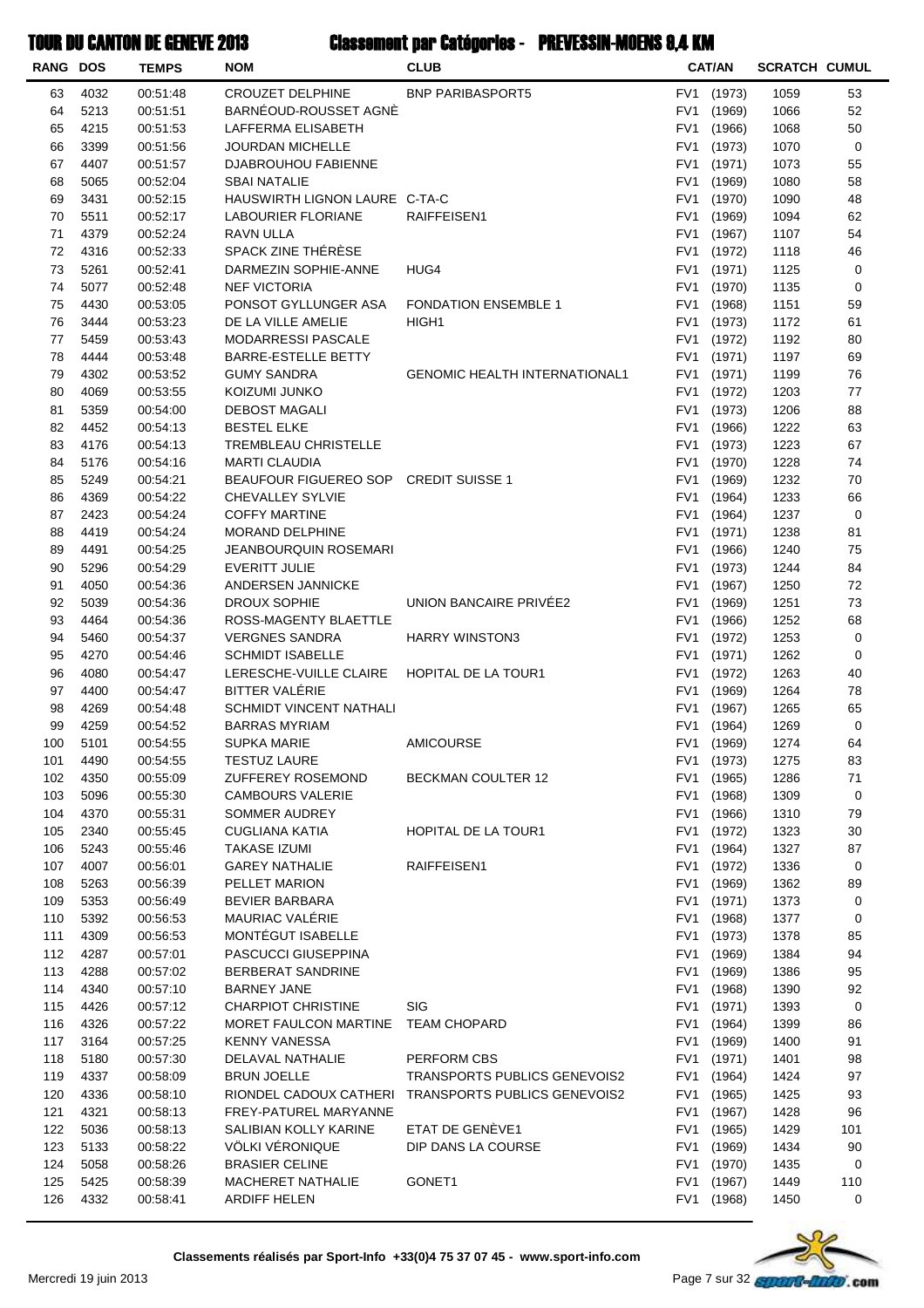| RANG | <b>DOS</b> | <b>TEMPS</b> | <b>NOM</b>                   | <b>CLUB</b>               |                 | <b>CAT/AN</b> | <b>SCRATCH CUMUL</b> |     |
|------|------------|--------------|------------------------------|---------------------------|-----------------|---------------|----------------------|-----|
| 127  | 5397       | 00:58:43     | HILTPOLD VÉRONIQUE           | <b>PALAIS DE JUSTICE1</b> | FV <sub>1</sub> | (1973)        | 1451                 | 82  |
| 128  | 5334       | 00:58:46     | <b>OSBORNE TINA</b>          |                           | FV <sub>1</sub> | (1965)        | 1453                 | 0   |
| 129  | 5452       | 00:58:47     | <b>MEYLAN JUDITH</b>         |                           | FV <sub>1</sub> | (1970)        | 1454                 | 0   |
| 130  | 5427       | 00:58:48     | DE CABOGA VALÉRIE            | <b>TEAM CHOPARD</b>       | FV <sub>1</sub> | (1970)        | 1455                 | 103 |
| 131  | 5490       | 00:58:54     | <b>GAUTIER SANDRINE</b>      |                           | FV <sub>1</sub> | (1970)        | 1457                 | 106 |
| 132  | 5295       | 00:59:05     | LE COCQ MARIANA              |                           | FV <sub>1</sub> | (1966)        | 1461                 | 107 |
| 133  | 4399       | 00:59:58     | DÖRFLIGER SOPHIE             |                           | FV <sub>1</sub> | (1968)        | 1482                 | 105 |
| 134  | 5291       | 01:00:04     | PALAMA NATHALIE              |                           | FV <sub>1</sub> | (1966)        | 1485                 | 99  |
| 135  | 5368       | 01:00:12     | LEUENBERGER VERONIQUE        |                           | FV <sub>1</sub> | (1972)        | 1487                 | 100 |
| 136  | 4188       | 01:00:16     | <b>BAUD SÉVERINE</b>         | <b>IMPRIMERIE 3 B</b>     | FV <sub>1</sub> | (1972)        | 1493                 | 102 |
| 137  | 5428       | 01:00:31     | <b>PROGIN MELANIE</b>        |                           | FV <sub>1</sub> | (1973)        | 1497                 | 108 |
| 138  | 5124       | 01:00:53     | <b>BROCARD MARTINE</b>       | ONAIR1                    | FV <sub>1</sub> | (1972)        | 1507                 | 114 |
| 139  | 5469       | 01:01:07     | <b>JACOTTET VIRGINIE</b>     |                           | FV <sub>1</sub> | (1973)        | 1511                 | 0   |
| 140  | 4415       | 01:02:19     | <b>MONCHAL CATHERINE</b>     |                           | FV <sub>1</sub> | (1967)        | 1530                 | 109 |
| 141  | 5351       | 01:02:24     | LI AMY                       |                           | FV <sub>1</sub> | (1969)        | 1531                 | 0   |
| 142  | 5277       | 01:02:30     | <b>VANDEN EYNDEN KATHLEE</b> |                           | FV <sub>1</sub> | (1965)        | 1535                 | 111 |
| 143  | 5375       | 01:02:35     | MERMIER CÉLINE               |                           | FV <sub>1</sub> | (1972)        | 1537                 | 0   |
| 144  | 4479       | 01:04:20     | <b>STAEHLI ISABELLE</b>      | <b>CBS PERFORM</b>        | FV <sub>1</sub> | (1971)        | 1559                 | 113 |
| 145  | 4280       | 01:04:47     | <b>BESSE SABINE</b>          |                           | FV <sub>1</sub> | (1964)        | 1567                 | 112 |
| 146  | 5300       | 01:05:17     | <b>VERCHERE NATHALIE</b>     |                           | FV <sub>1</sub> | (1965)        | 1568                 | 115 |
| 147  | 3376       | 01:06:36     | <b>GIUGNI PAULETTE</b>       |                           | FV <sub>1</sub> | (1967)        | 1574                 | 104 |
| 148  | 5461       | 01:07:51     | PEETERS GERALDINE            | <b>COVANCE CLS2</b>       | FV <sub>1</sub> | (1972)        | 1576                 | 0   |
| 149  | 5302       | 01:11:53     | <b>BERNATH DANIELLE</b>      |                           | FV <sub>1</sub> | (1966)        | 1591                 | 0   |
| 150  | 5464       | 01:17:14     | <b>GILLIERON MARIA RITA</b>  |                           | FV <sub>1</sub> | (1964)        | 1595                 | 116 |
|      |            |              |                              |                           |                 |               |                      |     |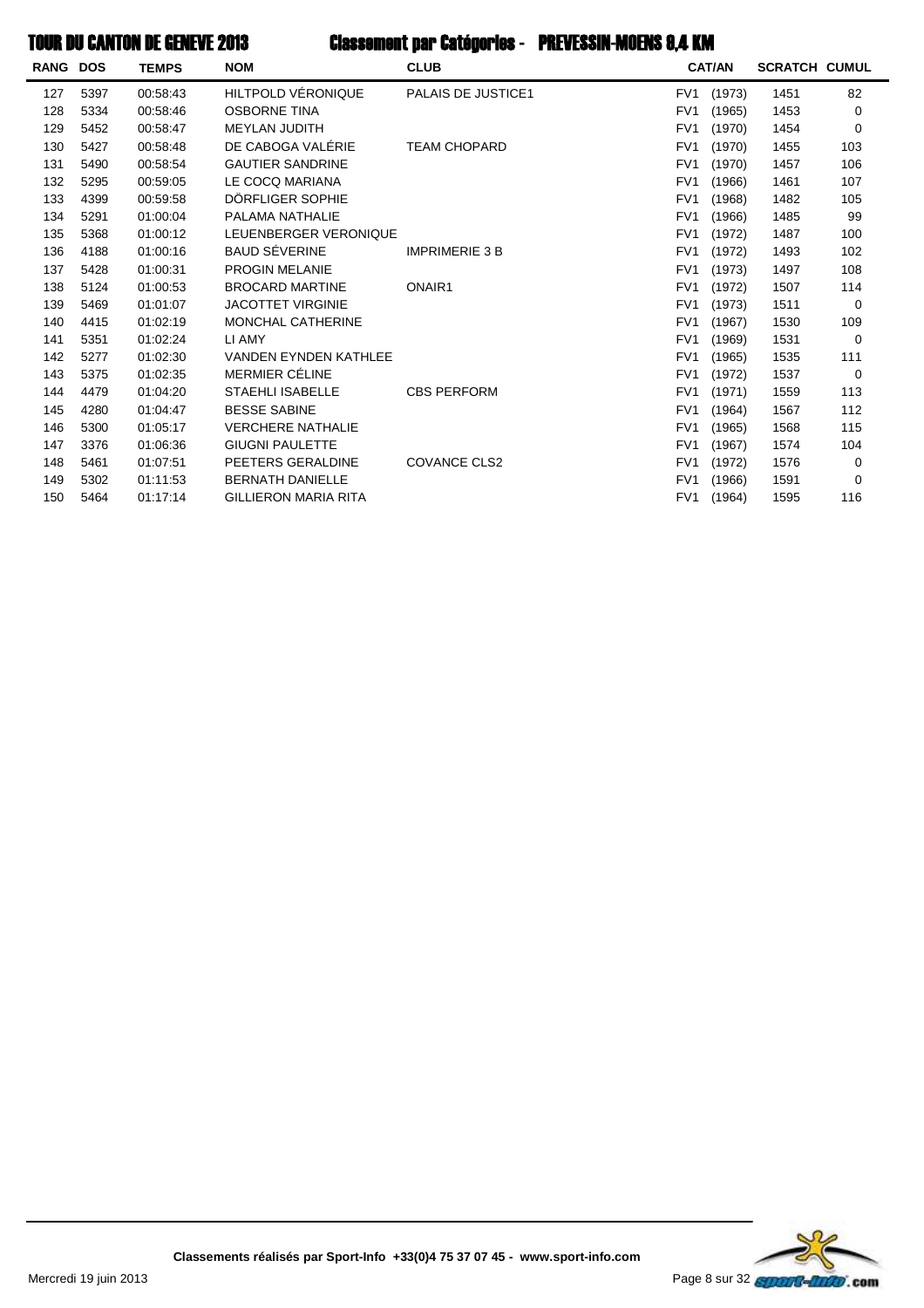| <b>RANG DOS</b> |              | <b>TEMPS</b>         | <b>NOM</b>                                         | <b>CLUB</b>                          |                 | <b>CAT/AN</b>            | <b>SCRATCH CUMUL</b> |                |
|-----------------|--------------|----------------------|----------------------------------------------------|--------------------------------------|-----------------|--------------------------|----------------------|----------------|
|                 |              |                      |                                                    |                                      |                 |                          |                      |                |
| FV <sub>2</sub> |              |                      |                                                    |                                      |                 |                          |                      |                |
| 1               | 207          | 00:37:09             | RUEDA OPPLIGER FABIOLA                             | STADE GENÈVE                         |                 | FV2 (1963)               | 91                   | $\mathbf{1}$   |
| 2               | 96           | 00:39:42             | <b>SCHAFFNER ASTRID</b>                            | TEAM RUNNING PLANET GENEVE           |                 | FV2 (1962)               | 203                  | $\overline{2}$ |
| 3               | 2181         | 00:40:26             | <b>GARDNER ANGELA</b>                              | <b>UNIGE</b>                         |                 | FV2 (1961)               | 236                  | 3              |
| 4               | 2145         | 00:42:02             | PREVEL PASCALE                                     | AIN EST ATHLÉTISME                   |                 | FV2 (1963)               | 340                  | 0              |
| 5               | 292          | 00:42:48             | <b>NESA ELENA</b>                                  |                                      |                 | FV2 (1962)               | 401                  | 5              |
| 6               | 2054         | 00:43:22             | MONNARD VÉRONIQUE                                  |                                      |                 | FV2 (1963)               | 436                  | 4              |
| $\overline{7}$  | 2372         | 00:43:49             | JAQUES LOVERA CORINNE                              | PERFORM-CBS                          |                 | FV2 (1960)               | 468                  | 6              |
| 8<br>9          | 5309<br>2375 | 00:44:15             | HAYMOZ ISABELLE<br>PASCHE ELIANE                   | PERFORM CBS                          |                 | FV2 (1962)<br>FV2 (1963) | 498                  | 0<br>8         |
| 10              | 5048         | 00:44:54<br>00:46:16 | JOST ROUILLER VÉRONIQU                             |                                      |                 | FV2 (1961)               | 542<br>635           | 0              |
| 11              | 3172         | 00:46:31             | <b>WILLIAMS ANNE</b>                               |                                      |                 | FV2 (1958)               | 652                  | $\overline{7}$ |
| 12              | 3114         | 00:46:50             | COELHO MARIA-FERNANDA                              | PANARD MIGROS GENEVE                 |                 | FV2 (1961)               | 672                  | 10             |
| 13              | 3171         | 00:47:19             | <b>LACROIX CHRISTINE</b>                           | <b>GOBE-BITUME</b>                   |                 | FV2 (1963)               | 718                  | 9              |
| 14              | 4131         | 00:47:45             | TER KUILE PATRICIA                                 |                                      | FV <sub>2</sub> | (1961)                   | 749                  | $\pmb{0}$      |
| 15              | 5041         | 00:48:02             | NUTTALL KATHRYN                                    |                                      |                 | FV2 (1960)               | 777                  | 12             |
| 16              | 3143         | 00:48:12             | MACDERMOT LUCY                                     |                                      |                 | FV2 (1963)               | 791                  | $\pmb{0}$      |
| 17              | 5108         | 00:48:35             | <b>FEYNEROL NATHALIE</b>                           | <b>BANQUE SYZ2</b>                   |                 | FV2 (1963)               | 830                  | 14             |
| 18              | 3127         | 00:49:16             | REFFET AGNÈS                                       | HUG2                                 |                 | FV2 (1960)               | 877                  | 11             |
| 19              | 242          | 00:49:34             | <b>MAMPAERT KATRIEN</b>                            |                                      |                 | FV2 (1959)               | 892                  | 0              |
| 20              | 3464         | 00:49:35             | <b>BUENSOD TEREZA</b>                              | <b>PICTET</b>                        |                 | FV2 (1961)               | 893                  | 13             |
| 21              | 2360         | 00:50:00             | <b>MURRAY HELEN</b>                                | <b>XTRATRAIL</b>                     |                 | FV2 (1961)               | 930                  | 0              |
| 22              | 4096         | 00:50:27             | DAMIANIZ LINA                                      | <b>BRANSON ULTRASONIC2</b>           |                 | FV2 (1959)               | 961                  | 16             |
| 23              | 4222         | 00:50:34             | FONTANET CATHERINE                                 | STADE GENÈVE                         |                 | FV2 (1958)               | 972                  | 15             |
| 24              | 5086         | 00:50:48             | PERISSET FRANCINE                                  |                                      |                 | FV2 (1962)               | 993                  | 19             |
| 25              | 5185         | 00:51:06             | RUMASUGLIA JUDITH                                  |                                      |                 | FV2 (1963)               | 1006                 | 17             |
| 26              | 3428         | 00:51:30             | <b>KOLLY NICOLE</b>                                |                                      |                 | FV2 (1962)               | 1041                 | 23             |
| 27              | 5040         | 00:51:39             | <b>CLARET ROMAINE</b>                              | STADE GENÈVE                         |                 | FV2 (1959)               | 1053                 | 20             |
| 28              | 4442         | 00:51:43             | MCCULLOCH KATHERINE                                |                                      |                 | FV2 (1962)               | 1057                 | 18             |
| 29              | 5204         | 00:51:50             | <b>CHEVALIER NATHALIE</b>                          |                                      |                 | FV2 (1962)               | 1065                 | 22             |
| 30              | 3132         | 00:51:58             | JEANNERAT CATHERINE                                | <b>PERFORM</b>                       |                 | FV2 (1962)               | 1074                 | 21             |
| 31              | 5211         | 00:52:47             | SOBY MICHELE                                       |                                      | FV <sub>2</sub> | (1960)                   | 1131                 | 25             |
| 32              | 4173         | 00:53:07             | <b>LAFFAY MARTINE</b>                              |                                      |                 | FV2 (1955)               | 1153                 | 27             |
| 33<br>34        | 3217<br>4254 | 00:53:17             | <b>GAMMAITONI JOELLE</b>                           |                                      |                 | FV2 (1960)               | 1167                 | 26<br>24       |
| 35              | 5403         | 00:53:36<br>00:53:50 | <b>GARD SUZANNE</b><br><b>HOGENDIJK MARJOLAINE</b> |                                      |                 | FV2 (1963)<br>FV2 (1962) | 1182<br>1198         | 31             |
| 36              | 5074         | 00:54:03             | PEDRETTI FRANÇOISE                                 |                                      |                 | FV2 (1954)               | 1210                 | 29             |
| 37              | 4272         | 00:54:04             | PROBST FABIENNE                                    | <b>CHP</b>                           |                 | FV2 (1956)               | 1211                 | 28             |
| 38              | 5100         | 00:54:34             | PUSTERLA ANNE-MARIE                                | HSBC <sub>2</sub>                    |                 | FV2 (1959)               | 1246                 | 30             |
| 39              | 4261         | 00:54:58             | ANGLEYS AGNES                                      | ONU                                  |                 | FV2 (1958)               | 1277                 | 35             |
| 40              | 5232         | 00:54:58             | <b>STUCKLIN CAROLINA</b>                           | LACONNEXCOURT                        |                 | FV2 (1959)               | 1278                 | 33             |
| 41              | 5122         | 00:55:16             | <b>BEN BOUBAKER FRANCELIN</b>                      |                                      |                 | FV2 (1957)               | 1289                 | 39             |
| 42              | 4085         | 00:55:16             | POCHON CATHERINE                                   |                                      |                 | FV2 (1959)               | 1290                 | 32             |
| 43              | 4385         | 00:55:22             | <b>SCHÜPBACH MARIA</b>                             |                                      |                 | FV2 (1962)               | 1301                 | 36             |
| 44              | 4145         | 00:55:25             | DE GERMOND-BURQUIER V                              |                                      |                 | FV2 (1956)               | 1303                 | 42             |
| 45              | 5298         | 00:55:43             | CALZASCIA STEINER LAURA                            |                                      |                 | FV2 (1957)               | 1321                 | 38             |
| 46              | 4278         | 00:55:46             | LEEMANN EVELYNE                                    | CEC NICOLAS-BOUVIER                  |                 | FV2 (1959)               | 1328                 | 0              |
| 47              | 5391         | 00:55:51             | <b>BURGNIARD DOMINIQUE</b>                         |                                      |                 | FV2 (1962)               | 1332                 | 43             |
| 48              | 4450         | 00:56:21             | <b>BUSSER DANIELE</b>                              | STADE GENÈVE                         |                 | FV2 (1957)               | 1352                 | 34             |
| 49              | 5269         | 00:56:32             | <b>KNEUSS CORINNE</b>                              |                                      |                 | FV2 (1960)               | 1356                 | 44             |
| 50              | 4335         | 00:56:41             | RAMOS LETICIA                                      | <b>BECKMAN COULTER 11</b>            |                 | FV2 (1960)               | 1363                 | 46             |
| 51              | 4489         | 00:56:52             | DORANGE FRANCOISE                                  |                                      |                 | FV2 (1959)               | 1374                 | 40             |
| 52              | 4165         | 00:57:02             | RICOU-RIONDEL BRIGITTE                             |                                      |                 | FV2 (1958)               | 1387                 | 41             |
| 53              | 5106         | 00:57:55             | SADDLER KAREN                                      |                                      |                 | FV2 (1960)               | 1413                 | 48             |
| 54              | 4333         | 00:58:03             | AMAR MARION                                        | DGSI1                                |                 | FV2 (1958)               | 1421                 | 45             |
| 55              | 5310         | 00:58:34             | <b>GYGAX NICOLE</b>                                |                                      |                 | FV2 (1958)               | 1443                 | 47             |
| 56<br>57        | 4364<br>5079 | 00:58:46             | <b>GALLIANO CHRISTINE</b><br>PETER NATHALIE        | <b>FIRLOISIRS</b><br>PERFORM         |                 | FV2 (1963)<br>FV2 (1961) | 1452<br>1462         | 0<br>37        |
| 58              | 5299         | 00:59:09<br>00:59:18 | MAKADI MARIE-FRANÇOISE                             |                                      |                 | FV2 (1961)               | 1468                 | 50             |
| 59              | 4463         | 00:59:26             | RICKMERS BETTINA                                   |                                      |                 | FV2 (1963)               | 1474                 | 0              |
| 60              | 4324         | 00:59:59             | DUBAS MARIE JOSÉ                                   |                                      |                 | FV2 (1960)               | 1483                 | 49             |
| 61              | 5120         | 01:00:27             | <b>GATTLEN DJAZIRA</b>                             | <b>PERFORM</b>                       |                 | FV2 (1963)               | 1495                 | 0              |
| 62              | 4474         | 01:02:26             | <b>KROBATH MARIA</b>                               | <b>GENOMIC HEALTH INTERNATIONAL1</b> |                 | FV2 (1963)               | 1533                 | 0              |

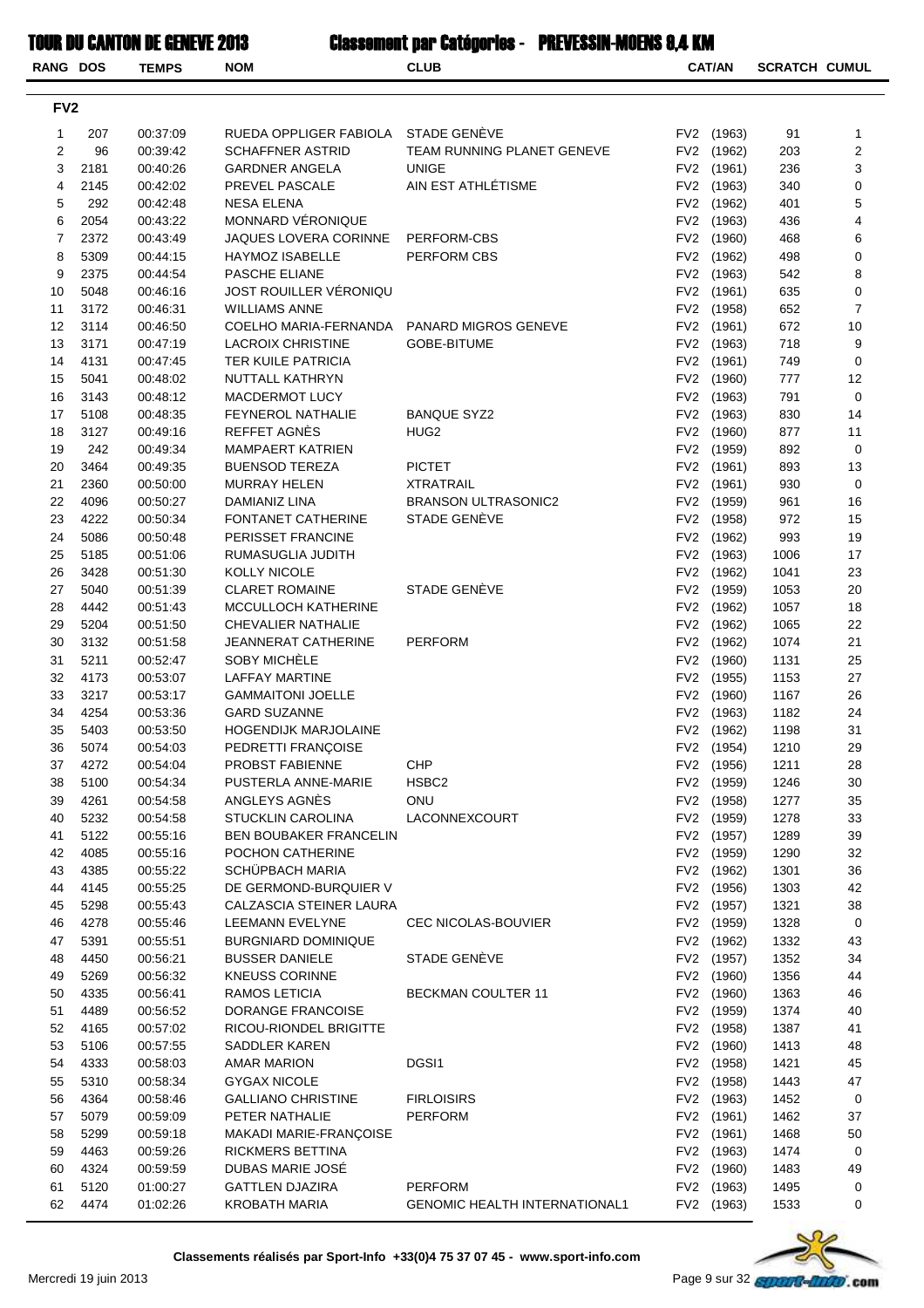|  |  | <b>TOUR DU CANTON DE GENEVE 2013</b> |  |
|--|--|--------------------------------------|--|
|--|--|--------------------------------------|--|

# Classement par Catégories - PREVESSIN-MOENS 9,4 KM

| <b>RANG</b> | <b>DOS</b> | <b>TEMPS</b> | <b>NOM</b>              | <b>CLUB</b>                 |                 | <b>CAT/AN</b> | <b>SCRATCH CUMUL</b> |    |
|-------------|------------|--------------|-------------------------|-----------------------------|-----------------|---------------|----------------------|----|
| 63          | 5544       | 01:03:35     | NALLET ETIENNE CÉCILE   | <b>FONDATION ENSEMBLE 2</b> | FV <sub>2</sub> | (1960)        | 1552                 | 0  |
| 64          | 5161       | 01:03:59     | SYLVA MARIE-FRANCOISE   | <b>PANIKE</b>               | FV <sub>2</sub> | (1962)        | 1554                 | 51 |
| 65          | 5001       | 01:04:00     | <b>CHRISTEN MERITA</b>  | <b>CEC NICOLAS-BOUVIER</b>  | FV <sub>2</sub> | (1961)        | 1555                 | 0  |
| 66          | 5174       | 01:04:00     | CATHALA FICHANT SOPHIE  | <b>VROUM VROUM</b>          | FV <sub>2</sub> | (1963)        | 1556                 | 0  |
| 67          | 5032       | 01:05:26     | ROBERT VALÉRIE          | <b>FIRLOISIRS</b>           | FV <sub>2</sub> | (1963)        | 1569                 | 0  |
| 68          | 5508       | 01:09:30     | <b>PAHNKE CATHERINE</b> |                             | FV2             | (1956)        | 1584                 | 52 |

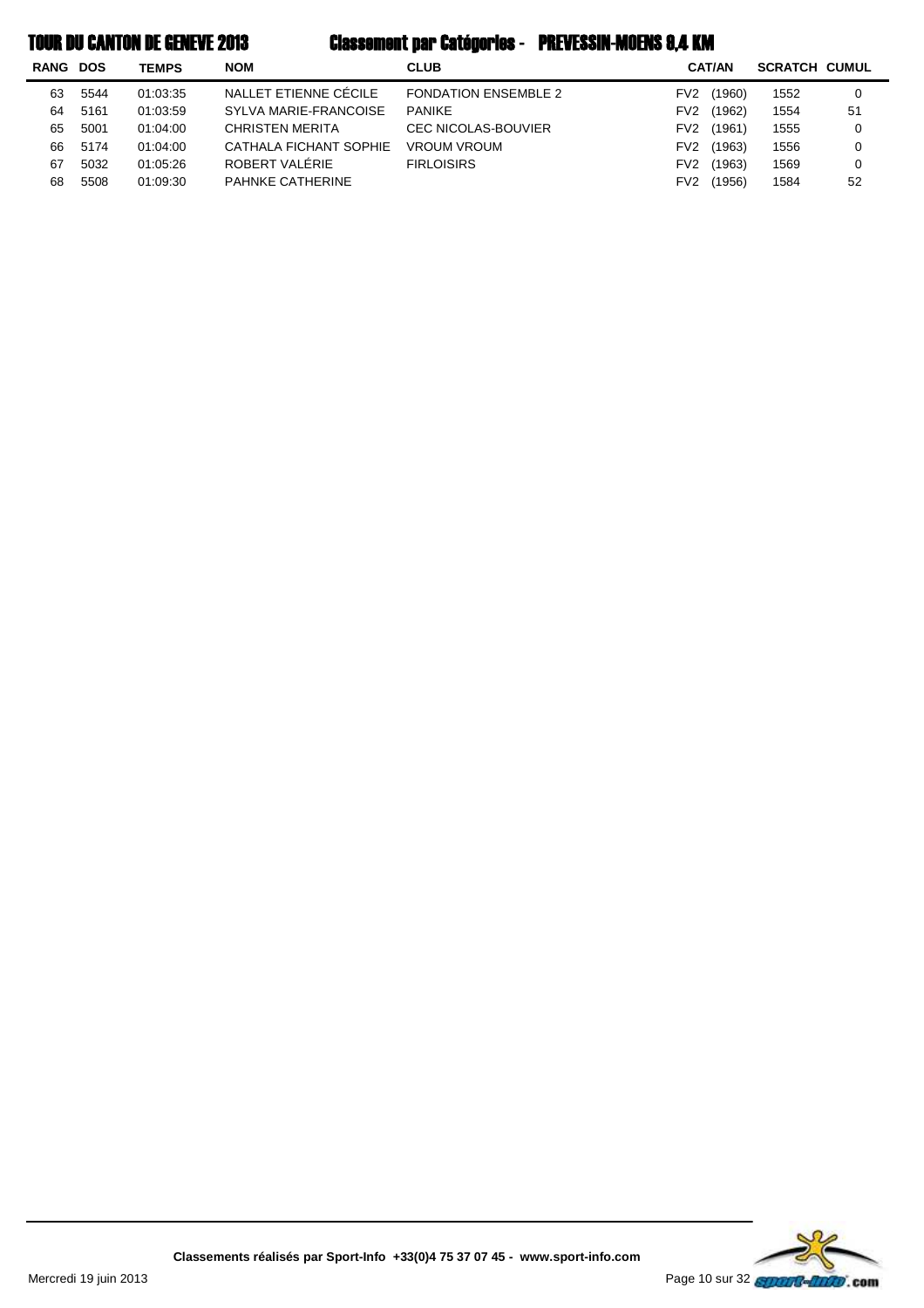### **TOUR DU CANTON DE GENEVE 2013**

| <b>RANG DOS</b> | <b>TEMPS</b> | <b>NOM</b>                 | <b>CLUB</b>                     |     |        | <b>SCRATCH CUMUL</b> |    |
|-----------------|--------------|----------------------------|---------------------------------|-----|--------|----------------------|----|
| FV <sub>3</sub> |              |                            |                                 |     |        |                      |    |
| 2147            | 00:41:18     | LUSCHER ANGELIQUE          |                                 | FV3 | (1949) | 300                  | 0  |
| 3030            | 00:43:43     | <b>BOURGEOIS ALISON</b>    | <b>PERFORM</b>                  | FV3 | (1953) | 461                  | 1  |
| 4049            | 00:48:21     | <b>BURGER MARLYSE</b>      | STADE GENEVE                    | FV3 | (1943) | 804                  | 2  |
| 3044            | 00:52:00     | DROZ ANNIC                 |                                 | FV3 | (1952) | 1076                 | 3  |
| 5396            | 00:55:21     | <b>MORIER MARIE-FRANCE</b> |                                 | FV3 | (1946) | 1298                 | 0  |
| 4408            | 00:55:34     | <b>FRITSCHY MARIKA</b>     |                                 | FV3 | (1950) | 1316                 | 5  |
| 5418            | 00:55:49     | <b>HUNGRECKER NADINE</b>   |                                 | FV3 | (1953) | 1330                 | 6  |
| 4006            | 00:57:14     | <b>ORELLI JUDITH</b>       |                                 | FV3 | (1949) | 1395                 | 7  |
| 5069            | 00:58:31     | LABOURDETTE GABRIELLE      |                                 | FV3 | (1953) | 1439                 | 0  |
| 4428            | 00:58:50     | <b>BISIG RUTH</b>          |                                 | FV3 | (1950) | 1456                 | 9  |
| 3410            | 00:59:11     | <b>HUWILER JOSIANNE</b>    | SATUS ATHL, GENEVE              | FV3 | (1950) | 1463                 | 8  |
| 5094            | 01:00:15     | DE MOERLOOSE CORINNE       |                                 | FV3 | (1949) | 1489                 | 0  |
| 5405            | 01:00:37     | AMAUDRUZ MONIQUE           |                                 | FV3 | (1952) | 1501                 | 0  |
| 5420            | 01:01:04     | <b>MAILLARD MONIQUE</b>    | <b>GOBE BITUME STADE GENEVE</b> | FV3 | (1952) | 1509                 | 11 |
| 5378            | 01:01:43     | <b>BOLLAG SHLOMITH</b>     | <b>CBS PERFORM</b>              | FV3 | (1952) | 1523                 | 10 |
| 5441            | 01:01:55     | <b>VITTORI ANNE</b>        |                                 | FV3 | (1953) | 1524                 | 0  |
| 4308            | 01:02:13     | <b>KROUG GENEVIEVE</b>     |                                 | FV3 | (1952) | 1527                 | 13 |
| 4136            | 01:02:13     | <b>HOTTELIER CLAUDINE</b>  |                                 | FV3 | (1950) | 1528                 | 4  |
| 5379            | 01:04:33     | <b>BOWMAN SIMONE</b>       |                                 |     | (1951) | 1564                 | 12 |
|                 |              |                            |                                 |     |        | <b>CAT/AN</b><br>FV3 |    |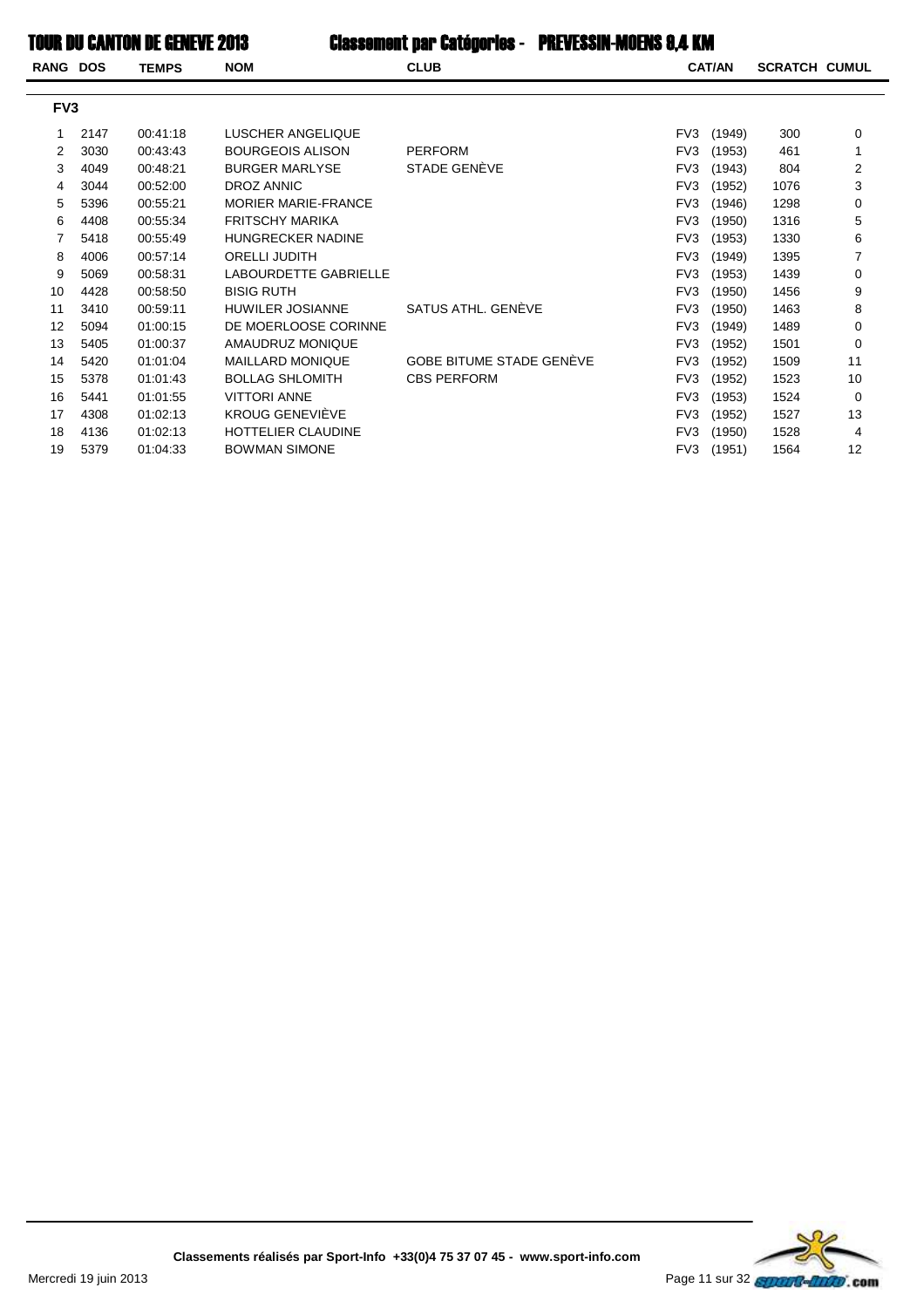TOUR DU CANTON DE GENEVE 2013 Classement par Catégories - PREVESSIN-MOENS 8,4 KM

| <b>RANG DOS</b> |      | <b>TEMPS</b> | <b>NOM</b>   | <b>CLUB</b>    |    | <b>CAT/AN</b> | <b>SCRATCH CUMUL</b> |   |
|-----------------|------|--------------|--------------|----------------|----|---------------|----------------------|---|
| DT              |      |              |              |                |    |               |                      |   |
| 1               | 2122 | 00:40:36     | DOSSARD 2122 |                | DT | (1967)        | 249                  | 0 |
| 2               | 2312 | 00:42:07     | DOSSARD 2312 |                | DT | (1981)        | 344                  | 0 |
| 3               | 4195 | 00:42:32     | DOSSARD 4195 |                | DT | (1976)        | 378                  | 0 |
| 4               | 5521 | 00:44:40     | DOSSARD 5521 |                | DT | (1981)        | 524                  | 0 |
| 5               | 4054 | 00:44:48     | DOSSARD 4054 |                | DT | (1963)        | 531                  | 0 |
| 6               | 3216 | 00:45:04     | DOSSARD 3216 | <b>PERFORM</b> | DT | (1971)        | 561                  | 0 |
| 7               | 3226 | 00:45:05     | DOSSARD 3226 |                | DT | (1961)        | 562                  | 0 |
| 8               | 2382 | 00:45:55     | DOSSARD 2382 |                | DT | (1956)        | 615                  | 0 |
| 9               | 4393 | 00:46:19     | DOSSARD 4393 |                | DT | (1976)        | 639                  | 0 |
| 10              | 4063 | 00:47:49     | DOSSARD 4063 |                | DT | (1964)        | 752                  | 0 |
| 11              | 5523 | 00:48:01     | DOSSARD 5523 |                | DT | (1979)        | 776                  | 0 |
| 12              | 5364 | 00:51:10     | DOSSARD 5364 |                | DT | (1978)        | 1010                 | 0 |
| 13              | 3375 | 00:52:20     | DOSSARD 3375 | <b>PERFORM</b> | DT | (1965)        | 1102                 | 0 |
| 14              | 5565 | 00:52:34     | DOSSARD 5565 |                | DT | (1967)        | 1121                 | 0 |
| 15              | 4240 | 00:53:46     | DOSSARD 4240 |                | DT | (1987)        | 1195                 | 0 |
| 16              | 5031 | 00:56:45     | DOSSARD 5031 |                | DT | (1972)        | 1371                 | 0 |
| 17              | 5538 | 00:56:59     | DOSSARD 5538 |                | DT | (1967)        | 1382                 | 0 |
| 18              | 4226 | 00:56:59     | DOSSARD 4226 |                | DT | (1978)        | 1383                 | 0 |
| 19              | 5453 | 01:00:15     | DOSSARD 5453 |                | DT | (1979)        | 1491                 | 0 |
| 20              | 5162 | 01:02:47     | DOSSARD 5162 | SIG            | DT | (1976)        | 1541                 | 0 |
| 21              | 4453 | 01:03:22     | DOSSARD 4453 |                | DT | (1965)        | 1548                 | 0 |

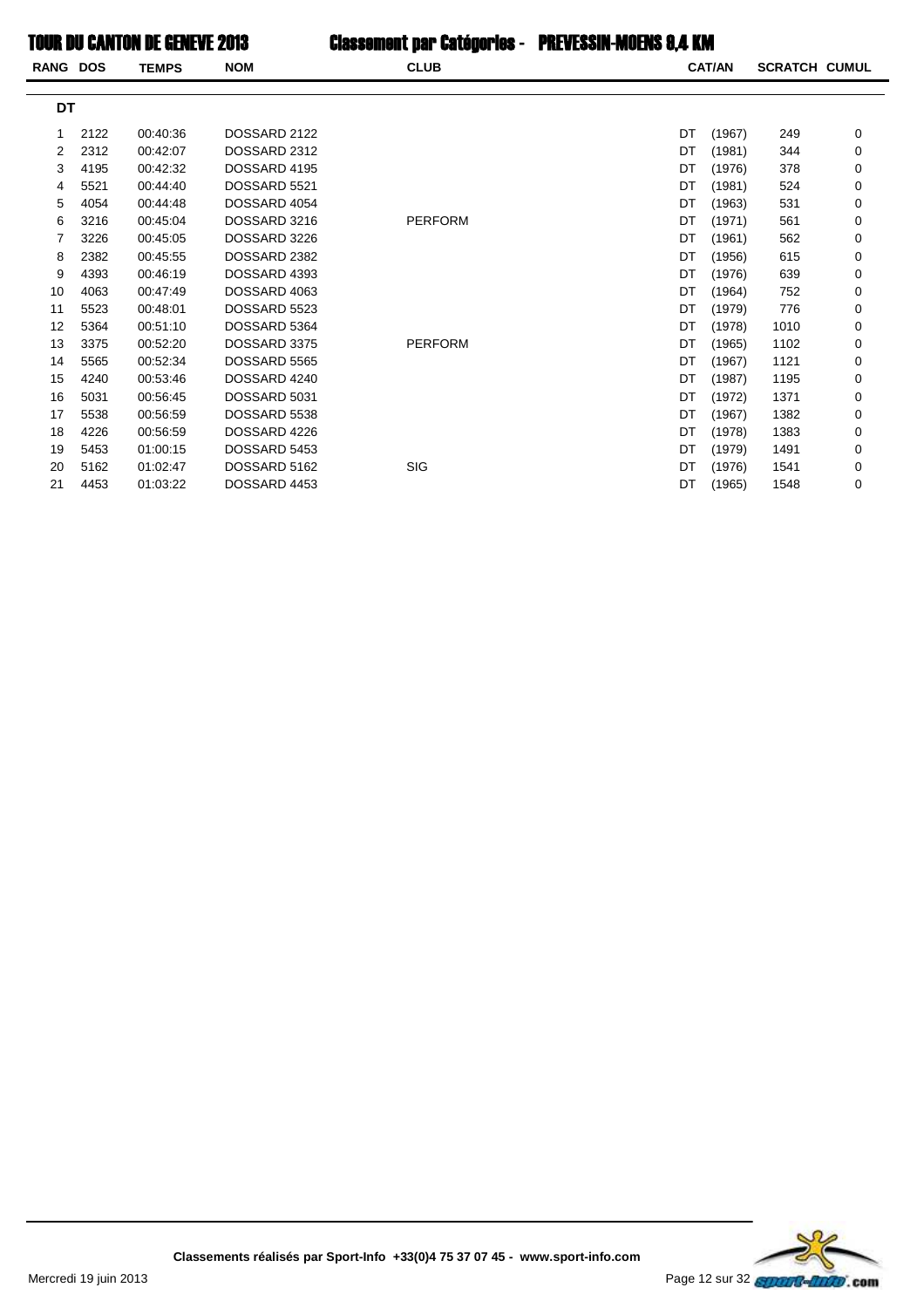| RANG | <b>CLUB</b><br><b>NOM</b><br><b>DOS</b><br><b>TEMPS</b> |          |                       |                         | <b>CAT/AN</b><br><b>SCRATCH CUMUL</b> |        |     |   |
|------|---------------------------------------------------------|----------|-----------------------|-------------------------|---------------------------------------|--------|-----|---|
| HJ   |                                                         |          |                       |                         |                                       |        |     |   |
|      | 29                                                      | 00:33:27 | CACHELIN GUILLAUME    | SATUS ATHLÉTISME GENÈVE | HJ                                    | (1996) | 20  |   |
| 2    | 38                                                      | 00:37:16 | MONTOYA THOMAS        |                         | HJ                                    | (1997) | 96  | 2 |
| 3    | 265                                                     | 00:37:49 | <b>SALVI ETIENNE</b>  |                         | HJ                                    | (1995) | 117 | 4 |
| 4    | 37                                                      | 00:38:13 | TATO PÉREZ RUBÉN      |                         | HJ                                    | (1996) | 130 | 3 |
| 5    | 2025                                                    | 00:42:01 | <b>FREY GUYLLAUME</b> |                         | HJ                                    | (1995) | 337 | 5 |
| 6    | 235                                                     | 00:42:01 | RAOULT MICHAEL        | QIM INFO SA1            | HJ                                    | (1995) | 338 | 6 |
|      | 4109                                                    | 00:43:02 | WÄLTI LOÏC            |                         | HJ                                    | (1995) | 419 |   |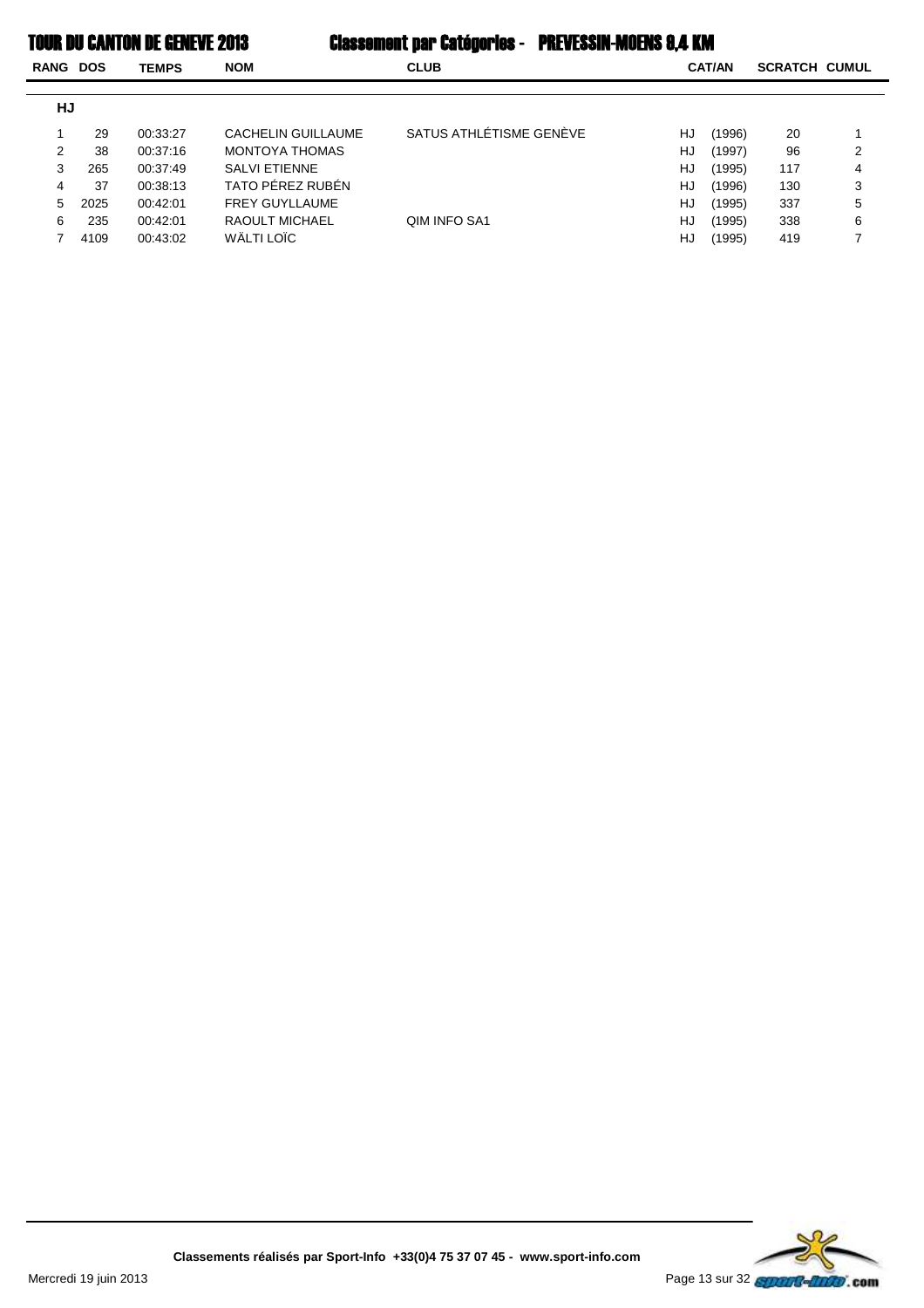| <b>RANG DOS</b> |           | <b>TEMPS</b>         | <b>NOM</b>                                           | <b>CLUB</b>                     |                        | <b>CAT/AN</b>    | <b>SCRATCH CUMUL</b> |                |
|-----------------|-----------|----------------------|------------------------------------------------------|---------------------------------|------------------------|------------------|----------------------|----------------|
|                 |           |                      |                                                      |                                 |                        |                  |                      |                |
| <b>HS</b>       |           |                      |                                                      |                                 |                        |                  |                      |                |
| 1               | 11        | 00:29:46             | DIAS SÉRGIO                                          | FSG COLLONGE-BELLERIVE          | <b>HS</b>              | (1984)           | 1                    | 1              |
| 2               | 35        | 00:30:32             | MOUZOUN EL HOUSSINE                                  | ARVE ATHLETISME BONNEVILLE      | <b>HS</b>              | (1989)           | 2                    | $\sqrt{2}$     |
| 3               | 12        | 00:31:26             | <b>LYON JULIEN</b>                                   | STADE GENÈVE - NEW CONCEPT SPOR | <b>HS</b>              | (1989)           | 3                    | 3              |
| 4               | 2335      | 00:31:33             | <b>BEN DAKHLIA KARIM</b>                             | BLUE-INFINITY2                  | <b>HS</b>              | (1975)           | 4                    | $\mathbf 0$    |
| 5               | 10        | 00:31:34             | <b>GARIN MAXENCE</b>                                 | STADE GENEVE RUNNING PLANET     | НS                     | (1988)           | 5                    | 4              |
| 6               | 59        | 00:32:04             | <b>FISCHER MICHAEL</b>                               |                                 | <b>HS</b>              | (1980)           | 8                    | 6              |
| $\overline{7}$  | 17        | 00:32:13             | <b>WILLEMS CLETE</b>                                 |                                 | <b>HS</b>              | (1979)           | 11                   | 5              |
| 8               | 21        | 00:32:40             | <b>LAROCHE CAMILLE</b>                               | ROLEX SPORT                     | <b>HS</b>              | (1983)           | 12                   | $\overline{7}$ |
| 9               | 297       | 00:32:56             | <b>BUMANN SAMUEL</b>                                 |                                 | <b>HS</b>              | (1986)           | 13                   | 12             |
| 10              | 16        | 00:32:58             | <b>TREMBLET STEPHAN</b>                              |                                 | <b>HS</b>              | (1975)           | 14                   | 10             |
| 11              | 4         | 00:33:02             | <b>BÖHLER MICHAEL</b>                                | STADE GENÈVE                    | HS                     | (1984)           | 16                   | 8              |
| 12              | 40        | 00:33:10             | <b>COLLOMB MARTIAL</b>                               | HSBC1                           | НS                     | (1985)           | 18                   | 9              |
| 13              | 72        | 00:33:50             | <b>LIMA JOSE</b>                                     | FSG COLLONGE-BELLERIVE          | <b>HS</b>              | (1975)           | 23                   | 11             |
| 14              | 64        | 00:33:56             | VILLETON-PACHOT PATRICK CERN1<br>PINTO RICARDO       | PANARD MIGROS GENÈVE            | НS<br><b>HS</b>        | (1977)           | 24                   | 13             |
| 15<br>16        | 23<br>70  | 00:34:09<br>00:34:11 | <b>SASS ALEXANDER</b>                                |                                 | НS                     | (1987)<br>(1978) | 28<br>29             | 15<br>18       |
| 17              | 18        | 00:34:17             | <b>SCHENEVEY GILLES</b>                              | OXYGENE 74                      | <b>HS</b>              | (1983)           | 31                   | 14             |
| 18              | 3         | 00:34:27             | <b>RIAT ARNAUD</b>                                   | TRI CLUB DE GENÈVE              | <b>HS</b>              | (1977)           | 33                   | 16             |
| 19              | 50        | 00:34:28             | <b>KREMMER FRANÇOIS</b>                              | HUG1                            | <b>HS</b>              | (1975)           | 34                   | 17             |
| 20              | 300       | 00:34:39             | <b>FRIESS THIBAUD</b>                                |                                 | <b>HS</b>              | (1985)           | 36                   | 24             |
| 21              | 107       | 00:35:03             | CAILLOL JULIEN                                       | ROLEX COURSE À PIED             | <b>HS</b>              | (1983)           | 41                   | 0              |
| 22              | 60        | 00:35:03             | FERNANDEZ JOHAN                                      |                                 | НS                     | (1979)           | 42                   | 22             |
| 23              | 28        | 00:35:06             | HUG SÉBASTIEN                                        | PJ SPORTS1                      | НS                     | (1982)           | 44                   | 21             |
| 24              | 194       | 00:35:09             | PRIMAUT JOHAN                                        | <b>FIRLOISIRS</b>               | <b>HS</b>              | (1983)           | 45                   | 28             |
| 25              | 125       | 00:35:09             | <b>RISER VINCENT</b>                                 | STADE GENÈVE                    | <b>HS</b>              | (1991)           | 46                   | 26             |
| 26              | 58        | 00:35:15             | SALAÜN BASTIEN                                       |                                 | <b>HS</b>              | (1983)           | 47                   | 19             |
| 27              | 154       | 00:35:17             | <b>FISCHER PHILIPP</b>                               |                                 | <b>HS</b>              | (1982)           | 48                   | 0              |
| 28              | 158       | 00:35:21             | <b>KOSTRO THOMAS</b>                                 |                                 | <b>HS</b>              | (1987)           | 51                   | 33             |
| 29              | 156       | 00:35:23             | PAPILLON GREGORY                                     |                                 | НS                     | (1977)           | 52                   | 20             |
| 30              | 67        | 00:35:28             | MICHET GUILLAUME                                     | CERN1                           | НS                     | (1981)           | 54                   | 23             |
| 31              | 20        | 00:35:32             | <b>GATTONE SYLVAIN</b>                               | <b>AVOC</b>                     | НS                     | (1976)           | 56                   | 25             |
| 32              | 56        | 00:35:36             | <b>SCHNYDER YANN</b>                                 |                                 | <b>HS</b>              | (1979)           | 57                   | 30             |
| 33              | 132       | 00:35:39             | <b>CUTTAZ ALEXANDRE</b>                              | DGSI1                           | НS                     | (1975)           | 58                   | 0              |
| 34              | 118       | 00:35:48             | <b>METRAL NICOLAS</b>                                | <b>ARVE ATHLETISME</b>          | <b>HS</b>              | (1986)           | 60                   | 29             |
| 35              | 111       | 00:35:48             | <b>CLAUS CÉDRIC</b><br>MACKENZIE KYLE                | UNION BANCAIRE PRIVÉE1          | <b>HS</b><br><b>HS</b> | (1977)           | 61                   | 31             |
| 36<br>37        | 149       | 00:35:49             | <b>FROJDH ERIK</b>                                   | CERN <sub>2</sub>               | HS                     | (1982)           | 62                   | 34<br>0        |
| 38              | 124<br>42 | 00:35:50<br>00:36:07 | THIÈMARD MARC                                        | PERFORM-CBS CREDIT SUISSE       | НS                     | (1984)<br>(1986) | 63<br>66             | 0              |
| 39              | 214       | 00:36:11             | <b>HAFID KHALED</b>                                  | ROLEX COURSE À PIED1            | НS                     | (1979)           | 68                   | 32             |
| 40              | 147       | 00:36:12             | PORTE LUC                                            |                                 | НS                     | (1977)           | 69                   | 0              |
| 41              | 33        | 00:36:28             | <b>VESTERINEN MIKA</b>                               | <b>CERN</b>                     | HS                     | (1984)           | 72                   | 27             |
| 42              | 231       | 00:36:34             | THIBAUD JEROME                                       | PANARD MIGROS GENEVE            | НS                     | (1974)           | 75                   | 35             |
| 43              | 106       | 00:36:44             | <b>KOGLIN LAURENT</b>                                |                                 | <b>HS</b>              | (1974)           | 77                   | 0              |
| 44              | 113       | 00:36:52             | <b>DENIS OLIVIER</b>                                 |                                 | HS                     | (1975)           | 82                   | 51             |
| 45              | 117       | 00:36:59             | SCHWEIZER RÉMI                                       |                                 | <b>HS</b>              | (1985)           | 84                   | 36             |
| 46              | 141       | 00:37:00             | <b>MARQUET XAVIER</b>                                | <b>FIRLOISIRS</b>               | HS                     | (1991)           | 85                   | 0              |
| 47              | 262       | 00:37:04             | MICHAUD SÉBASTIEN                                    | <b>SCHMAUD FAMILY</b>           | НS                     | (1981)           | 87                   | 42             |
| 48              | 133       | 00:37:05             | <b>CHAMOT ROMAIN</b>                                 |                                 | HS                     | (1982)           | 88                   | 38             |
| 49              | 233       | 00:37:06             | <b>WOZNICA JULIEN</b>                                | <b>BNP PARIBASPORT1</b>         | НS                     | (1980)           | 89                   | 37             |
| 50              | 237       | 00:37:11             | DEVILLE DAMIEN                                       | QIM INFO SA1                    | HS                     | (1983)           | 92                   | 47             |
| 51              | 234       | 00:37:14             | LAATIKI ALI                                          | QIM INFO SA1                    | НS                     | (1976)           | 94                   | 45             |
| 52              | 9         | 00:37:20             | <b>BARRAUD STEVE</b>                                 | <b>AMARIS</b>                   | НS                     | (1988)           | 98                   | 39             |
| 53              | 212       | 00:37:22             | RAMSEIER ALEXANDRE                                   | <b>GENEVATRIATHLON</b>          | НS                     | (1981)           | 99                   | 48             |
| 54              | 2384      | 00:37:23             | <b>LAUBER DAVID</b>                                  |                                 | HS                     | (1979)           | 101                  | 138            |
| 55              | 205       | 00:37:26             | <b>CHOLLET GREGORY</b>                               |                                 | НS                     | (1979)           | 102                  | 0              |
| 56<br>57        | 86<br>57  | 00:37:27<br>00:37:34 | <b>CARROLL JAMES</b><br><b>GUILLET JEAN-BAPTISTE</b> |                                 | НS<br>НS               | (1974)<br>(1975) | 104<br>107           | 40<br>0        |
| 58              | 277       | 00:37:36             | <b>DELMAS XAVIER</b>                                 |                                 | HS                     | (1976)           | 108                  | 0              |
| 59              | 139       | 00:37:41             | <b>LACOMBE DAMIEN</b>                                | PANARD MIGROS GENEVE1           | HS                     | (1980)           | 111                  | 41             |
| 60              | 2149      | 00:37:42             | <b>MAYSTRE NICOLAS</b>                               | UN RUNNING CLUB                 | <b>HS</b>              | (1979)           | 112                  | 54             |
| 61              | 162       | 00:37:48             | <b>VONLANTHEN SEBASTIEN</b>                          | <b>SIG</b>                      | HS.                    | (1979)           | 116                  | 43             |
| 62              | 2095      | 00:38:02             | LANCIA CLAUDIO                                       | AMICOURSE 74                    | HS                     | (1981)           | 124                  | 56             |
|                 |           |                      |                                                      |                                 |                        |                  |                      |                |

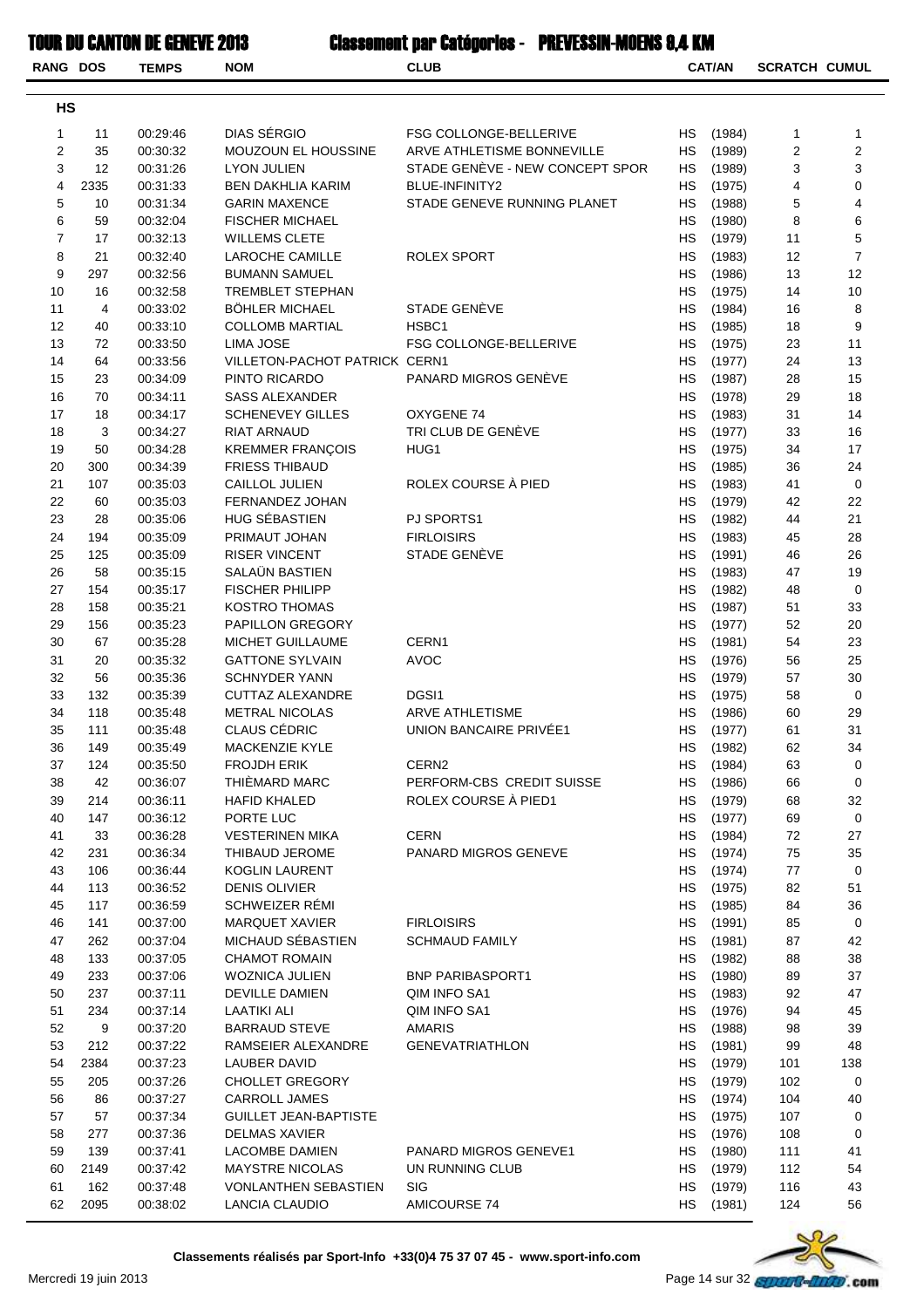| <b>RANG DOS</b> |              | <b>TEMPS</b>         | <b>NOM</b>                                                         | <b>CLUB</b>                               |                        | <b>CAT/AN</b>    | <b>SCRATCH CUMUL</b> |             |
|-----------------|--------------|----------------------|--------------------------------------------------------------------|-------------------------------------------|------------------------|------------------|----------------------|-------------|
| 63              | 249          | 00:38:07             | <b>DELALOYE OLIVIER</b>                                            | <b>BANQUE SYZ1</b>                        | <b>HS</b>              | (1977)           | 127                  | $\mathbf 0$ |
| 64              | 2171         | 00:38:08             | <b>MARQUES HUGO</b>                                                | <b>IMPLENIA</b>                           | <b>HS</b>              | (1978)           | 128                  | 61          |
| 65              | 95           | 00:38:13             | <b>GRENETIER GUILLAUME</b>                                         | LES TRAINES LA GROLLE - VEIGY FONC        | <b>HS</b>              | (1977)           | 129                  | 53          |
| 66              | 200          | 00:38:15             | <b>GLAUS RENÉ</b>                                                  | STADE GENÈVE                              | НS                     | (1977)           | 134                  | 0           |
| 67              | 190          | 00:38:15             | <b>FLATRES DAMIEN</b>                                              | SÉCHERON SA1                              | <b>HS</b>              | (1979)           | 135                  | 0           |
| 68              | 2319         | 00:38:19             | DELACHENAL CÉDRIC                                                  | LE PANARD MIGROS GENÉVE                   | НS                     | (1984)           | 139                  | 0           |
| 69              | 239          | 00:38:19             | <b>CARLSSON JONAS</b>                                              |                                           | НS                     | (1984)           | 140                  | 44          |
| 70              | 2119         | 00:38:20             | PONS NICOLAS                                                       | <b>GENEVATRIATHLON</b>                    | <b>HS</b>              | (1974)           | 141                  | 57          |
| 71              | 8            | 00:38:21             | <b>BUC THOMAS</b>                                                  | <b>AMARIS</b>                             | <b>HS</b>              | (1987)           | 142                  | 58          |
| 72              | 2176         | 00:38:23             | <b>FOSCOLO LIONEL</b>                                              |                                           | <b>HS</b>              | (1981)           | 143                  | 46          |
| 73<br>74        | 232<br>123   | 00:38:26             | SALZGEBER DANIEL                                                   |                                           | <b>HS</b>              | (1982)           | 144                  | 50          |
| 75              | 90           | 00:38:30<br>00:38:30 | LORENZINI VALENTIN<br><b>BLANC FABIEN</b>                          | WINCASA1<br>WINCASA1                      | HS<br>НS               | (1988)<br>(1987) | 147<br>148           | 55<br>59    |
| 76              | 97           | 00:38:31             | KOPP JEROME                                                        | <b>PICTET</b>                             | НS                     | (1980)           | 149                  | 52          |
| 77              | 161          | 00:38:34             | SKIBO-BIRNEY ROBIN                                                 |                                           | НS                     | (1984)           | 152                  | 62          |
| 78              | 166          | 00:38:35             | PIROUX XAVIER                                                      | CERN3                                     | <b>HS</b>              | (1987)           | 154                  | 64          |
| 79              | 2052         | 00:38:38             | <b>FRIEDLI MATHIEU</b>                                             | <b>FIRLOISIRS</b>                         | НS                     | (1979)           | 156                  | 60          |
| 80              | 2175         | 00:38:41             | <b>GUILLET LUC</b>                                                 |                                           | <b>HS</b>              | (1977)           | 160                  | 63          |
| 81              | 2085         | 00:38:42             | NICOD CHRISTOPHE                                                   | <b>UBS RUN AND BIKE</b>                   | <b>HS</b>              | (1978)           | 162                  | 77          |
| 82              | 4159         | 00:38:46             | <b>BEYTRISON ALEXANDRE</b>                                         | PIAGET2                                   | <b>HS</b>              | (1986)           | 166                  | 71          |
| 83              | 91           | 00:39:01             | RAYA YVAN                                                          | ROLEX COURSE À PIED                       | НS                     | (1985)           | 172                  | 0           |
| 84              | 199          | 00:39:08             | MAURO FRÉDÉRIC                                                     | <b>FIRMENICH SA2</b>                      | НS                     | (1981)           | 176                  | $\pmb{0}$   |
| 85              | 2099         | 00:39:09             | LOVIS CÉDRIC                                                       | <b>UBS RUN ET BIKE</b>                    | НS                     | (1978)           | 177                  | 0           |
| 86              | 2011         | 00:39:24             | RASMUSSEN DANIEL EGED                                              | CERN3                                     | НS                     | (1986)           | 186                  | 68          |
| 87              | 259          | 00:39:26             | <b>AVRIL JEROME</b>                                                |                                           | <b>HS</b>              | (1978)           | 189                  | $\pmb{0}$   |
| 88              | 2034         | 00:39:30             | <b>SIMONIN DAVID</b>                                               |                                           | <b>HS</b>              | (1974)           | 191                  | 65          |
| 89              | 216          | 00:39:31             | DAUDIN BENOIT                                                      | CERN3                                     | <b>HS</b>              | (1976)           | 192                  | 49          |
| 90              | 3255         | 00:39:36             | <b>MEWISSEN GERALD</b>                                             |                                           | <b>HS</b>              | (1983)           | 197                  | $\pmb{0}$   |
| 91              | 5415         | 00:39:39             | <b>SIMON MANUEL</b>                                                | <b>RUNNING ATHENAZ</b>                    | <b>HS</b>              | (1983)           | 198                  | 83          |
| 92              | 191          | 00:39:39             | FELBERBAUM LAURENT                                                 | SÉCHERON SA1                              | НS                     | (1975)           | 199                  | 72          |
| 93              | 2108         | 00:39:41             | <b>NESE MAURIZIO</b>                                               |                                           | НS                     | (1981)           | 201                  | 0           |
| 94              | 2282         | 00:39:42             | DEVILLE BERTRAND                                                   |                                           | НS                     | (1974)           | 202                  | 79          |
| 95              | 2187         | 00:39:48             | ROUND PAUL                                                         | HSBC <sub>2</sub>                         | <b>HS</b>              | (1985)           | 207                  | 70          |
| 96              | 2062         | 00:39:50             | <b>LEPRI FABIEN</b>                                                | <b>FIRMENICH SA3</b>                      | HS                     | (1974)           | 208                  | 0           |
| 97<br>98        | 2091         | 00:39:52             | <b>SCHMID CHRISTOPHE</b>                                           | <b>BROLLIET</b>                           | <b>HS</b><br><b>HS</b> | (1979)           | 212                  | 73          |
| 99              | 2154<br>227  | 00:39:53             | <b>BERTRAND PASCAL</b><br>LAMOUILLE BUCHHOLZ MAR UBS RUN AND BIKE1 |                                           | <b>HS</b>              | (1976)<br>(1975) | 213<br>214           | 74<br>67    |
| 100             | 167          | 00:39:53<br>00:39:59 | SCHREIER CHRISTOPHE                                                |                                           |                        | HS (1979)        | 217                  | 66          |
| 101             | 3010         | 00:40:00             | <b>FREITAG CHRISTIAN</b>                                           |                                           | HS.                    | (1980)           | 218                  | 85          |
| 102             | 3388         | 00:40:03             | <b>VALETTE ANTOINE</b>                                             |                                           | HS.                    | (1987)           | 219                  | 86          |
| 103             | 2306         | 00:40:05             | LAUMONIER THOMAS                                                   |                                           | HS                     | (1975)           | 222                  | 0           |
| 104             | 177          | 00:40:06             | <b>HALDEN JONATHAN</b>                                             | <b>ECOLINT</b>                            | HS                     | (1975)           | 223                  | 0           |
| 105             | 2112         | 00:40:11             | <b>FABBRI SEBASTIEN</b>                                            |                                           | НS                     | (1976)           | 226                  | 78          |
| 106             | 181          | 00:40:13             | <b>CLEMENT JULIEN</b>                                              | <b>BANQUE SYZ2</b>                        | <b>HS</b>              | (1977)           | 227                  | 0           |
| 107             | 2421         | 00:40:18             | JACQUENOD NICOLAS                                                  | COVANCE CLS1                              | <b>HS</b>              | (1979)           | 230                  | 0           |
| 108             | 2125         | 00:40:23             | MEUNIER JÉRÉMY                                                     | AEA                                       | <b>HS</b>              | (1980)           | 233                  | 69          |
| 109             | 3394         | 00:40:25             | <b>GOBBO LUCA</b>                                                  | SOLOG <sub>1</sub>                        | HS.                    | (1990)           | 235                  | 91          |
| 110             | 3393         | 00:40:32             | <b>CLARET GAEL</b>                                                 | JEAN GALLAY S.A.1                         | HS.                    | (1981)           | 244                  | 0           |
| 111             | 3400         | 00:40:34             | ING DENIS                                                          |                                           | HS.                    | (1983)           | 247                  | 97          |
| 112             | 252          | 00:40:38             | <b>BALLET ROMAIN</b>                                               |                                           | HS                     | (1987)           | 250                  | 87          |
| 113             | 3299         | 00:40:38             | <b>FORDE JAMES</b>                                                 | PG                                        | HS.                    | (1975)           | 252                  | 84          |
| 114             | 3094         | 00:40:40             | PETIOT ARNAUD                                                      | AG CONSTRUCTION SA1                       | НS                     | (1981)           | 255                  | 89          |
| 115             | 2074         | 00:40:40             | <b>COLLEUILLE PIERRE</b>                                           | <b>TEAM CHOPARD</b>                       | HS                     | (1984)           | 256                  | 0           |
| 116             | 2297         | 00:40:40             | <b>BENZ FRÉDÉRIC</b>                                               | GRESAG1                                   | HS.                    | (1974)           | 257                  | 80          |
| 117             | 2283         | 00:40:41             | <b>CRENN SYLVAIN</b>                                               | ROLEX COURSE À PIED3                      | HS.                    | (1974)           | 258                  | 90          |
| 118             | 2272         | 00:40:45             | <b>BARONNET EDDY</b>                                               | <b>BNP PARIBASPORT2</b>                   | НS                     | (1977)           | 263                  | 92          |
| 119             | 4014         | 00:40:46             | KANEL DAMIEN                                                       | <b>FIRLOISIRS</b>                         | НS                     | (1976)           | 264                  | 0           |
| 120             | 248          | 00:40:47             | <b>CAILLET DAVID</b>                                               |                                           | НS                     | (1975)           | 265                  | 0           |
| 121             | 2155         | 00:40:50             | <b>BEDOGNI YANN</b>                                                |                                           | HS                     | (1974)           | 269                  | 96          |
| 122<br>123      | 2156<br>3288 | 00:40:52<br>00:40:54 | <b>CRESPY FRANCK</b><br><b>MENOT SYLVAIN</b>                       | <b>CBS PERFORM</b><br><b>COVANCE CLS1</b> | HS<br><b>HS</b>        | (1976)<br>(1977) | 271<br>273           | 88<br>95    |
| 124             | 2043         | 00:40:54             | SOPPELSA FRÉDÉRIC                                                  | VILLE DE GENEVE2                          | HS                     | (1981)           | 274                  | 75          |
| 125             | 2050         | 00:40:59             | <b>MAAS JOACHIM</b>                                                | T INGÉNIERIE1                             | HS                     | (1984)           | 277                  | 0           |
| 126             | 2275         | 00:41:08             | <b>COUSELO PABLO</b>                                               |                                           | HS                     | (1990)           | 285                  | 81          |
|                 |              |                      |                                                                    |                                           |                        |                  |                      |             |

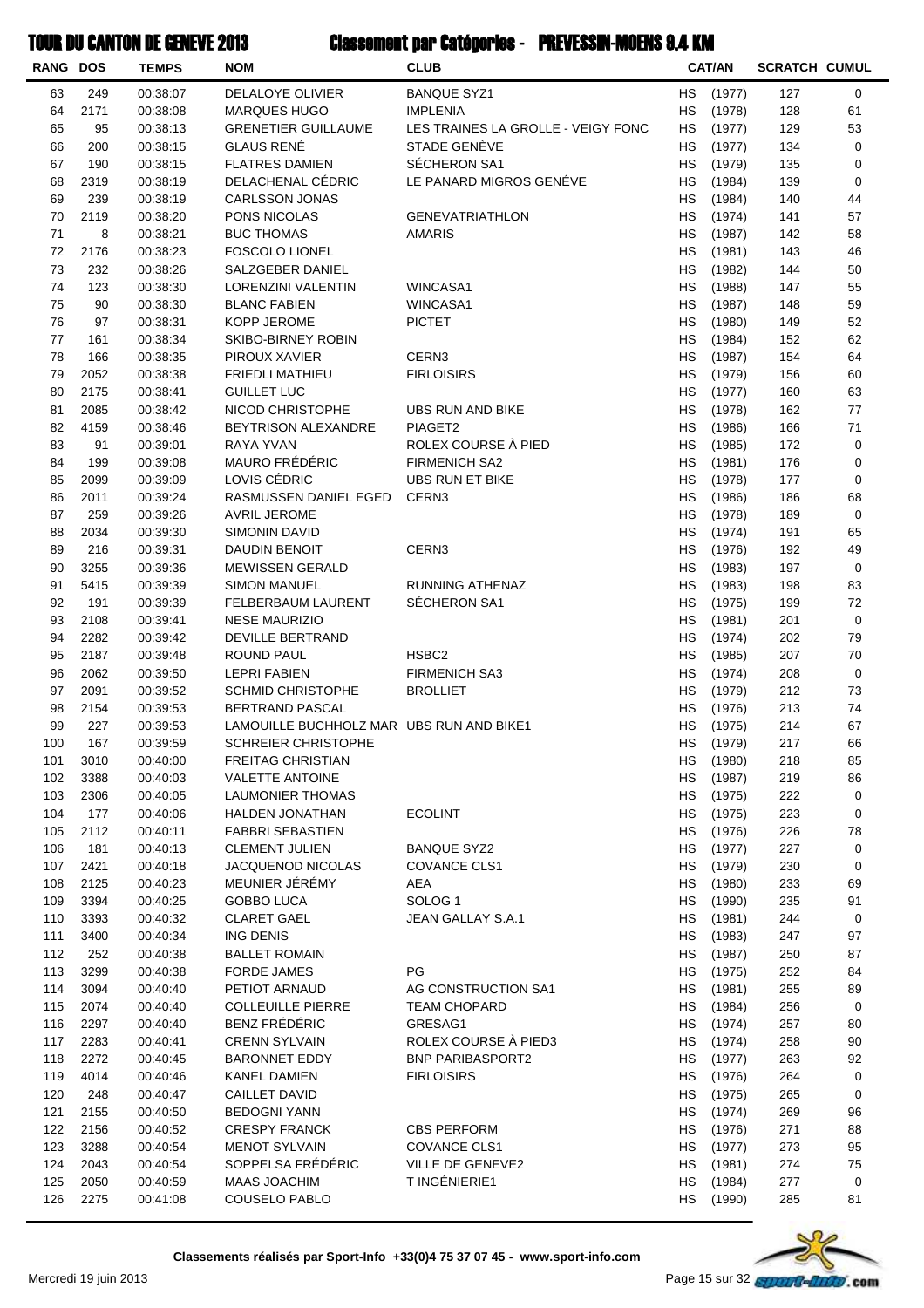| RANG DOS   |              | <b>TEMPS</b>         | <b>NOM</b>                                    | <b>CLUB</b>               |           | <b>CAT/AN</b>    | <b>SCRATCH CUMUL</b> |             |
|------------|--------------|----------------------|-----------------------------------------------|---------------------------|-----------|------------------|----------------------|-------------|
| 127        | 208          | 00:41:09             | <b>LEULIET FREDERIC</b>                       | <b>BNP PARIBASPORT1</b>   | НS        | (1977)           | 287                  | 76          |
| 128        | 2177         | 00:41:09             | HUGUENIN JÉRÉMIE                              |                           | HS        | (1984)           | 288                  | 110         |
| 129        | 169          | 00:41:10             | ALBANESE LUCA                                 |                           | HS        | (1977)           | 289                  | 0           |
| 130        | 130          | 00:41:10             | JACOT-DESCOMBES STEVE PAMOJA CAPITAL SA1      |                           | HS        | (1974)           | 290                  | 82          |
| 131        | 2030         | 00:41:11             | FREDJ RIAD                                    | <b>TEAM CHOPARD</b>       | HS        | (1978)           | 291                  | 98          |
| 132        | 2339         | 00:41:12             | DELALOYE FRED                                 |                           | HS        | (1980)           | 292                  | 100         |
| 133        | 3005         | 00:41:14             | <b>GORDON HAMISH</b>                          |                           | HS        | (1986)           | 295                  | 0           |
| 134        | 2023         | 00:41:15             | <b>BECK VINCENT</b>                           | LOMBARD ODIER 11          | <b>HS</b> | (1982)           | 296                  | 93          |
| 135        | 5555         | 00:41:16             | <b>BOUAMRI TARIK</b>                          |                           | HS        | (1981)           | 298                  | 108         |
| 136        | 2345         | 00:41:18             | <b>BLESES OLIVIER</b>                         |                           | HS        | (1978)           | 299                  | 107         |
| 137<br>138 | 2302<br>2202 | 00:41:24<br>00:41:24 | <b>TERRIER ALEXANDRE</b><br>CHARRIÈRE DENIS   | GRESAG1                   | HS<br>HS  | (1975)<br>(1974) | 301<br>302           | 0<br>105    |
| 139        | 2409         | 00:41:28             | <b>GALLI STEFANO</b>                          | <b>IMPLENIA</b>           | HS        | (1976)           | 305                  | 106         |
| 140        | 2133         | 00:41:28             | <b>TISSEYRE OLIVIER</b>                       | <b>AMARIS</b>             | HS        | (1974)           | 306                  | 0           |
| 141        | 2075         | 00:41:28             | <b>FLORIS YANN</b>                            | G9                        | HS        | (1979)           | 308                  | 0           |
| 142        | 2274         | 00:41:32             | <b>EXCOFFIER DAVID</b>                        |                           | HS        | (1975)           | 310                  | 103         |
| 143        | 2357         | 00:41:33             | <b>VAUDROZ CYRIL</b>                          | PJ SPORTS3                | HS        | (1975)           | 311                  | 115         |
| 144        | 2045         | 00:41:39             | <b>CHARMILLOT SYLVAIN</b>                     | SÉCHERON SA1              | HS        | (1979)           | 317                  | 109         |
| 145        | 251          | 00:41:40             | EL HARDOUZ ISSAM                              | AIN-EST ATHLÉTISME        | HS        | (1978)           | 318                  | 118         |
| 146        | 2182         | 00:41:46             | <b>MIGLIORI DAMIANO</b>                       | MSC1                      | HS        | (1978)           | 321                  | 116         |
| 147        | 2225         | 00:41:47             | PERELLI YANN                                  |                           | HS        | (1974)           | 322                  | 94          |
| 148        | 3105         | 00:41:50             | <b>BALLU MATHIEU</b>                          | <b>BECKMAN COULTER 12</b> | HS        | (1980)           | 327                  | 99          |
| 149        | 3325         | 00:41:51             | <b>BERTHER LEONARD</b>                        | PJ SPORTS1                | HS        | (1983)           | 329                  | 113         |
| 150        | 2115         | 00:41:51             | <b>CREUSAT JULIEN</b>                         | <b>BNP PARIBASPORT3</b>   | HS        | (1977)           | 330                  | 104         |
| 151        | 5217         | 00:41:55             | DAVIS TIMOTHY                                 |                           | <b>HS</b> | (1979)           | 333                  | 0           |
| 152        | 3359         | 00:41:59             | <b>BRESSI DAMIEN</b>                          | <b>COVANCE</b>            | HS        | (1979)           | 335                  | 0           |
| 153        | 2322         | 00:42:03             | <b>JUNOY FERNANDO</b>                         |                           | HS        | (1980)           | 341                  | 119         |
| 154        | 2276         | 00:42:07             | CHATELANAT JOHN                               |                           | HS        | (1975)           | 343                  | 101         |
| 155        | 3014         | 00:42:07             | RENEVRET BERTRAND                             | STERCI <sub>2</sub>       | HS        | (1980)           | 345                  | 0           |
| 156<br>157 | 3116<br>2294 | 00:42:08             | <b>GAUDRY LAURENT</b><br>LAMONTAGNE TRISTAN   | T INGÉNIERIE1             | HS<br>HS  | (1983)<br>(1986) | 346<br>349           | 0<br>130    |
| 158        | 173          | 00:42:11<br>00:42:17 | OUZOUNOV ALEXANDRE                            | <b>BANQUE SYZ2</b>        | HS        | (1976)           | 357                  | 0           |
| 159        | 266          | 00:42:17             | DE CANDOLLE CHARLES                           |                           | HS        | (1986)           | 358                  | 102         |
| 160        | 2242         | 00:42:18             | ZEMP CHRISTOPHE                               | RAIFFEISEN1               | HS        | (1975)           | 359                  | 123         |
| 161        | 2194         | 00:42:21             | <b>FOREST CHRISTOPHE</b>                      |                           | HS        | (1980)           | 361                  | 114         |
| 162        | 269          | 00:42:24             | <b>STROM DEREK</b>                            |                           | HS        | (1979)           | 363                  | 136         |
| 163        | 2071         | 00:42:25             | <b>MORONI RODOLFO</b>                         | <b>BOOLYTH</b>            | HS        | (1979)           | 364                  | 112         |
| 164        | 2061         | 00:42:27             | LIMA DO SEIXO JULIO                           | <b>FIRMENICH SA2</b>      | HS        | (1980)           | 365                  | 0           |
| 165        | 2167         | 00:42:28             | ARMAND ALEXIS                                 | <b>IMPLENIA</b>           | НS        | (1979)           | 367                  | 0           |
| 166        | 3058         | 00:42:28             | FERNANDEZ XAVIER                              |                           | <b>HS</b> | (1974)           | 369                  | 111         |
| 167        | 201          | 00:42:28             | <b>BOUVIER NICOLAS</b>                        | ROLEX COURSE À PIED2      | HS        | (1980)           | 371                  | 129         |
| 168        | 2337         | 00:42:30             | CARNEVALE ARELLA GIORG                        |                           | HS        | (1974)           | 374                  | 141         |
| 169        | 2183         | 00:42:33             | <b>NEFIL SAMIR</b>                            | ROLEX COURSE À PIED3      | HS        | (1978)           | 379                  | 126         |
| 170        | 3352         | 00:42:33             | <b>CORSINI BAPTISTE</b>                       | PIAGET1                   | HS        | (1984)           | 380                  | 150         |
| 171        | 3354         | 00:42:35             | <b>MATTI ARIEL</b>                            | PIAGET1                   | HS        | (1980)           | 384                  | 131         |
| 172        | 2118         | 00:42:40             | ANDERSON GAKUNDI                              | PG                        | HS        | (1977)           | 393                  | 151         |
| 173<br>174 | 2164<br>3174 | 00:42:44<br>00:42:44 | <b>BES ARNAUD</b><br><b>BANDELIER PATRICK</b> |                           | HS<br>НS  | (1981)<br>(1977) | 395<br>396           | 0<br>151    |
| 175        | 5572         | 00:42:45             | <b>BURRI FRÉDERIC</b>                         |                           | HS        | (1977)           | 397                  | 197         |
| 176        | 2446         | 00:42:47             | <b>BOUBLIL ALEXANDRE</b>                      |                           | HS        | (1980)           | 400                  | 142         |
| 177        | 5183         | 00:42:49             | SEEGER ALEX                                   | <b>GENEVA RUNNERS</b>     | HS        | (1982)           | 402                  | 117         |
| 178        | 291          | 00:42:53             | MURILLO-BUSCARINI CÉDRI                       |                           | HS        | (1981)           | 409                  | 127         |
| 179        | 3104         | 00:42:56             | <b>BROCHAND NICOLAS</b>                       | BECKMAN COULTER 11        | HS        | (1980)           | 413                  | 170         |
| 180        | 2027         | 00:42:58             | <b>BADERTSCHER NICOLAS</b>                    | <b>TEAM CHOPARD</b>       | HS        | (1984)           | 414                  | 145         |
| 181        | 2168         | 00:42:58             | <b>BECQUET ARTHUR</b>                         | IMPLENIA                  | НS        | (1987)           | 415                  | 162         |
| 182        | 224          | 00:43:02             | <b>VALLET MARC</b>                            | <b>XTRATRAIL</b>          | НS        | (1983)           | 420                  | 124         |
| 183        | 3417         | 00:43:04             | <b>DESBREST NICOLAS</b>                       |                           | HS        | (1985)           | 421                  | 121         |
| 184        | 2442         | 00:43:05             | <b>SENN MICHAEL</b>                           |                           | HS        | (1984)           | 423                  | 120         |
| 185        | 2265         | 00:43:09             | DELOBEL FABRICE                               | <b>FIRLOISIRS</b>         | HS        | (1974)           | 426                  | $\mathbf 0$ |
| 186        | 3138         | 00:43:09             | JOLIVET VINCENT                               | <b>FIRLOISIRS</b>         | HS        | (1978)           | 427                  | 137         |
| 187        | 5561         | 00:43:13             | CABRAL ANDREA                                 |                           | HS        | (1984)           | 429                  | 149         |
| 188        | 2277         | 00:43:16             | DÖBELI OLIVIER                                |                           | HS        | (1975)           | 431                  | 122         |
| 189        | 4103         | 00:43:20             | LEMAIRE JULIEN                                |                           | НS        | (1984)           | 433                  | 0           |
| 190        | 2438         | 00:43:21             | GORZAWSKI ARKADIUSZ                           |                           | НS        | (1982)           | 434                  | 134         |

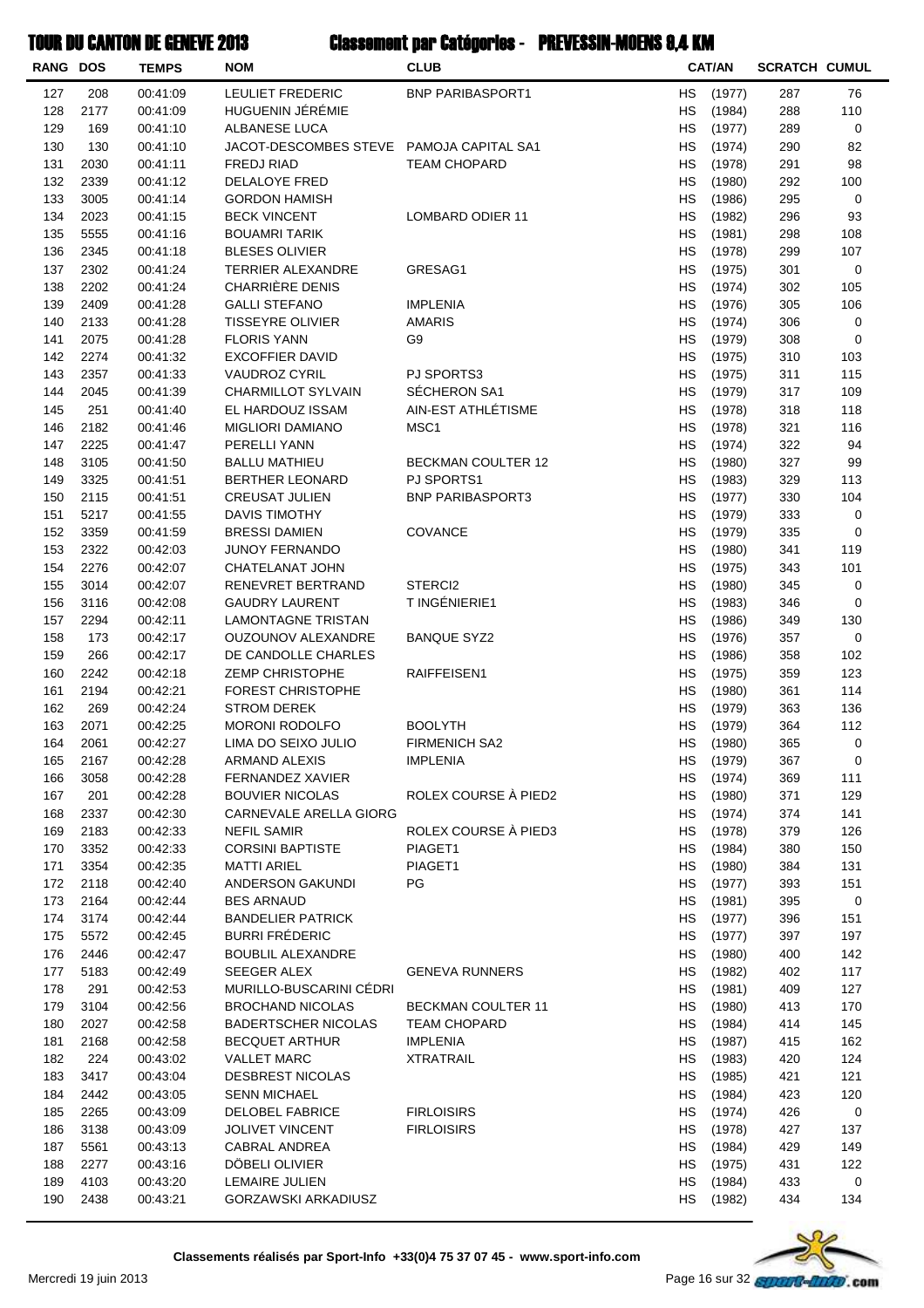| <b>RANG DOS</b> |              | <b>TEMPS</b>         | <b>NOM</b>                                    | <b>CLUB</b>                  |           | <b>CAT/AN</b>    | <b>SCRATCH CUMUL</b> |            |
|-----------------|--------------|----------------------|-----------------------------------------------|------------------------------|-----------|------------------|----------------------|------------|
| 191             | 2209         | 00:43:24             | <b>KONTOYANNIS NIKO</b>                       |                              | HS        | (1980)           | 437                  | 144        |
| 192             | 2212         | 00:43:29             | DROST PETER                                   |                              | НS        | (1979)           | 441                  | 0          |
| 193             | 5125         | 00:43:33             | <b>BORNET JULIEN</b>                          | SOLOG <sub>1</sub>           | НS        | (1983)           | 447                  | 164        |
| 194             | 3276         | 00:43:34             | NOTO JÉRÉMIE                                  | ROLEX COURSE À PIED4         | НS        | (1977)           | 448                  | 128        |
| 195             | 2352         | 00:43:35             | <b>NOIRAN FRANCOIS</b>                        |                              | НS        | (1978)           | 450                  | 125        |
| 196             | 2346         | 00:43:37             | ADAMSBAUM MARC                                |                              | НS        | (1974)           | 452                  | 146        |
| 197             | 2237         | 00:43:37             | TOUMPAKARIS APOSTOLOS GENEVA GREEKS           |                              | <b>HS</b> | (1978)           | 453                  | 161        |
| 198             | 4019         | 00:43:39             | RICHMOND NICHOLAS                             |                              | <b>HS</b> | (1982)           | 457                  | 139        |
| 199             | 2413         | 00:43:44             | <b>ESPOSITO STEPHANE</b>                      | <b>IMPLENIA</b>              | <b>HS</b> | (1984)           | 462                  | 0          |
| 200             | 3006         | 00:43:45             | <b>GUR NITZAN</b>                             |                              | HS        | (1986)           | 464                  | 140        |
| 201<br>202      | 2203         | 00:43:47             | <b>GUHL JEROME</b>                            | HOSPICE GÉNÉRAL1             | НS        | (1979)           | 465                  | 132        |
| 203             | 3373<br>3151 | 00:43:47<br>00:43:54 | CAULLIER ARNAUD<br>MALHERBE MATHIEU           |                              | НS<br>НS  | (1974)<br>(1981) | 466<br>476           | 155<br>0   |
| 204             | 2342         | 00:43:56             | <b>ZAOUI PHILIPPE</b>                         |                              | НS        | (1974)           | 479                  | 0          |
| 205             | 5574         | 00:44:01             | MÉNARD MORGAN                                 |                              | НS        | (1976)           | 483                  | 143        |
| 206             | 5169         | 00:44:02             | <b>GAILLARD CYRIL</b>                         | ANTAES                       | <b>HS</b> | (1974)           | 485                  | 148        |
| 207             | 3353         | 00:44:03             | <b>FAURA WILLIAM</b>                          | PIAGET2                      | НS        | (1975)           | 486                  | 165        |
| 208             | 3257         | 00:44:04             | ROLLI FRÉDÉRIC                                | SALEVESONVERRE               | HS        | (1982)           | 488                  | 157        |
| 209             | 3221         | 00:44:06             | <b>GREENMAN ARIEL</b>                         | DGSI <sub>2</sub>            | НS        | (1975)           | 489                  | 153        |
| 210             | 2320         | 00:44:15             | <b>CONVERT ADRIEN</b>                         | <b>HARRY WINSTON3</b>        | НS        | (1981)           | 495                  | 160        |
| 211             | 3234         | 00:44:16             | ROBERT NICOLAS                                | <b>ICF RUNNING1</b>          | НS        | (1974)           | 499                  | 190        |
| 212             | 2414         | 00:44:17             | <b>WENGER STEPHAN</b>                         |                              | НS        | (1976)           | 500                  | 0          |
| 213             | 3455         | 00:44:20             | CHATELAIN LAURENT                             | JP MORGAN1                   | НS        | (1975)           | 503                  | 181        |
| 214             | 4155         | 00:44:22             | <b>BOSSY JOANNY</b>                           | PIAGET1                      | <b>HS</b> | (1983)           | 505                  | 0          |
| 215             | 2447         | 00:44:23             | <b>JACKSON MATT</b>                           | NA                           | <b>HS</b> | (1977)           | 506                  | 135        |
| 216             | 2444         | 00:44:25             | WIPRÄCHTIGER YANN                             |                              | <b>HS</b> | (1974)           | 508                  | 156        |
| 217             | 2254         | 00:44:25             | NORDSTROM MARTIN                              | <b>EA SPORTS</b>             | HS        | (1977)           | 509                  | 158        |
| 218             | 2038         | 00:44:33             | <b>SCHMID BENOIT</b>                          | VILLE DE VERNIER1            | НS        | (1980)           | 517                  | 147        |
| 219             | 2252         | 00:44:34             | <b>MARTINET JULIEN</b>                        | SÉCHERON SA2                 | НS        | (1983)           | 519                  | 172        |
| 220             | 3039         | 00:44:35             | PILLET AURELIEN                               |                              | НS        | (1987)           | 520                  | 0          |
| 221             | 2281         | 00:44:48             | <b>MARKUS GABOR</b>                           |                              | НS        | (1976)           | 530                  | 0          |
| 222             | 2392         | 00:44:50             | <b>ABAGRI MAHIR</b>                           |                              | НS        | (1981)           | 535                  | 0          |
| 223             | 3263         | 00:44:50             | FÉLIX SYLVAIN                                 |                              | <b>HS</b> | (1983)           | 536                  | 204        |
| 224             | 2309         | 00:44:53             | PANNATIER SIMON                               | PG INTERNATIONAL OPERATIONS1 | <b>HS</b> | (1985)           | 540                  | 0          |
| 225             | 3156         | 00:44:55             | <b>FREGEAC LAURENT</b>                        |                              | НS        | (1979)           | 544                  | 159        |
| 226<br>227      | 5245<br>3009 | 00:44:56<br>00:44:57 | <b>OTERO MIGUEL</b><br><b>BUGADA FRANCIS</b>  | <b>UOG</b>                   | HS<br>НS  | (1981)<br>(1980) | 546<br>549           | 227<br>169 |
| 228             | 2217         | 00:44:58             | <b>VILCHEZ RAFAEL</b>                         |                              | HS        | (1981)           | 552                  | 163        |
| 229             | 2246         | 00:44:58             | ASSMANN JEAN                                  |                              | НS        | (1981)           | 553                  | 176        |
| 230             | 3238         | 00:45:06             | REGUERO FUENTES ELOY                          |                              | HS        | (1983)           | 563                  | 178        |
| 231             | 3012         | 00:45:13             | PIERRAIN CÉDRIC                               |                              | НS        | (1982)           | 569                  | 166        |
| 232             | 5085         | 00:45:14             | <b>IRVING JAMES</b>                           | ONAIR1                       | НS        | (1981)           | 571                  | 214        |
| 233             | 4045         | 00:45:18             | <b>DUCOMMUN MARC</b>                          |                              | HS        | (1986)           | 572                  | 175        |
| 234             | 2170         | 00:45:18             | <b>MONIN ALEXANDRE</b>                        | <b>IMPLENIA</b>              | HS        | (1983)           | 573                  | 195        |
| 235             | 2358         | 00:45:19             | <b>GRES NICOLAS</b>                           |                              | HS        | (1974)           | 574                  | 180        |
| 236             | 2403         | 00:45:24             | UNGVARI BENJAMIN                              |                              | НS        | (1985)           | 577                  | 0          |
| 237             | 2022         | 00:45:27             | <b>SCHNYDER DAVID</b>                         |                              | НS        | (1975)           | 580                  | 0          |
| 238             | 2134         | 00:45:28             | <b>MARION YOANN</b>                           | <b>AMARIS</b>                | HS        | (1988)           | 581                  | 171        |
| 239             | 2026         | 00:45:32             | RAGGENBASS SIMON                              | <b>PICTET</b>                | HS        | (1974)           | 587                  | 174        |
| 240             | 3369         | 00:45:33             | MONTREUIL BERTRAND                            | HSBC2                        | НS        | (1978)           | 588                  | 0          |
| 241             | 4377         | 00:45:35             | NINO JULIAN                                   |                              | HS        | (1975)           | 590                  | 191        |
| 242             | 2433         | 00:45:36             | CANTALOUBE JEAN-JULIAN                        | BCGE 1                       | HS        | (1982)           | 592                  | 182        |
| 243             | 3406         | 00:45:39             | <b>WEISS ARNAUD</b>                           |                              | HS        | (1982)           | 596                  | 177        |
| 244             | 3148         | 00:45:44             | VILLEMIN HERVÉ                                | <b>TEAM CHOPARD</b>          | НS        | (1982)           | 603                  | 263        |
| 245<br>246      | 2210         | 00:45:45             | <b>FORT NICOLAS</b><br><b>VEREECKE HUBERT</b> | GRESAG1                      | НS        | (1975)           | 604                  | 188        |
| 247             | 3307<br>2258 | 00:45:46<br>00:45:46 | VITTOZ GUILLAUME                              | TIRAWA1<br><b>FIRLOISIRS</b> | НS<br>HS  | (1984)<br>(1977) | 605<br>607           | 202<br>0   |
| 248             | 2333         | 00:45:47             | LAFAGE GUILLAUME                              | BLUE-INFINITY1               | HS        | (1975)           | 608                  | 189        |
| 249             | 2405         | 00:46:04             | PERNOT CHARLES                                |                              | HS        | (1979)           | 623                  | 0          |
| 250             | 3070         | 00:46:05             | PFEUFLY PHILIPPE                              | <b>GENEVA GREEKS</b>         | HS        | (1981)           | 625                  | 0          |
| 251             | 3169         | 00:46:08             | <b>GAOTONCAR NEWTON</b>                       | <b>BNP PARIBASPORT3</b>      | HS        | (1979)           | 627                  | 184        |
| 252             | 2430         | 00:46:10             | ANASTASIOU PANAGIOTIS                         |                              | HS        | (1981)           | 629                  | 0          |
| 253             | 3054         | 00:46:14             | <b>SCHENEVEY MARC</b>                         |                              | НS        | (1980)           | 632                  | 185        |
| 254             | 3250         | 00:46:19             | WHEELER JEREMIAH                              |                              | НS        | (1979)           | 638                  | 205        |
|                 |              |                      |                                               |                              |           |                  |                      |            |

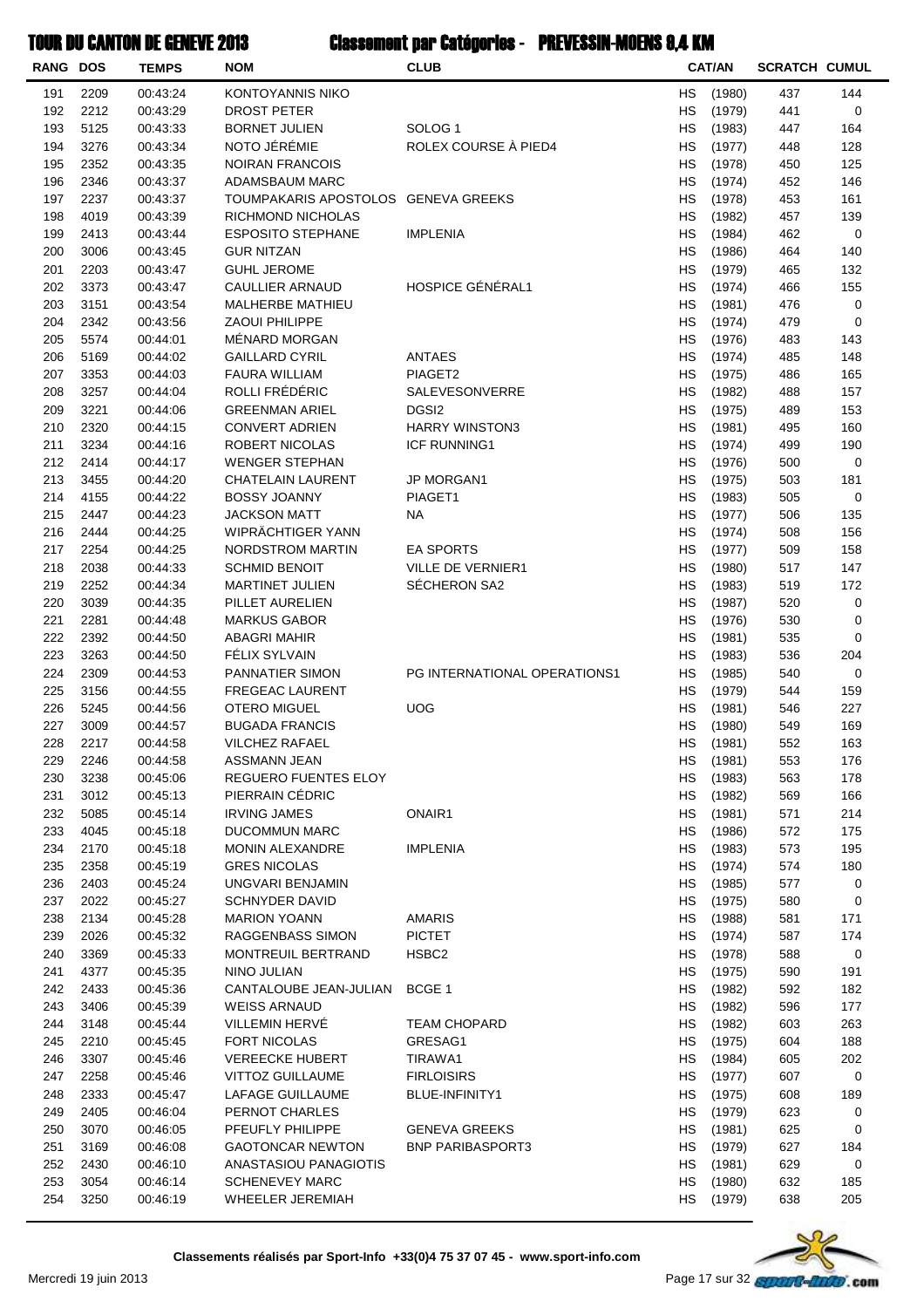| <b>RANG DOS</b> |              | <b>TEMPS</b>         | <b>NOM</b>                                   | <b>CLUB</b>                          |                 | <b>CAT/AN</b>    | <b>SCRATCH CUMUL</b> |            |
|-----------------|--------------|----------------------|----------------------------------------------|--------------------------------------|-----------------|------------------|----------------------|------------|
| 255             | 4246         | 00:46:20             | LEBLAN JULIEN                                |                                      | <b>HS</b>       | (1982)           | 640                  | 0          |
| 256             | 3219         | 00:46:23             | <b>DANSSMANN ERIK</b>                        | <b>SIG</b>                           | НS              | (1981)           | 642                  | 168        |
| 257             | 4094         | 00:46:25             | <b>MAEDER GILLES</b>                         | PJ SPORTS2                           | HS              | (1984)           | 645                  | 196        |
| 258             | 2036         | 00:46:30             | ROBERT CHRISTOPHE                            | <b>EFERTON SERVICES SA1</b>          | НS              | (1980)           | 650                  | 243        |
| 259             | 3041         | 00:46:31             | <b>VULLIEZ GERARD</b>                        |                                      | <b>HS</b>       | (1984)           | 651                  | 199        |
| 260             | 3203         | 00:46:33             | <b>LARPIN GREGORY</b>                        |                                      | <b>HS</b>       | (1982)           | 656                  | 0          |
| 261             | 2427         | 00:46:34             | MELLINO JEAN-PHILIPPE                        |                                      | <b>HS</b>       | (1981)           | 657                  | 186        |
| 262             | 3048         | 00:46:35             | <b>MARTIN ARNAUD</b>                         | ROLEX COURSE À PIED                  | HS              | (1975)           | 658                  | 194        |
| 263             | 3008         | 00:46:42             | PANZA FRÉDÉRIC                               |                                      | НS              | (1976)           | 665                  | 210        |
| 264             | 3230         | 00:46:42             | <b>BISWAS TRINEESH</b>                       | <b>RUN OMC</b>                       | HS              | (1979)           | 666                  | 0          |
| 265             | 3314         | 00:46:43             | <b>MARCHÉ CHARLES</b>                        |                                      | НS              | (1987)           | 669                  | 0          |
| 266             | 2128         | 00:46:44             | <b>GREVOT MATHIEU</b>                        | <b>BLUE-INFINITY1</b>                | HS              | (1980)           | 670                  | 0          |
| 267             | 2279         | 00:46:52             | <b>SAVATIER ROMAIN</b>                       |                                      | <b>HS</b>       | (1984)           | 676                  | 173        |
| 268             | 4443         | 00:46:53             | <b>MURILLO GARCIA RAUL</b>                   |                                      | <b>HS</b>       | (1977)           | 678                  | 203        |
| 269             | 3346<br>3231 | 00:46:54             | <b>KELLER SEBASTIEN</b>                      |                                      | <b>HS</b>       | (1975)           | 679                  | 187        |
| 270<br>271      | 5018         | 00:46:54<br>00:46:56 | DERREUMAUX FREDERIC<br><b>HENRARD SYDNEY</b> | STERCI2                              | HS<br>НS        | (1984)<br>(1979) | 680<br>683           | 235<br>219 |
| 272             | 5491         | 00:47:00             | <b>WAELTELE XAVIER</b>                       | STERCI1                              | НS              | (1985)           | 688                  | 218        |
| 273             | 3229         | 00:47:00             | THEVENET CHRISTOPHE                          | LEXMARK INTERNATIONAL                | НS              | (1983)           | 689                  | 207        |
| 274             | 4206         | 00:47:02             | DE LA OLIVA FRANCISCO JA                     |                                      | <b>HS</b>       | (1975)           | 692                  | 223        |
| 275             | 2407         | 00:47:06             | ABDENBI YASSINE                              | <b>IMPLENIA</b>                      | НS              | (1976)           | 697                  | 0          |
| 276             | 4031         | 00:47:06             | PINCHAUD DAVID                               | <b>BNP PARIBASPORT4</b>              | <b>HS</b>       | (1981)           | 698                  | 0          |
| 277             | 4041         | 00:47:07             | NEDRELID NICOLAY                             | ROLEX COURSE À PIED                  | <b>HS</b>       | (1978)           | 699                  | 0          |
| 278             | 3027         | 00:47:07             | <b>MOIRAS ANDREAS</b>                        |                                      | <b>HS</b>       | (1984)           | 700                  | 0          |
| 279             | 3318         | 00:47:08             | <b>MARCON PAUL</b>                           | HP <sub>1</sub>                      | HS              | (1985)           | 702                  | 179        |
| 280             | 3149         | 00:47:08             | PRODHOMME BENJAMIN                           | <b>TEAM CHOPARD</b>                  | НS              | (1986)           | 703                  | 0          |
| 281             | 296          | 00:47:09             | <b>BAILLIF ROMAIN</b>                        | <b>DEUTSCHE BANK1</b>                | HS              | (1983)           | 705                  | 200        |
| 281             | 4160         | 00:47:09             | PUISELVERT GRÉGORY                           | PIAGET2                              | НS              | (1980)           | 705                  | 256        |
| 283             | 4016         | 00:47:09             | D'ANTONIO DANIELE                            | SIG                                  | HS              | (1979)           | 707                  | 0          |
| 284             | 5167         | 00:47:10             | <b>BOUKILI PHILIPPE</b>                      | <b>ANTAES</b>                        | НS              | (1979)           | 708                  | 0          |
| 285             | 2293         | 00:47:13             | <b>BLANC VINCENT</b>                         | WINCASA1                             | <b>HS</b>       | (1991)           | 710                  | 0          |
| 286             | 2448         | 00:47:13             | <b>TOSOLINI JEROME</b>                       |                                      | <b>HS</b>       | (1981)           | 711                  | 0          |
| 287             | 2189         | 00:47:17             | <b>GOLDING DAVID</b>                         |                                      | HS              | (1974)           | 717                  | 0          |
| 288             | 2353         | 00:47:22             | <b>GUIDERDONI JEAN-LOUIS</b>                 |                                      | HS              | (1983)           | 722                  | 0          |
| 289             | 2244         | 00:47:29             | PEGOUD ALEXANDRE                             | <b>LEXMARK INTERNATIONAL1</b>        | НS              | (1983)           | 732                  | 209        |
| 290             | 4175         | 00:47:31             | <b>SCARPINO FRANCESCO</b>                    | <b>ROLEX SPORT</b>                   | HS              | (1982)           | 733                  | 213        |
| 291<br>292      | 4148         | 00:47:33             | SERPETTE LOIC                                | FONDATION SGIPA, MANCY1              | НS<br><b>HS</b> | (1991)           | 734                  | 215        |
| 293             | 3102<br>4209 | 00:47:35<br>00:47:43 | <b>LIAND FREDERIC</b><br>AMURGO ALBERT       |                                      | HS              | (1988)<br>(1977) | 737<br>744           | 0<br>220   |
| 294             | 3268         | 00:47:43             | FRIES SÉBASTIEN                              |                                      | HS              | (1980)           | 746                  | 201        |
| 295             | 4213         | 00:47:50             | <b>CABART YANN</b>                           |                                      | HS              | (1982)           | 754                  | 231        |
| 296             | 5242         | 00:47:51             | <b>COMTAT CHRISTOPHE</b>                     |                                      | HS              | (1975)           | 757                  | 236        |
| 297             | 3222         | 00:47:53             | <b>COMAZZI MARCO</b>                         | <b>HARRY WINSTON2</b>                | <b>HS</b>       | (1977)           | 759                  | 0          |
| 298             | 5084         | 00:47:55             | <b>BROTHERWOOD MARK</b>                      | HSBC4                                | <b>HS</b>       | (1974)           | 766                  | 237        |
| 299             | 3189         | 00:47:57             | PIRES VINCENT                                | <b>CBS PERFORM</b>                   | HS              | (1982)           | 769                  | 0          |
| 300             | 3081         | 00:47:58             | <b>GLASER DAVID</b>                          | <b>TEAM CHOPARD</b>                  | HS              | (1978)           | 770                  | 206        |
| 301             | 5566         | 00:48:01             | <b>BACLE JONATHAN</b>                        | <b>BCGE</b>                          | HS              | (1983)           | 775                  | 0          |
| 302             | 2424         | 00:48:03             | LAGROUNI KAMAL                               |                                      | <b>HS</b>       | (1979)           | 779                  | 0          |
| 303             | 4124         | 00:48:05             | <b>CATALDI SANDRO</b>                        | HOSPICE GÉNÉRAL2                     | HS              | (1982)           | 782                  | 154        |
| 304             | 4097         | 00:48:08             | <b>BIONDA ANTHONY</b>                        | <b>BANQUE SYZ1</b>                   | HS              | (1976)           | 785                  | 217        |
| 305             | 3260         | 00:48:14             | <b>FALCIOLA PETER</b>                        |                                      | HS              | (1974)           | 794                  | 222        |
| 306             | 5004         | 00:48:16             | PAPE JÉRÉMIE                                 | BLUE-INFINITY2                       | НS              | (1980)           | 799                  | 225        |
| 307             | 4140         | 00:48:17             | DELCROS-PECCATTE ROBIN                       |                                      | HS              | (1982)           | 800                  | 216        |
| 308             | 4380         | 00:48:22             | HALAOUITE ABDELHAMID                         | COTECNA2                             | НS              | (1974)           | 805                  | 0          |
| 309             | 4088         | 00:48:22             | <b>STRUBIN PASCAL</b>                        |                                      | HS              | (1984)           | 807                  | 244        |
| 310             | 5578         | 00:48:23             | GIL HERNANDEZ SIMON EN                       |                                      | НS              | (1986)           | 809                  | 233        |
| 311             | 3471         | 00:48:24             | AEBISCHER STÉPHANE                           | <b>TEAM CHOPARD</b>                  | <b>HS</b>       | (1981)           | 811                  | 230        |
| 312             | 3492         | 00:48:24             | <b>VOISARD VINCENT</b>                       | HOSPICE GÉNÉRAL1                     | HS.             | (1982)           | 812                  | 183        |
| 313             | 3468         | 00:48:25             | SIDORENKO VLADIMIR                           | <b>TEAM CHOPARD</b>                  | HS              | (1983)           | 813                  | 0          |
| 314<br>315      | 3434<br>2127 | 00:48:28<br>00:48:31 | <b>BARRANCO MANUEL</b><br>AKABBAL MOURAD     | CEC NICOLAS-BOUVIER<br><b>STERCI</b> | <b>HS</b><br>HS | (1976)           | 815<br>823           | 0          |
| 316             | 4029         | 00:48:31             | PALAMA ANTHONY                               |                                      | НS              | (1984)<br>(1991) | 824                  | 238<br>212 |
| 317             | 2343         | 00:48:39             | CORVAGLIA ROBERTO                            | PAMOJA CAPITAL SA1                   | HS              | (1980)           | 835                  | 193        |
| 318             | 5063         | 00:48:46             | NIMAGA OUDOU                                 | UNION BANCAIRE PRIVEE                | HS              | (1975)           | 841                  | 259        |
|                 |              |                      |                                              |                                      |                 |                  |                      |            |

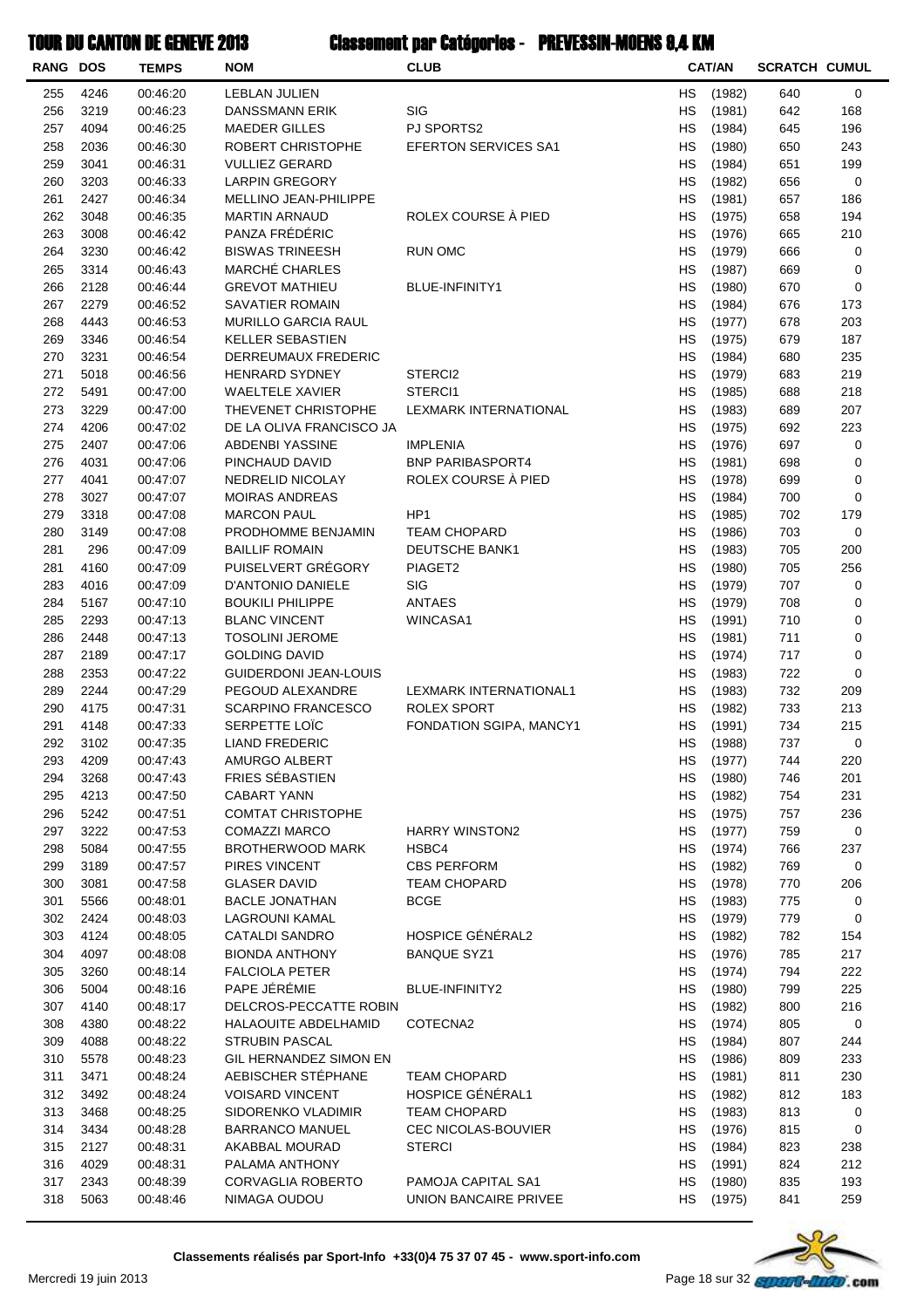| <b>RANG DOS</b> |              | <b>TEMPS</b>         | <b>NOM</b>                                   | <b>CLUB</b>                  |           | <b>CAT/AN</b>    | <b>SCRATCH CUMUL</b> |            |
|-----------------|--------------|----------------------|----------------------------------------------|------------------------------|-----------|------------------|----------------------|------------|
| 319             | 3347         | 00:48:46             | PIQUET FLORENT                               |                              | НS        | (1981)           | 842                  | 0          |
| 320             | 2412         | 00:48:48             | <b>KLEJNIAK ANDY</b>                         | <b>IMPLENIA</b>              | HS        | (1976)           | 844                  | 208        |
| 321             | 5208         | 00:48:49             | BOURDENET SÉBASTIEN                          |                              | НS        | (1974)           | 846                  | 242        |
| 322             | 4341         | 00:48:54             | <b>REMUS FLAVIO</b>                          | PG INTERNATIONAL OPERATIONS1 | НS        | (1987)           | 852                  | 239        |
| 323             | 3227         | 00:48:54             | PINEAU LUDO                                  |                              | НS        | (1981)           | 853                  | 226        |
| 324             | 4467         | 00:48:55             | <b>VITALI HENRY</b>                          | COTECNA2                     | НS        | (1980)           | 854                  | 0          |
| 325             | 4397         | 00:49:01             | PIGUET CHRISTOPHE                            |                              | НS        | (1976)           | 859                  | 240        |
| 326             | 3412         | 00:49:02             | PAHUD OLIVIER                                |                              | <b>HS</b> | (1984)           | 862                  | 221        |
| 327             | 5067         | 00:49:07             | VIEIRA DE MELLO LAURENT                      | ONAIR1                       | НS        | (1978)           | 865                  | 264        |
| 328             | 4389         | 00:49:12             | <b>GROUX ALAIN</b>                           | <b>BNP PARIBASPORT3</b>      | HS        | (1980)           | 872                  | 274        |
| 329<br>330      | 5188         | 00:49:18             | PACHE OLIVIER<br><b>BINET PATRICE</b>        | UNION BANCAIRE PRIVÉE3       | НS        | (1978)           | 880                  | 224        |
| 331             | 3240<br>5209 | 00:49:19<br>00:49:24 | DENTAND SÉBASTIEN                            |                              | НS<br>НS  | (1979)<br>(1975) | 881<br>884           | 192<br>262 |
| 332             | 5254         | 00:49:29             | <b>CONSTANT RUSKIN</b>                       |                              | НS        | (1987)           | 886                  | 247        |
| 333             | 5051         | 00:49:29             | SCHAUFELBERGER ADRIEN                        |                              | НS        | (1993)           | 887                  | 266        |
| 334             | 3310         | 00:49:34             | YACOUB THIERRY                               | NA                           | НS        | (1980)           | 891                  | 198        |
| 335             | 3095         | 00:49:38             | <b>CECILLE JEROME</b>                        | AG CONSTRUCTION SA1          | <b>HS</b> | (1974)           | 900                  | 232        |
| 336             | 4314         | 00:49:46             | <b>ZOLLINGER LIONEL</b>                      |                              | НS        | (1977)           | 906                  | 248        |
| 337             | 4351         | 00:49:50             | ROMBALDI FLORIAN                             | T INGÉNIERIE1                | HS        | (1986)           | 912                  | 0          |
| 338             | 2223         | 00:49:52             | <b>BAKER EDWARD</b>                          |                              | НS        | (1981)           | 915                  | 0          |
| 339             | 3283         | 00:49:55             | <b>SALARIS LUCA</b>                          | <b>HSBC</b>                  | НS        | (1980)           | 921                  | 229        |
| 340             | 5413         | 00:49:56             | LIU YUANPEI                                  | <b>CREDIT SUISSE 1</b>       | НS        | (1985)           | 924                  | 261        |
| 341             | 3107         | 00:49:58             | AMER ABDULLAH                                | SÉCHERON SA2                 | HS        | (1981)           | 926                  | 245        |
| 342             | 4263         | 00:50:00             | <b>BUHLMANN DAVID</b>                        | <b>PJ SPORTS3</b>            | НS        | (1975)           | 928                  | 255        |
| 343             | 3249         | 00:50:01             | ROTACH VINCENT                               |                              | <b>HS</b> | (1979)           | 932                  | 241        |
| 344             | 5568         | 00:50:02             | <b>GAILLARD OLIVIER</b>                      |                              | НS        | (1981)           | 934                  | 254        |
| 345             | 4339         | 00:50:04             | THOMASSIN GUILLAUME                          |                              | HS        | (1977)           | 935                  | 260        |
| 346             | 5250         | 00:50:04             | <b>MATHIAS OLIVIER</b>                       |                              | HS        | (1985)           | 936                  | 0          |
| 347             | 4081         | 00:50:04             | JURGENS ALEXANDRE                            |                              | НS        | (1980)           | 937                  | 249        |
| 348             | 5061         | 00:50:09             | <b>SANNA MANLIO</b>                          | PG INTERNATIONAL OPERATIONS5 | НS        | (1976)           | 942                  | 0          |
| 349<br>350      | 3228<br>4180 | 00:50:09<br>00:50:16 | <b>HENTSCH SEBASTIEN</b><br>RUBBIANI EDOARDO | <b>STADE GENEVE</b>          | НS<br>НS  | (1974)<br>(1974) | 943<br>949           | 0<br>0     |
| 351             | 5021         | 00:50:24             | GIRARDIN MARC                                | HUG4                         | НS        | (1977)           | 957                  | 250        |
| 352             | 2411         | 00:50:33             | <b>GREVOT LIONEL</b>                         | <b>IMPLENIA</b>              | <b>HS</b> | (1982)           | 971                  | 228        |
| 353             | 3179         | 00:50:41             | PINEAU GUILLAUME                             |                              | НS        | (1981)           | 984                  | 267        |
| 354             | 5126         | 00:50:43             | DE VALENCE SEVERIN                           |                              | НS        | (1978)           | 985                  | 253        |
| 355             | 3210         | 00:50:51             | <b>BILLON EDOUARD</b>                        |                              | HS        | (1983)           | 995                  | 234        |
| 356             | 5097         | 00:50:57             | <b>KERR SHANE</b>                            |                              | HS        | (1984)           | 1000                 | 167        |
| 357             | 2420         | 00:51:05             | PELLOUX FABIEN                               |                              | НS        | (1980)           | 1005                 | 0          |
| 358             | 4146         | 00:51:07             | <b>LAMBERCY ALAIN</b>                        |                              | HS        | (1977)           | 1008                 | 275        |
| 359             | 5330         | 00:51:12             | <b>GOBAUT SYLVAIN</b>                        | <b>HARRY WINSTON2</b>        | НS        | (1980)           | 1016                 | 287        |
| 360             | 5301         | 00:51:14             | AEBERSOLD RAPHAEL                            |                              | НS        | (1977)           | 1021                 | 0          |
| 361             | 5064         | 00:51:23             | <b>GEISSEN BERNHARD</b>                      |                              | HS        | (1983)           | 1029                 | 289        |
| 362             | 4439         | 00:51:24             | <b>JOLIET CHRISTOPHE</b>                     |                              | HS        | (1981)           | 1033                 | 251        |
| 363             | 2434         | 00:51:27             | <b>CARRINGTON STEVE</b>                      |                              | HS        | (1977)           | 1035                 | 0          |
| 364             | 5098         | 00:51:29             | AZZABI ZOURAQ ISMAIL                         | COVANCE CLS3                 | НS        | (1980)           | 1040                 | 0          |
| 365<br>366      | 5252         | 00:51:33             | <b>CHATTON JULIEN</b><br><b>COSTE THOMAS</b> | <b>PAMOJA CAPITAL SA3</b>    | НS        | (1983)           | 1046                 | 0          |
| 367             | 5024<br>3379 | 00:51:35<br>00:51:43 | SENELAS PHILIPPE                             |                              | НS<br>HS  | (1978)<br>(1979) | 1048<br>1055         | 0<br>0     |
| 368             | 5155         | 00:51:43             | <b>HOFER PASCAL</b>                          |                              | HS        | (1981)           | 1056                 | 258        |
| 369             | 4349         | 00:51:48             | <b>VIRGILIO RAFFAELE</b>                     | PROCTER AND GAMBLE           | HS        | (1978)           | 1061                 | 0          |
| 370             | 71           | 00:51:52             | DUBOULOZ MAXIME                              | ASJ 74                       | HS        | (1983)           | 1067                 | 133        |
| 371             | 4241         | 00:52:01             | ECUVILLON LIONEL                             |                              | HS        | (1977)           | 1077                 | 281        |
| 372             | 3023         | 00:52:06             | LUGEON FRÉDÉRIC                              | ROLEX COURSE À PIED          | HS        | (1976)           | 1084                 | 271        |
| 373             | 3385         | 00:52:09             | OHANESSIAN SERGE                             |                              | НS        | (1976)           | 1086                 | 284        |
| 374             | 5377         | 00:52:17             | <b>BERTHET GAEL</b>                          |                              | НS        | (1981)           | 1093                 | 0          |
| 375             | 3067         | 00:52:19             | <b>BLANC RAPHAEL</b>                         | <b>WIPO</b>                  | HS        | (1981)           | 1099                 | 296        |
| 376             | 2408         | 00:52:20             | <b>RIAT YAN</b>                              | <b>IMPLENIA</b>              | HS        | (1983)           | 1100                 | 273        |
| 377             | 3192         | 00:52:26             | <b>BONO ALESSANDRO</b>                       |                              | НS        | (1979)           | 1109                 | 279        |
| 378             | 5199         | 00:52:29             | PEDULLA ALBERTO                              |                              | HS        | (1981)           | 1112                 | 300        |
| 379             | 4043         | 00:52:30             | SOLFAROLI MATTEO                             |                              | HS        | (1979)           | 1113                 | 0          |
| 380             | 4313         | 00:52:47             | DECOSTERD ANTOINE                            |                              | HS        | (1978)           | 1133                 | 270        |
| 381             | 3481         | 00:52:48             | NAU XAVIER                                   |                              | НS        | (1978)           | 1134                 | 285        |
| 382             | 4018         | 00:52:50             | <b>TERRETT ANDREW</b>                        | ELECTRONIC ARTS1             | НS        | (1986)           | 1136                 | 0          |

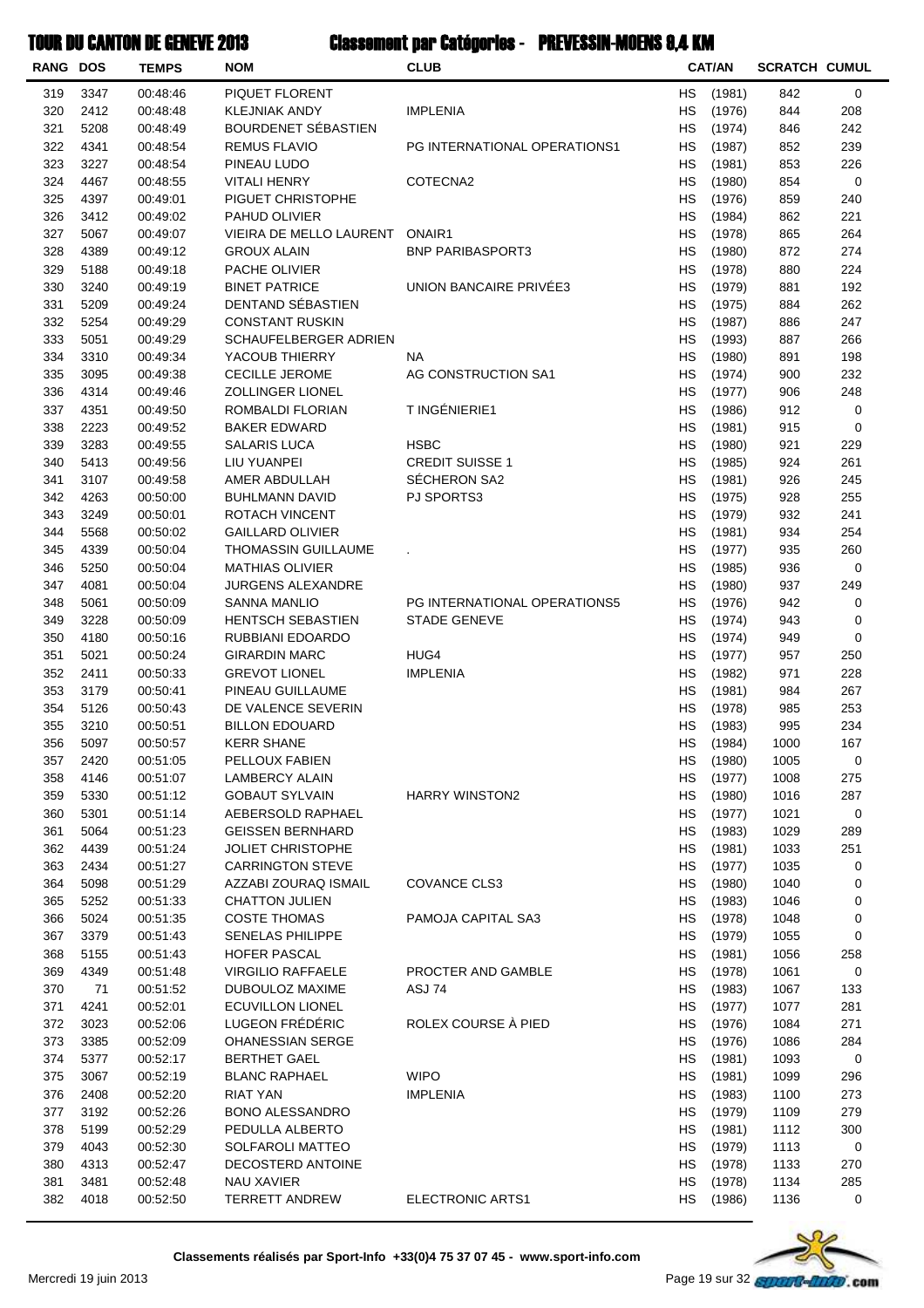| <b>RANG DOS</b> |              | <b>TEMPS</b>         | <b>NOM</b>                                    | <b>CLUB</b>                                       |                 | <b>CAT/AN</b>    | <b>SCRATCH CUMUL</b> |            |
|-----------------|--------------|----------------------|-----------------------------------------------|---------------------------------------------------|-----------------|------------------|----------------------|------------|
| 383             | 4125         | 00:52:51             | <b>BRILLON JULIEN</b>                         | LEXMARK INTERNATIONAL5                            | <b>HS</b>       | (1985)           | 1138                 | 252        |
| 384             | 5290         | 00:52:52             | THEVENOD-YET FLORIAN                          |                                                   | <b>HS</b>       | (1986)           | 1139                 | 290        |
| 385             | 3341         | 00:52:56             | ALTISENT JOSÉ                                 | GRESAG1                                           | НS              | (1975)           | 1142                 | 280        |
| 386             | 5374         | 00:53:00             | <b>ANTHONY SEDWYN</b>                         |                                                   | НS              | (1982)           | 1147                 | 308        |
| 387             | 3026         | 00:53:01             | <b>MERCIER MICKAEL</b>                        |                                                   | <b>HS</b>       | (1979)           | 1148                 | 257        |
| 388             | 5159         | 00:53:10             | <b>BUGNON CÉDRIC</b>                          | VILLE DE GENEVE2                                  | <b>HS</b>       | (1980)           | 1154                 | 269        |
| 389             | 5062         | 00:53:10             | <b>DESILE MICKAEL</b>                         | <b>UBP</b>                                        | <b>HS</b>       | (1980)           | 1155                 | 0          |
| 390             | 4447         | 00:53:12             | <b>GASMI WALIDE</b>                           | <b>HARRY WINSTON3</b>                             | <b>HS</b>       | (1982)           | 1159                 | 0          |
| 391             | 5191         | 00:53:12             | ZIMMERMANN HOLGER                             |                                                   | HS              | (1977)           | 1160                 | 278        |
| 392             | 5028         | 00:53:15             | <b>BERGERAT SEBASTIEN</b>                     |                                                   | НS              | (1981)           | 1164                 | 301        |
| 393             | 4286         | 00:53:16             | PRASAD PAWAN                                  |                                                   | <b>HS</b>       | (1992)           | 1165                 | 268        |
| 394<br>395      | 4421<br>3409 | 00:53:23<br>00:53:31 | LOYAU JÉRÉMY<br><b>GUIDEMANN FRANCK</b>       |                                                   | НS<br><b>HS</b> | (1986)           | 1173<br>1178         | 288<br>265 |
| 396             | 4144         | 00:53:37             | VAUCHEL ALEXANDRE                             |                                                   | НS              | (1977)<br>(1982) | 1183                 | 0          |
| 397             | 4238         | 00:53:38             | <b>ALVAREZ PATRICIO</b>                       | DMB SA                                            | <b>HS</b>       | (1975)           | 1186                 | 277        |
| 398             | 5320         | 00:53:40             | <b>BERGNA JULIEN</b>                          | <b>HARRY WINSTON1</b>                             | <b>HS</b>       | (1983)           | 1187                 | 298        |
| 399             | 5196         | 00:53:45             | <b>ALRIC RENAUD</b>                           |                                                   | <b>HS</b>       | (1982)           | 1193                 | 304        |
| 400             | 4149         | 00:53:48             | <b>MAURIS SYLVAIN</b>                         | <b>SGIPA</b>                                      | HS              | (1985)           | 1196                 | 272        |
| 401             | 5554         | 00:54:04             | <b>CHOL EMMANUEL</b>                          | DELOITTE1                                         | НS              | (1983)           | 1212                 | 0          |
| 402             | 5006         | 00:54:07             | VANDENBERGH SÉBASTIEN                         | BLUE-INFINITY2                                    | НS              | (1980)           | 1214                 | 276        |
| 403             | 5322         | 00:54:07             | <b>REGNARD BENJAMIN</b>                       | LEXMARK INTERNATIONAL2                            | НS              | (1981)           | 1216                 | 293        |
| 404             | 4234         | 00:54:08             | <b>MONNEY PATRICK</b>                         |                                                   | <b>HS</b>       | (1977)           | 1217                 | 292        |
| 405             | 3277         | 00:54:11             | <b>DUVOUX GUILLAUME</b>                       | JP MORGAN2                                        | НS              | (1974)           | 1219                 | 297        |
| 406             | 5259         | 00:54:23             | <b>MONNET YANN</b>                            |                                                   | <b>HS</b>       | (1977)           | 1234                 | 294        |
| 407             | 5319         | 00:54:26             | <b>SOUCHON JAMES</b>                          | <b>HARRY WINSTON3</b>                             | <b>HS</b>       | (1982)           | 1242                 | 302        |
| 408             | 4274         | 00:54:35             | <b>BAVAREL PASCAL</b>                         |                                                   | <b>HS</b>       | (1977)           | 1249                 | 291        |
| 409             | 2206         | 00:54:39             | <b>BELKHERROUBI NADIR</b>                     |                                                   | НS              | (1980)           | 1256                 | 0          |
| 410             | 5172         | 00:54:41             | <b>CHATIN PIERRE</b>                          | ANTAES                                            | НS              | (1974)           | 1257                 | 282        |
| 411             | 4134         | 00:54:50             | ERDOS ATTILA                                  |                                                   | НS              | (1979)           | 1267                 | 0          |
| 412             | 5027         | 00:54:51             | <b>WABER LAKSHMI</b>                          |                                                   | НS              | (1975)           | 1268                 | 283        |
| 413             | 5395         | 00:54:53             | <b>EMMENEGGER THOMAS</b>                      |                                                   | HS              | (1989)           | 1271                 | 0          |
| 414             | 5240         | 00:54:57             | PENET STÉPHANE                                |                                                   | <b>HS</b>       | (1981)           | 1276                 | 312        |
| 415             | 5025         | 00:54:59             | MENTZER CÉDRIC                                |                                                   | HS              | (1974)           | 1280                 | 286        |
| 416             | 3136         | 00:55:02             | LEROUX SÉBASTIEN                              | <b>FIRLOISIR</b>                                  | <b>HS</b>       | (1974)           | 1282                 | 0          |
| 417             | 3377         | 00:55:16             | <b>WIETBROK CHRISTIAN</b>                     | LEXMARK INTERNATIONAL4                            | <b>HS</b>       | (1974)           | 1291                 | 0          |
| 418             | 4469         | 00:55:26             | <b>VLASSELAER CHRISTIAN</b>                   |                                                   | НS              | (1981)           | 1305                 | 306        |
| 419             | 4348         | 00:55:28             | <b>STEWART IAN</b>                            |                                                   | <b>HS</b>       | (1977)           | 1307                 | 0          |
| 420<br>421      | 5034<br>5429 | 00:55:36<br>00:55:47 | VAZQUEZ DAVID<br><b>WOLF CHRISTOPHER</b>      | GONET3                                            | HS<br>HS        | (1981)<br>(1986) | 1317<br>1329         | 299<br>303 |
| 422             | 5576         | 00:55:49             | <b>MIRANDA CLAUDE</b>                         |                                                   | НS              | (1980)           | 1331                 | 307        |
| 423             | 5093         | 00:56:05             | PARIZEL FRANCOIS-XAVIER                       |                                                   | HS              | (1981)           | 1340                 | 0          |
| 424             | 2096         | 00:56:05             | <b>GONZALEZ LUCAS</b>                         |                                                   | HS.             | (1978)           | 1341                 | 0          |
| 425             | 5445         | 00:56:10             | PARISOT BENOIT                                | COTECNA2                                          | <b>HS</b>       | (1980)           | 1346                 | 0          |
| 426             | 5526         | 00:56:14             | <b>VERZENI DANIELE</b>                        | PG INTERNATIONAL OPERATIONS4                      | HS.             | (1976)           | 1348                 | 311        |
| 427             | 5283         | 00:56:16             | <b>RIONDET ANTOINE</b>                        | BECKMAN COULTER 11                                | НS              | (1982)           | 1351                 | 295        |
| 428             | 5553         | 00:56:35             | <b>GALATI GUISEPPE</b>                        |                                                   | HS              | (1974)           | 1359                 | 305        |
| 429             | 2169         | 00:56:37             | DITTA JOSÉ-MIGUEL                             | <b>IMPLENIA</b>                                   | НS              | (1978)           | 1360                 | 0          |
| 430             | 4330         | 00:56:42             | METIVER ALEXANDRE                             | EFERTON SERVICES SA2                              | HS              | (1979)           | 1365                 | 0          |
| 431             | 5536         | 00:56:42             | PELC SEBASTIEN                                |                                                   | HS              | (1981)           | 1367                 | 0          |
| 432             | 5535         | 00:56:43             | SPANNAGEL LOIC                                |                                                   | <b>HS</b>       | (1982)           | 1368                 | 316        |
| 433             | 5201         | 00:56:52             |                                               | MONOKANDYLOS GEORGIO PG INTERNATIONAL OPERATIONS5 | НS              | (1982)           | 1376                 | 0          |
| 434             | 4257         | 00:57:14             | ENGI RENÉ                                     |                                                   | HS              | (1983)           | 1396                 | 310        |
| 435             | 4446         | 00:57:43             | <b>HUSSON FRANCOIS</b>                        |                                                   | HS              | (1981)           | 1410                 | 313        |
| 436             | 3421         | 00:57:58             | <b>RENAUDIN NICOLAS</b>                       | <b>STERCI</b>                                     | HS.             | (1982)           | 1418                 | 0          |
| 437             | 3439         | 00:58:11             | <b>LAGOURANIS YANNIS</b>                      | PG INTERNATIONAL OPERATIONS2                      | НS              | (1984)           | 1427                 | 0          |
| 438             | 285          | 00:58:16             | PISTORE FILIPPO                               |                                                   | HS              | (1986)           | 1431                 | 211        |
| 439             | 3442         | 00:58:33             | <b>GRUZELIER JULIAN</b>                       |                                                   | HS              | (1975)           | 1441                 | 0          |
| 440             | 5451         | 00:59:18             | DELETRAZ NICOLAS                              | <b>HARRY WINSTON1</b>                             | НS              | (1982)           | 1467                 | 309        |
| 441             | 226          | 00:59:24             | <b>DEDENIS MICKAEL</b>                        |                                                   | HS.             | (1982)           | 1472                 | 0          |
| 442             | 2273         | 00:59:30             | <b>GUIRONNET SYLVAIN</b>                      | <b>BNP PARIBASPORT4</b>                           | HS.             | (1977)           | 1476                 | 246        |
| 443<br>444      | 5421<br>5456 | 01:00:29             | PREAU MICHEL                                  | GONET2<br><b>FONDATION ENSEMBLE 2</b>             | HS<br>НS        | (1988)           | 1496                 | 0<br>0     |
| 445             | 225          | 01:01:06<br>01:01:15 | LOPEZ VINCENT<br><b>VERDIER JEAN FRANCOIS</b> |                                                   | HS              | (1982)<br>(1983) | 1510<br>1516         | 0          |
| 446             | 4114         | 01:01:29             | RIANO JAVIER                                  |                                                   | НS              | (1974)           | 1520                 | 0          |
|                 |              |                      |                                               |                                                   |                 |                  |                      |            |

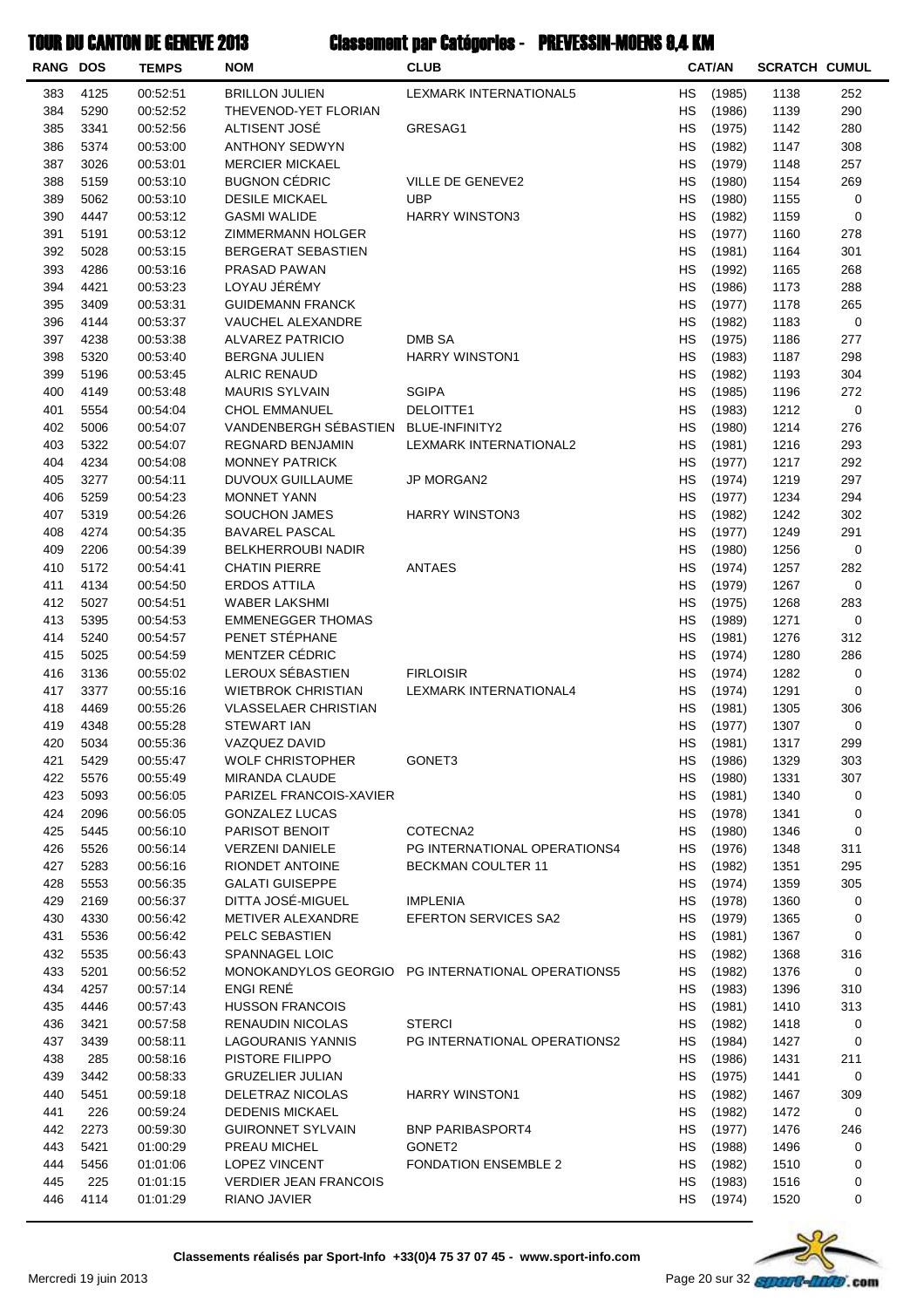| <b>RANG</b> | <b>DOS</b> | <b>TEMPS</b> | <b>NOM</b>           | <b>CLUB</b>                 |    | <b>CAT/AN</b> | <b>SCRATCH CUMUL</b> |     |
|-------------|------------|--------------|----------------------|-----------------------------|----|---------------|----------------------|-----|
| 447         | 4357       | 01:01:37     | MARAVAL ALEXANDRE    | LEXMARK INTERNATIONAL4      | НS | (1986)        | 1522                 | 317 |
| 448         | 5442       | 01:02:29     | AUBRY SÉBASTIEN      | HSBC3                       | НS | (1978)        | 1534                 | 318 |
| 449         | 5540       | 01:02:48     | <b>KLEIN JACQUES</b> | HUG3                        | HS | (1981)        | 1542                 | 0   |
| 450         | 3437       | 01:03:05     | ALMOMAN WAEL         | <b>CEC NICOLAS-BOUVIER</b>  | HS | (1981)        | 1546                 | 315 |
| 451         | 5020       | 01:03:12     | GOOSSENS NICOLAS     | HUG3                        | HS | (1979)        | 1547                 | 314 |
| 452         | 5380       | 01:07:29     | MONTEIRO JORGE       | <b>IMPLENIA</b>             | HS | (1977)        | 1575                 | 319 |
| 453         | 4214       | 01:07:54     | <b>CASIMIR RUBEN</b> | <b>EFERTON SERVICES SA1</b> | НS | (1984)        | 1577                 | 0   |
| 454         | 5533       | 01:10:28     | DUTERTRE GEOFFREY    | <b>AMARIS</b>               | НS | (1988)        | 1587                 | 0   |

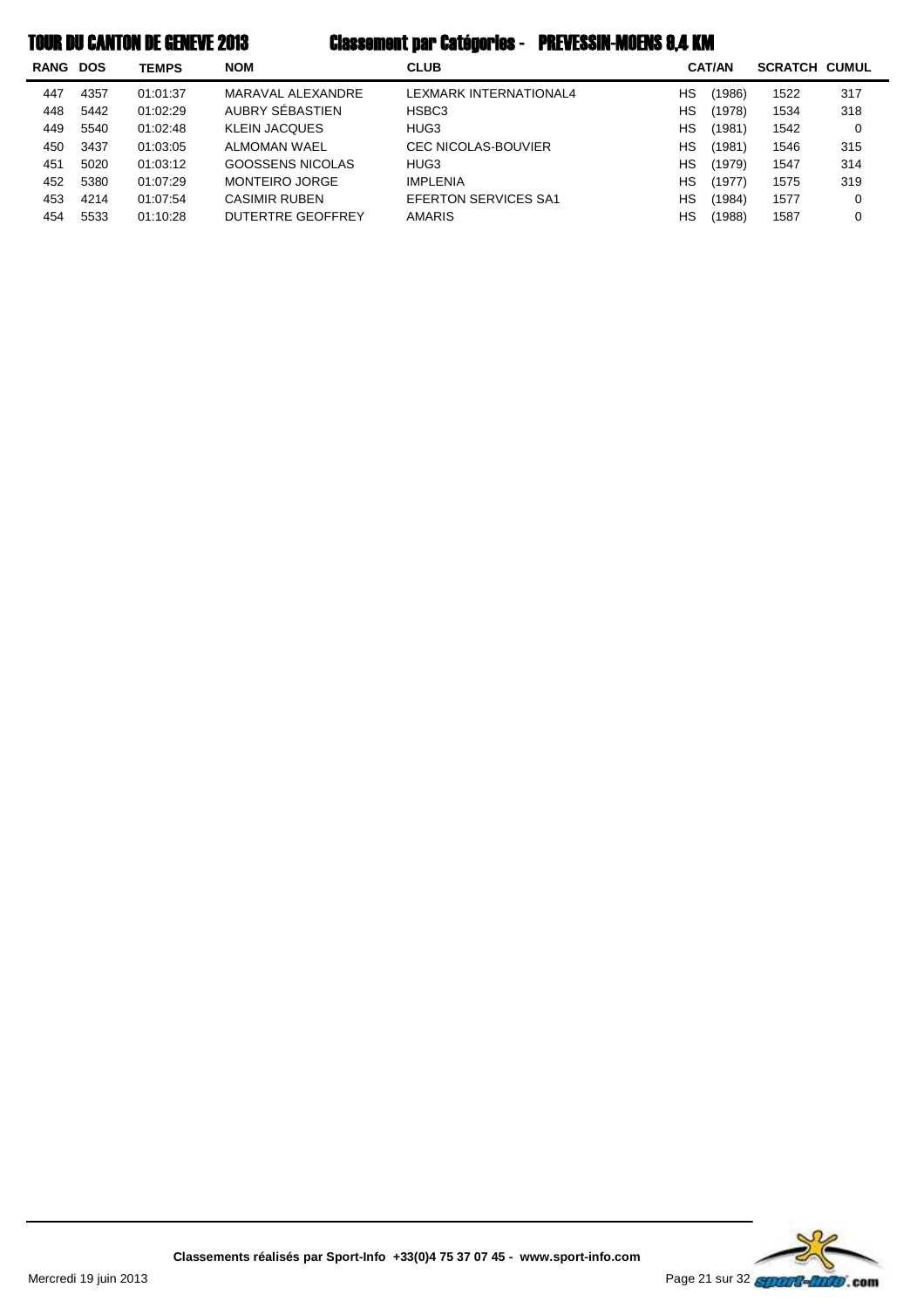| <b>RANG DOS</b> |             | <b>TEMPS</b>         | <b>NOM</b>                             | <b>CLUB</b>                            | <b>CAT/AN</b> |                          | <b>SCRATCH CUMUL</b> |                         |
|-----------------|-------------|----------------------|----------------------------------------|----------------------------------------|---------------|--------------------------|----------------------|-------------------------|
| HV <sub>1</sub> |             |                      |                                        |                                        |               |                          |                      |                         |
| 1               | 13          | 00:31:35             | <b>CARRASSUS ERIC</b>                  | <b>ASPTT ANNECY</b>                    |               | HV1 (1971)               | 6                    | 1                       |
| 2               | 15          | 00:31:42             | PANOZZO PIERO                          | <b>JP MORGAN1</b>                      | HV1           | (1973)                   | 7                    | $\overline{\mathbf{c}}$ |
| 3               | 32          | 00:32:06             | <b>BONTAZ CHRISTOPHE</b>               | TEAM SPORT 2000 PAYS ROCHOIS           | HV1           | (1973)                   | 9                    | 3                       |
| 4               | 36          | 00:32:08             | <b>TIREFORD SYLVAIN</b>                |                                        |               | HV1 (1973)               | 10                   | 4                       |
| 5               | 48          | 00:33:02             | <b>JACCARD DIDIER</b>                  | TEAM OCHSNER SPORT RUNNING             | HV1           | (1964)                   | 15                   | 5                       |
| 6               | 140         | 00:33:20             | THEBAULT PASCAL                        | TRANSPORTS PUBLIQUES GENEVOIS          | HV1           | (1973)                   | 19                   | $\overline{7}$          |
| $\overline{7}$  | 52          | 00:33:32             | EVEQUOZ SÉBASTIEN                      | <b>PJ SPORTS</b>                       | HV1           | (1972)                   | 21                   | 6                       |
| 8               | 101         | 00:33:41             | <b>SCHMID PATRICK</b>                  |                                        | HV1           | (1966)                   | 22                   | 8                       |
| 9               | 41          | 00:33:58             | PICCAND MARC                           |                                        | HV1           | (1972)                   | 25                   | 9                       |
| 10              | 55          | 00:34:07             | <b>DUMAUTHIOZ ERIC</b>                 | TRIATHLON CLUB GENÈVE                  |               | HV1 (1969)               | 27                   | 11                      |
| 11              | 109         | 00:34:16             | <b>ERNST EKKEHARD</b>                  |                                        | HV1           | (1972)                   | 30                   | 10                      |
| 12              | 256         | 00:34:18             | <b>DUPRAZ FREDERIC</b>                 | PICTET CIE1                            | HV1           | (1964)                   | 32                   | 0                       |
| 13              | 47          | 00:34:36             | OCCHILUPO SANDRO                       | <b>BANQUE SYZ1</b>                     |               | HV1 (1973)               | 35                   | 14                      |
| 14              | 79          | 00:34:41             | SIMON FRÉDÉRIC                         | JOGG ATTITUDE                          |               | HV1 (1971)               | 37                   | 12                      |
| 15              | 53          | 00:34:43             | <b>MARCHON OLIVIER</b>                 | RUNNING TPG                            | HV1           | (1971)                   | 38                   | 0                       |
| 16              | 26          | 00:34:56             | PLÉ PATRICK                            |                                        | HV1           | (1973)                   | 39                   | 0                       |
| 17              | 128         | 00:35:00             | <b>GIBOIN XAVIER</b>                   | PAMOJA CAPITAL SA1                     | HV1           | (1968)                   | 40                   | 0                       |
| 18              | 54          | 00:35:05             | <b>MORAND STEPHANE</b>                 | PANARD MIGROS GENEVE1                  |               | HV1 (1973)               | 43                   | 15                      |
| 19              | 49          | 00:35:26             | <b>LAPORTE CHRISTOPHE</b>              | <b>FIRLOISIRS</b>                      | HV1           | (1972)                   | 53                   | 16                      |
| 20              | 63          | 00:35:31             | SERMET CEDRIC                          | <b>RUNING TPG</b>                      | HV1           | (1970)                   | 55                   | 13                      |
| 21              | 44          | 00:35:43             | DOEBERT STEFFEN                        | <b>CERN RUNNING CLUB</b>               | HV1           | (1969)                   | 59                   | 0                       |
| 22              | 73          | 00:36:06             | <b>AMOOS PATRICK</b>                   | <b>FSG COLLONGE-BELLERIVE</b>          |               | HV1 (1971)               | 65                   | 18                      |
| 23              | 188         | 00:36:09             | SENECLAUZE ARNAUD                      | UNION BANCAIRE PRIVEE                  |               | HV1 (1973)               | 67                   | 0                       |
| 24              | 76          | 00:36:32             | <b>HEBERT ERIC</b>                     | <b>ARVE ATHLETISME</b>                 | HV1           | (1969)                   | 74                   | 17                      |
| 25              | 82          | 00:36:40             | FRAUENFELDER RAOUL                     |                                        | HV1           | (1970)                   | 76                   | 21                      |
| 26<br>27        | 179<br>80   | 00:36:47<br>00:36:48 | <b>QUISTINI OLIVIER</b><br>DORE GRAHAM | SIG<br><b>CERN RUNNING CLUB</b>        | HV1           | (1966)                   | 79                   | 24<br>22                |
| 28              | 45          | 00:37:00             | <b>SCHEMEL FLORIAN</b>                 | CEC NICOLAS-BOUVIER                    | HV1           | HV1 (1966)<br>(1970)     | 80<br>86             | 23                      |
| 29              | 159         | 00:37:09             | <b>BARRIERE OLIVIER</b>                | CERN <sub>2</sub>                      | HV1           | (1970)                   | 90                   | 25                      |
| 30              | 228         | 00:37:13             | <b>FARO MAXIMINO</b>                   | <b>ALOHA TRANSPORT</b>                 | HV1           | (1971)                   | 93                   | 26                      |
| 31              | 2009        | 00:37:14             | <b>NAGAI KOICHI</b>                    |                                        | HV1           | (1965)                   | 95                   | 29                      |
| 32              | 2178        | 00:37:26             | <b>MCDOWELL PETER</b>                  |                                        | HV1           | (1966)                   | 103                  | 32                      |
| 33              | 103         | 00:37:31             | RONDAGS DANIEL                         | WINCASA1                               | HV1           | (1970)                   | 106                  | 28                      |
| 34              | 219         | 00:37:38             | <b>HIRTZ CHRISTIAN</b>                 | DEUTSCHE BANK1                         | HV1           | (1966)                   | 109                  | 34                      |
| 35              | 83          | 00:37:45             | <b>CORNET HERVE</b>                    | CERN2                                  |               | HV1 (1969)               | 114                  | 35                      |
| 36              | 236         | 00:37:47             | LACHENAL FRANCK                        | QIM INFO SA1                           |               | HV1 (1973)               | 115                  | $\Omega$                |
| 37              | 89          | 00:37:50             | BATAILLÉ RÉMI                          | ROLEX COURSE À PIED                    |               | HV1 (1971)               | 118                  | 20                      |
| 38              | 2084        | 00:37:50             | <b>COILLARD PIERRE</b>                 | UNION BANCAIRE PRIVÉE1                 |               | HV1 (1972)               | 119                  | 44                      |
| 39              | 197         | 00:37:52             | <b>MARCHAND PHILIPPE</b>               | <b>BNP PARIBASPORT1</b>                |               | HV1 (1969)               | 120                  | 45                      |
| 40              | 274         | 00:37:52             | <b>IMBODEN DAVID</b>                   | <b>FONDATION ENSEMBLE 1</b>            |               | HV1 (1972)               | 121                  | 0                       |
| 41              | 258         | 00:37:56             | <b>SOARES AMILCAR</b>                  | AVG                                    | HV1           | (1968)                   | 122                  | 19                      |
| 42              | 2153        | 00:38:02             | ARRIGONI SÉBASTIEN                     | PIAGET1                                |               | HV1 (1970)               | 125                  | 37                      |
| 43              | 112         | 00:38:07             | <b>BLATTNER ANDRE</b>                  | <b>SIG</b>                             |               | HV1 (1971)               | 126                  | 0                       |
| 44              | 213         | 00:38:13             | <b>BIRLOUEZ DIMITRI</b>                |                                        |               | HV1 (1972)               | 131                  | 27                      |
| 45              | 2033        | 00:38:14             | HOCHET GWENAEL                         | <b>TEAM CHOPARD</b>                    |               | HV1 (1971)               | 132                  | 42                      |
| 46              | 143         | 00:38:14             | <b>COUPARD STEPHAN</b>                 | <b>FSG COLLONGE-BELLERIVE</b>          |               | HV1 (1970)               | 133                  | 43                      |
| 47              | 246         | 00:38:17             | BATTIAZ CLAUDE-ALAIN                   | <b>BANQUE SYZ1</b>                     |               | HV1 (1967)               | 136                  | 33                      |
| 48              | 116         | 00:38:17             | <b>CHATELAIN FREDERIC</b>              | ROLEX COURSE À PIED                    |               | HV1 (1973)               | 137                  | 31                      |
| 49              | 157         | 00:38:29             | PATTI BENEDETTO                        | CLUB ATLETICA MAZARA                   |               | HV1 (1966)               | 146                  | 50                      |
| 50              | 271         | 00:38:31             | <b>HILTPOLD YVES</b>                   |                                        |               | HV1 (1971)               | 150                  | 36                      |
| 51              | 218         | 00:38:32             | <b>CHARPIOT THIERRY</b>                | SIG                                    |               | HV1 (1968)               | 151                  | 39                      |
| 52              | 102         | 00:38:36             | DUPRAZ MARC                            |                                        |               | HV1 (1969)               | 155                  | 40                      |
| 53              | 99          | 00:38:38             | MAESTRE JUAN                           | <b>PICTET</b><br>LA FOULÉE D'ANNEMASSE |               | HV1 (1966)               | 157                  | 56                      |
| 54              | 163         | 00:38:39             | <b>BOCHATON CHRISTOPHE</b>             |                                        | HV1           | (1972)                   | 158                  | 40                      |
| 55<br>56        | 2362<br>174 | 00:38:40<br>00:38:42 | <b>BRASIER YVES</b><br>THÖRIG PATRICK  | <b>BRANSON ULTRASONIC1</b>             |               | HV1 (1972)<br>HV1 (1973) | 159<br>161           | 0<br>30                 |
| 57              | 244         | 00:38:43             | <b>ORTELLI THIERRY</b>                 |                                        |               | HV1 (1970)               | 163                  | 0                       |
| 58              | 2110        | 00:38:43             | LEGER CHRISTOPHE                       |                                        |               | HV1 (1971)               | 164                  | 47                      |
| 59              | 222         | 00:38:53             | <b>CHASSOT ROGER</b>                   | <b>UBS</b>                             | HV1           | (1967)                   | 168                  | 38                      |
| 60              | 94          | 00:38:55             | MONNIER HERVÉ                          |                                        | HV1           | (1972)                   | 170                  | 49                      |
| 61              | 2327        | 00:38:59             | KOTTMANN SERGE                         | DGSI <sub>2</sub>                      | HV1           | (1965)                   | 171                  | 53                      |
| 62              | 198         | 00:39:01             | <b>STANNING MICHAEL</b>                | <b>BNP PARIBASPORT1</b>                |               | HV1 (1965)               | 173                  | 57                      |
|                 |             |                      |                                        |                                        |               |                          |                      |                         |

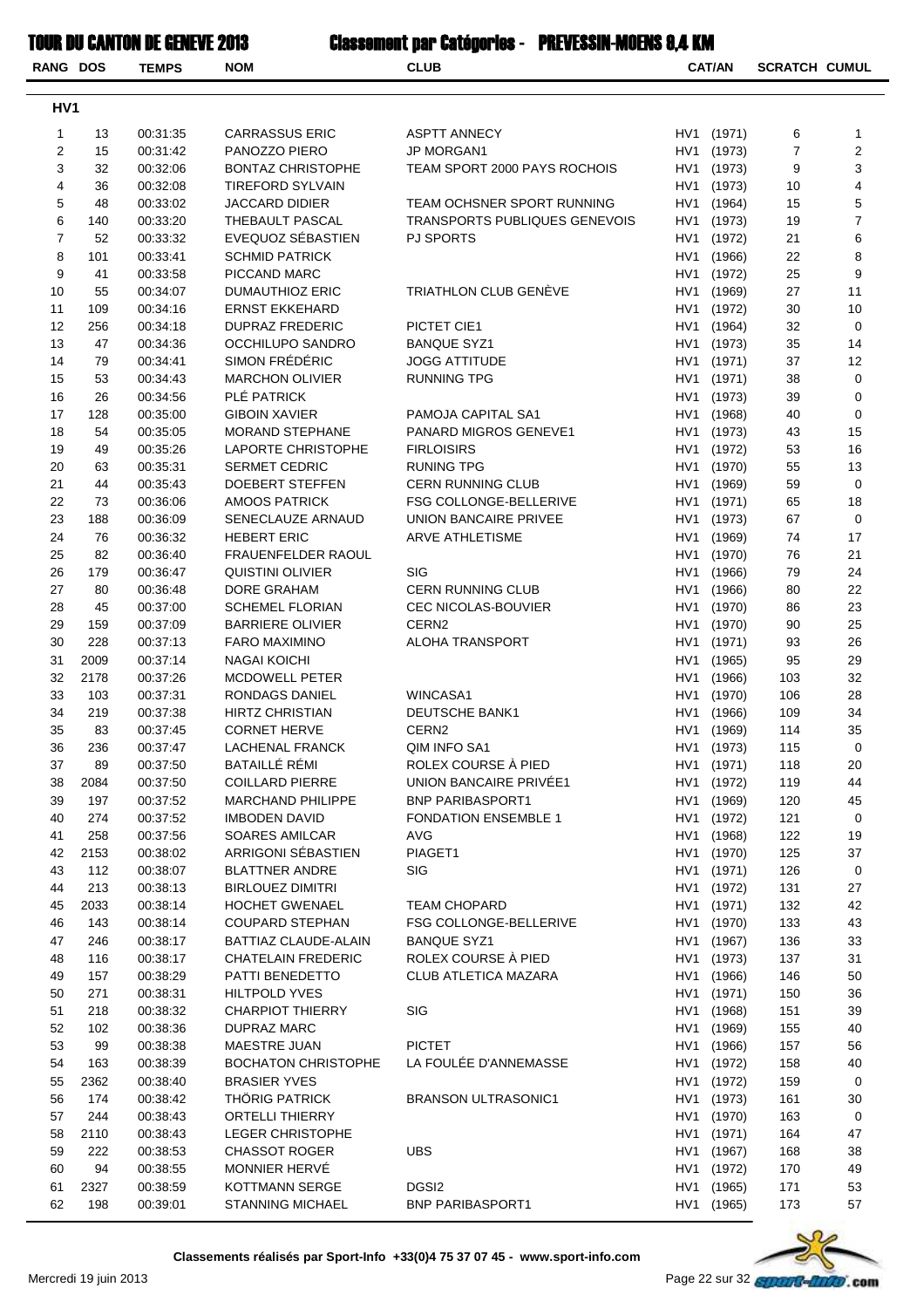| <b>RANG DOS</b> |              | <b>TEMPS</b>         | <b>NOM</b>                                           | <b>CLUB</b>                      |            | <b>CAT/AN</b>            | <b>SCRATCH CUMUL</b> |                |
|-----------------|--------------|----------------------|------------------------------------------------------|----------------------------------|------------|--------------------------|----------------------|----------------|
| 63              | 253          | 00:39:06             | <b>GRINDATTO JEAN PIERRE</b>                         | <b>CA AMBILLY</b>                | HV1        | (1969)                   | 174                  | 61             |
| 64              | 104          | 00:39:08             | <b>BONGA JAN</b>                                     | <b>FIRMENICH SA1</b>             | HV1        | (1964)                   | 175                  | 0              |
| 65              | 254          | 00:39:19             | <b>FERRARI HUBERT</b>                                |                                  | HV1        | (1968)                   | 181                  | 62             |
| 66              | 2201         | 00:39:19             | <b>BAINTON ALLY</b>                                  | <b>FC PRANGINS</b>               | HV1        | (1971)                   | 182                  | 0              |
| 67              | 2047         | 00:39:19             | <b>PEARSON CHRIS</b>                                 |                                  | HV1        | (1967)                   | 183                  | 55             |
| 68              | 2083         | 00:39:20             | <b>MEYLAN ROMAIN</b>                                 |                                  | HV1        | (1973)                   | 184                  | 60             |
| 69              | 85           | 00:39:25             | SONNEVILLE MAURICE                                   | ROLEX COURSE À PIED              | HV1        | (1969)                   | 187                  | 46             |
| 70<br>71        | 2049<br>183  | 00:39:26<br>00:39:28 | SALUCCI JEAN-CLAUDE<br><b>GORI FRANÇOIS</b>          | <b>PICTET</b>                    | HV1<br>HV1 | (1966)<br>(1965)         | 188<br>190           | 64<br>54       |
| 72              | 245          | 00:39:34             | <b>JUNOD FLORENT</b>                                 |                                  | HV1        | (1973)                   | 193                  | 65             |
| 73              | 229          | 00:39:34             | MIOLLANY FREDERIC                                    | DGSI1                            | HV1        | (1970)                   | 194                  | 52             |
| 74              | 46           | 00:39:35             | <b>HAMILTON PHILIP</b>                               | <b>TRIATHLON DE GENEVE</b>       | HV1        | (1968)                   | 195                  | 51             |
| 75              | 93           | 00:39:40             | ROCH PATRICK                                         |                                  | HV1        | (1969)                   | 200                  | 72             |
| 76              | 142          | 00:39:45             | RODRIGUES LUIS                                       | FSG COLLONGE-BELLERIVE           |            | HV1 (1973)               | 205                  | 63             |
| 77              | 100          | 00:39:46             | PELLEGRINI MARCO                                     | VILLE DE VERNIER1                | HV1        | (1965)                   | 206                  | 66             |
| 78              | 186          | 00:39:50             | <b>SAUDAN GUY</b>                                    | UNION BANCAIRE PRIVÉE, GENÈVE    | HV1        | (1969)                   | 209                  | 68             |
| 79              | 195          | 00:39:52             | <b>VIDAL CARLOS</b>                                  | <b>FIRLOISIRS</b>                | HV1        | (1967)                   | 211                  | 69             |
| 80              | 2013         | 00:40:04             | LARCHER STÉPHANE                                     | <b>HAPPY LACTIQUE</b>            | HV1        | (1972)                   | 221                  | 67             |
| 81              | 2331         | 00:40:07             | <b>GAUDIN FRANÇOIS</b>                               | BLUE-INFINITY1                   | HV1        | (1972)                   | 224                  | 74             |
| 82              | 2068         | 00:40:08             | PENNONE STEVE                                        | <b>FIRMENICH SA3</b>             | HV1        | (1971)                   | 225                  | 59             |
| 83<br>84        | 2406<br>2080 | 00:40:17<br>00:40:19 | MARTZ FRANÇOIS-ERIC<br><b>HYVERT NICOLAS</b>         | <b>BNP PARIBASPORT1</b>          | HV1<br>HV1 | (1968)<br>(1973)         | 229<br>231           | 81<br>92       |
| 85              | 88           | 00:40:22             | SANCHEZ GALAN FRANCISC                               |                                  | HV1        | (1969)                   | 232                  | 48             |
| 86              | 2069         | 00:40:26             | <b>CORREIA DINIS</b>                                 | <b>FIRLOISIRS</b>                | HV1        | (1967)                   | 237                  | 89             |
| 87              | 2151         | 00:40:29             | PHILIPP MICHEL                                       | AMG                              | HV1        | (1966)                   | 240                  | 75             |
| 88              | 24           | 00:40:32             | RUYSSCHAERT DENIS                                    |                                  | HV1        | (1969)                   | 243                  | 70             |
| 89              | 2059         | 00:40:33             | LEUCHI LAURENT                                       | <b>BNP PARIBASPORT2</b>          | HV1        | (1970)                   | 245                  | 71             |
| 90              | 267          | 00:40:34             | <b>MANIAS MICHEL</b>                                 |                                  | HV1        | (1972)                   | 246                  | 77             |
| 91              | 2016         | 00:40:38             | <b>AUBIN CHRISTIAN</b>                               | TRISALÈVE ANNEMASSE              | HV1        | (1966)                   | 251                  | 82             |
| 92              | 2048         | 00:40:38             | <b>AEBY PASCAL</b>                                   |                                  | HV1        | (1966)                   | 253                  | 0              |
| 93              | 2082         | 00:40:40             | <b>VANNUCHI FRANCK</b>                               | LES PANARDS MIGROS GENEVE        | HV1        | (1971)                   | 254                  | 73             |
| 94              | 2015         | 00:40:43             | MARIUZZO CHRISTIAN                                   | VILLE DE GENEVE2                 | HV1        | (1964)                   | 260                  | 85             |
| 95              | 2383         | 00:40:44             | RAPAILLE CÉDRIC                                      |                                  | HV1        | (1972)                   | 261                  | 83             |
| 96<br>97        | 2053<br>2161 | 00:40:44<br>00:40:49 | <b>MATTEI CHRISTOPHE</b><br><b>QUAIRIAUX CHARLES</b> | <b>FIRLOISIRS</b>                | HV1<br>HV1 | (1969)                   | 262<br>266           | 0<br>$\pmb{0}$ |
| 98              | 175          | 00:40:50             | AMATO DOMENICO                                       | ROLEX COURSE À PIED              | HV1        | (1972)<br>(1973)         | 267                  | 76             |
| 99              | 189          | 00:40:51             | <b>MATTHEY YAN</b>                                   | SÉCHERON SA1                     | HV1        | (1966)                   | 270                  | 78             |
| 100             | 2089         | 00:40:53             | <b>CHAVE BORIS</b>                                   | HSBC                             |            | HV1 (1972)               | 272                  | 79             |
| 101             | 202          | 00:41:02             | DECURNEX CHRISTIAN                                   | CNN TRI NYON                     |            | HV1 (1965)               | 279                  | 58             |
| 102             | 2046         | 00:41:02             | ANCIAN DENIS                                         | SÉCHERON SA2                     |            | HV1 (1970)               | 280                  | 0              |
| 103             | 2008         | 00:41:06             | <b>GRIVEL PHILIPPE</b>                               |                                  |            | HV1 (1964)               | 282                  | 132            |
| 104             | 3395         | 00:41:07             | SADEK HASSAN                                         |                                  |            | HV1 (1972)               | 283                  | 0              |
| 105             | 2139         | 00:41:07             | FLEURY PHILIPPE                                      |                                  |            | HV1 (1971)               | 284                  | 98             |
| 106             | 2058         | 00:41:08             | <b>BAPST LAURENT</b>                                 | <b>BNP PARIBASPORT2</b>          |            | HV1 (1964)               | 286                  | 88             |
| 107             | 2093         | 00:41:13             | MUNOZ ADOLFO                                         | CATERPILLAR                      |            | HV1 (1965)               | 293                  | 0              |
| 108             | 2188         | 00:41:14             | NAVET FRÉDÉRIC                                       |                                  |            | HV1 (1968)               | 294                  | 91             |
| 109<br>110      | 2228<br>2363 | 00:41:25<br>00:41:29 | LEUBA BERNARD<br>PELLEGRINI FABIEN                   | <b>PICTET</b><br>DGSI1           |            | HV1 (1968)<br>HV1 (1973) | 303<br>309           | 86<br>93       |
| 111             | 2180         | 00:41:34             | <b>BIGOURET JEAN-MARC</b>                            |                                  |            | HV1 (1972)               | 313                  | 87             |
| 112             | 2191         | 00:41:35             | <b>GUINAND CÉDRIC</b>                                | UBS RUN AND BIKE                 |            | HV1 (1971)               | 314                  | 0              |
| 113             | 2104         | 00:41:39             | DE FAVERI MAURIZIO                                   |                                  |            | HV1 (1971)               | 316                  | 84             |
| 114             | 2380         | 00:41:48             | PERRON DOMINIQUE                                     |                                  |            | HV1 (1971)               | 324                  | 0              |
| 115             | 2090         | 00:41:49             | <b>BARBE MICKAEL</b>                                 |                                  |            | HV1 (1971)               | 326                  | 80             |
| 116             | 2348         | 00:41:50             | <b>TOURI SALIM</b>                                   |                                  |            | HV1 (1973)               | 328                  | 0              |
| 117             | 220          | 00:41:52             | DELLE ROSE SILVIO                                    | ALOHA TRANSPORTS SA. MOBILITÉ RÉ |            | HV1 (1972)               | 331                  | 94             |
| 118             | 2113         | 00:41:56             | LASSAUCE CHARLES                                     | <b>CUPS</b>                      |            | HV1 (1968)               | 334                  | 90             |
| 119             | 2355         | 00:42:03             | <b>DEMONT FX</b>                                     |                                  |            | HV1 (1973)               | 342                  | 96             |
| 120             | 2303         | 00:42:11             | <b>RICARD FRANCOIS</b>                               |                                  |            | HV1 (1966)               | 348                  | 105            |
| 121             | 2441         | 00:42:11             | <b>GILBERT MATHIEU</b>                               |                                  |            | HV1 (1973)               | 350                  | 100            |
| 122<br>123      | 2101<br>2117 | 00:42:14             | PICT CHARLES<br>PIERRE JEAN-JACQUES                  | ICF RUNNING1                     |            | HV1 (1968)               | 352                  | 0<br>114       |
| 124             | 172          | 00:42:14<br>00:42:15 | <b>MCINTYRE NIALL</b>                                | JP MORGAN1                       |            | HV1 (1966)<br>HV1 (1969) | 353<br>354           | 95             |
| 125             | 2264         | 00:42:15             | DAUSSEUR FRANÇOIS                                    |                                  |            | HV1 (1972)               | 355                  | 122            |
| 126             | 2044         | 00:42:16             | <b>DUBOIS LAURENT</b>                                |                                  |            | HV1 (1966)               | 356                  | 102            |
|                 |              |                      |                                                      |                                  |            |                          |                      |                |

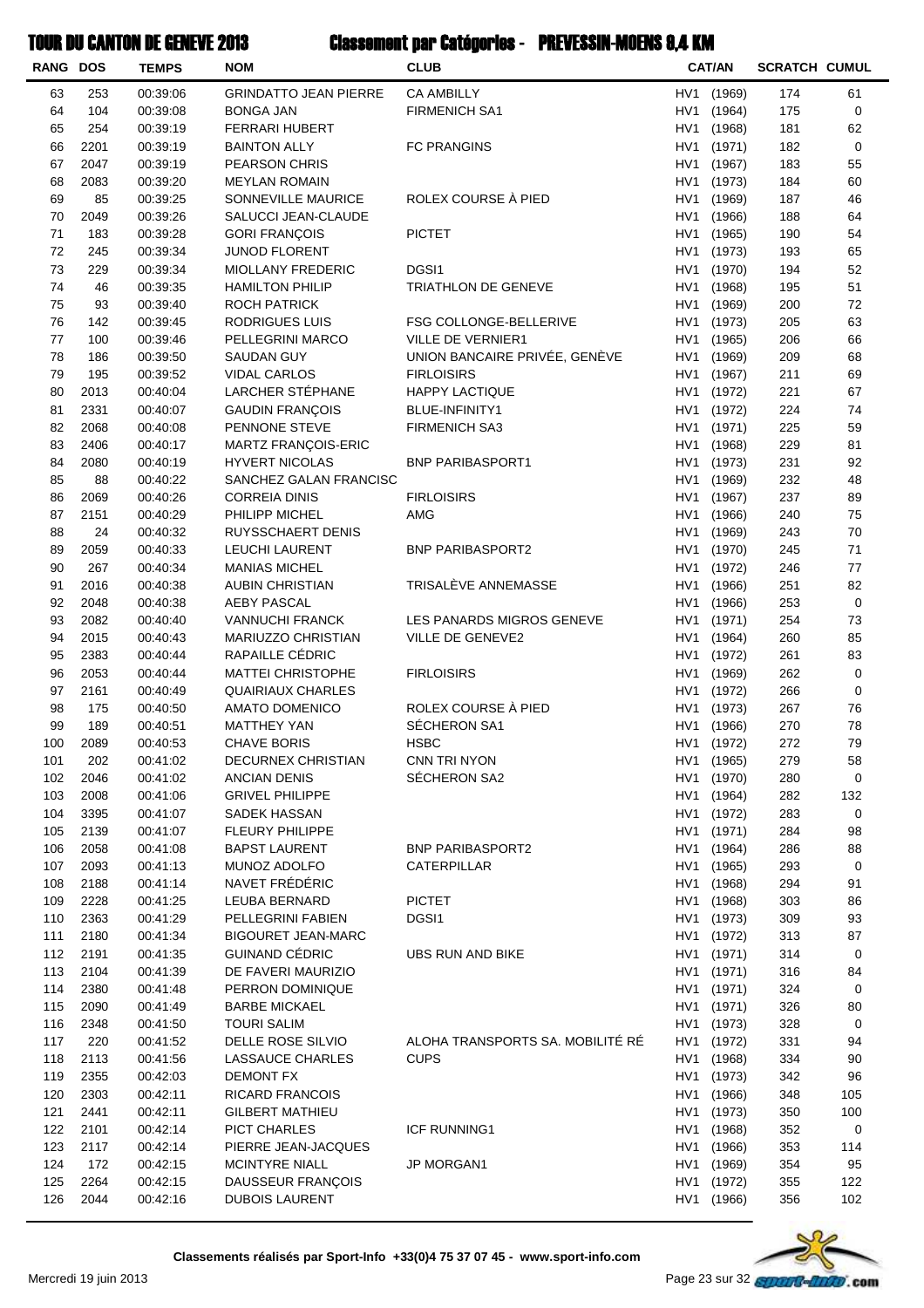| <b>RANG DOS</b> |              | <b>TEMPS</b>         | <b>NOM</b>                                    | <b>CLUB</b>                                 |            | <b>CAT/AN</b>            | <b>SCRATCH CUMUL</b> |            |
|-----------------|--------------|----------------------|-----------------------------------------------|---------------------------------------------|------------|--------------------------|----------------------|------------|
| 127             | 2286         | 00:42:20             | <b>CARRARO LAURENT</b>                        | ROLEX COURSE À PIED                         | HV1        | (1972)                   | 360                  | 124        |
| 128             | 2197         | 00:42:27             | <b>FERRIER ROLLIN</b>                         |                                             | HV1        | (1969)                   | 366                  | 0          |
| 129             | 2005         | 00:42:28             | <b>WEBER STEPHAN</b>                          |                                             | HV1        | (1964)                   | 368                  | 108        |
| 130             | 2418         | 00:42:29             | <b>COURRIER SYLVAIN</b>                       | <b>JULIUS BAER1</b>                         | HV1        | (1966)                   | 372                  | 101        |
| 131             | 3293         | 00:42:29             | DALL'AGNOLO NARCISSE                          |                                             | HV1        | (1972)                   | 373                  | 0          |
| 132             | 5569         | 00:42:31             | <b>BRUNON THIERRY</b>                         | <b>IMPRIMERIE 3 B1</b>                      | HV1        | (1971)                   | 375                  | 0          |
| 133             | 2230         | 00:42:32             | <b>GENEQUAND NICOLAS</b>                      |                                             | HV1        | (1970)                   | 377                  | 134        |
| 134             | 2076         | 00:42:33             | <b>KELSALL ANDREW</b>                         |                                             | HV1        | (1973)                   | 381                  | 104        |
| 135<br>136      | 2088<br>2285 | 00:42:34             | <b>GOMEZ JOSE MANUEL</b>                      | VILLE DE GENEVE2<br>UBS RUN AND BIKE        | HV1<br>HV1 | (1966)<br>(1973)         | 382<br>383           | 111<br>106 |
| 137             | 3312         | 00:42:34<br>00:42:37 | ASENJO DAVID<br><b>GOUGEON CYRILLE</b>        | STERCI1                                     | HV1        | (1969)                   | 386                  | 117        |
| 138             | 3001         | 00:42:37             | NEYNABER OLIVIER                              |                                             | HV1        | (1968)                   | 387                  | 116        |
| 139             | 2063         | 00:42:38             | <b>GUICHARD CHRISTOPHE</b>                    |                                             | HV1        | (1969)                   | 389                  | 120        |
| 140             | 4162         | 00:42:40             | <b>CLEMENTE FABIO</b>                         |                                             | HV1        | (1971)                   | 392                  | 115        |
| 141             | 3201         | 00:42:41             | <b>MEYNIEL OLIVIER</b>                        |                                             | HV1        | (1972)                   | 394                  | 130        |
| 142             | 3083         | 00:42:46             | <b>KYD LAURENT</b>                            | <b>BOREL ET BARBEY1</b>                     | HV1        | (1967)                   | 398                  | 112        |
| 143             | 3021         | 00:42:46             | <b>EPARS GILBERT</b>                          |                                             | HV1        | (1969)                   | 399                  | 113        |
| 144             | 170          | 00:42:50             | <b>RHEME DIDIER</b>                           |                                             | HV1        | (1970)                   | 403                  | 125        |
| 145             | 3197         | 00:42:51             | GIET STÈVE                                    |                                             | HV1        | (1971)                   | 404                  | 119        |
| 146             | 2056         | 00:42:51             | <b>RUSSIAS FREDERIC</b>                       | <b>BNP PARIBASPORT2</b>                     | HV1        | (1971)                   | 405                  | 97         |
| 147             | 3193         | 00:42:52             | <b>BEGOT CHRISTIAN</b>                        | ROLEX COURSE À PIED                         | HV1        | (1967)                   | 406                  | 131        |
| 148             | 3145         | 00:42:52             | <b>FONTAINE YOLAND</b>                        |                                             | HV1        | (1964)                   | 407                  | 0          |
| 149<br>150      | 2208<br>3161 | 00:42:53<br>00:42:55 | <b>IMHOF GERARD</b><br><b>HARRIS JONATHAN</b> |                                             | HV1<br>HV1 | (1971)<br>(1973)         | 410<br>411           | 110<br>0   |
| 151             | 3106         | 00:42:55             | <b>FIAUX FRANÇOIS</b>                         |                                             | HV1        | (1967)                   | 412                  | 118        |
| 152             | 3040         | 00:43:00             | <b>MONTI STEFANE</b>                          | <b>TEAM SIG</b>                             | HV1        | (1973)                   | 416                  | 144        |
| 153             | 2126         | 00:43:02             | LAZARUS DAVID                                 | ASJ74                                       | HV1        | (1968)                   | 418                  | 107        |
| 154             | 2064         | 00:43:05             | <b>REI FABIEN</b>                             |                                             | HV1        | (1972)                   | 422                  | 103        |
| 155             | 3042         | 00:43:11             | <b>MOTTU GUILLAUME</b>                        |                                             | HV1        | (1973)                   | 428                  | 133        |
| 156             | 2102         | 00:43:15             | <b>GOVAERTS OLIVIER</b>                       | PERFORM CBS                                 | HV1        | (1973)                   | 430                  | 0          |
| 157             | 4231         | 00:43:16             | <b>BARBOSA OCTAVIO</b>                        |                                             | HV1        | (1972)                   | 432                  | 129        |
| 158             | 2271         | 00:43:27             | <b>GURGO CHRISTIAN</b>                        | <b>BNP PARIBASPORT4</b>                     | HV1        | (1964)                   | 438                  | 127        |
| 159             | 2006         | 00:43:27             | <b>GORDON NEIL</b>                            |                                             | HV1        | (1967)                   | 439                  | 99         |
| 160             | 2207         | 00:43:28             | RUNGASAMY DAVEN                               |                                             | HV1        | (1971)                   | 440                  | 121        |
| 161             | 2334         | 00:43:31             | <b>CHARPIER PILIPPE</b>                       | <b>BLUE-INFINITY1</b>                       | HV1        | (1971)                   | 442                  | 109        |
| 162<br>163      | 2226<br>2295 | 00:43:32<br>00:43:32 | PENEY ALAIN<br><b>BARATA JEAN-PAUL</b>        | ROLEX COURSE À PIEDS<br>ROLEX COURSE À PIED | HV1<br>HV1 | (1964)                   | 443<br>444           | 0<br>147   |
| 164             | 2040         | 00:43:32             | DAYEN DIDIER                                  |                                             |            | (1968)<br>HV1 (1966)     | 445                  | 0          |
| 165             | 2268         | 00:43:32             | <b>FANKHAUSER OLIVIER</b>                     | <b>ACA AVULLY</b>                           |            | HV1 (1967)               | 446                  | 0          |
| 166             | 3034         | 00:43:35             | <b>GOSTELI MICHEL</b>                         |                                             |            | HV1 (1970)               | 449                  | 136        |
| 167             | 2114         | 00:43:36             | <b>MULLER MARCEL</b>                          |                                             |            | HV1 (1972)               | 451                  | 123        |
| 168             | 3493         | 00:43:38             | <b>BLACK STEPHEN</b>                          | CHIQUITA BRANDS INTL SARL1                  |            | HV1 (1972)               | 455                  | 139        |
| 169             | 2449         | 00:43:39             | RADICE LUC                                    |                                             |            | HV1 (1968)               | 456                  | 138        |
| 170             | 2290         | 00:43:39             | <b>MEICHEL FABRICE</b>                        | SIG <sub>3</sub>                            |            | HV1 (1973)               | 458                  | 141        |
| 171             | 2299         | 00:43:40             | <b>CHEKROUN MARC</b>                          |                                             | HV1        | (1966)                   | 459                  | 137        |
| 172             | 2216         | 00:43:42             | <b>BOURQUIN VINCENT</b>                       |                                             |            | HV1 (1972)               | 460                  | 0          |
| 173             | 2329         | 00:43:44             | <b>CARRIER LAURENT</b>                        |                                             |            | HV1 (1973)               | 463                  | 178        |
| 174             | 2235         | 00:43:51             | CANDIA GIANFRANCO                             | PJ SPORTS2                                  |            | HV1 (1972)               | 470                  | 152        |
| 175             | 2284         | 00:43:51             | OEHEN ERICH                                   | <b>UBS</b>                                  | HV1        | (1965)<br>(1970)         | 471                  | 148        |
| 176<br>177      | 2301<br>2344 | 00:43:52<br>00:43:53 | <b>RUCK ALAIN</b><br><b>TOUREN ROMAIN</b>     | <b>ROLEX SPORT</b><br>AMARIS2               | HV1<br>HV1 | (1970)                   | 472<br>474           | 128<br>146 |
| 178             | 3049         | 00:43:53             | MARTIN THIERRY - ETIENNE ROLEX COURSE À PIED  |                                             |            | HV1 (1967)               | 475                  | 151        |
| 179             | 2314         | 00:43:55             | <b>BOSCHUNG PHILIPPE</b>                      |                                             | HV1        | (1966)                   | 477                  | 126        |
| 180             | 4075         | 00:43:59             | <b>VUILLE JEAN-MARC</b>                       | <b>FIRLOISIRS</b>                           | HV1        | (1964)                   | 481                  | 150        |
| 181             | 3166         | 00:44:01             | <b>DESCOURVIERES DIDIER</b>                   | <b>BNP PARIBASPORT4</b>                     |            | HV1 (1970)               | 484                  | 140        |
| 182             | 3245         | 00:44:07             | PAOLIELLO LAURENT                             | <b>PAO</b>                                  |            | HV1 (1967)               | 491                  | 135        |
| 183             | 2012         | 00:44:08             | SPAFFORD CRAIG                                |                                             |            | HV1 (1969)               | 492                  | 142        |
| 184             | 4027         | 00:44:08             | LAUVERJAT EMMANUEL                            | ROLEX COURSE À PIED                         | HV1        | (1970)                   | 493                  | 167        |
| 185             | 4179         | 00:44:10             | <b>SCHMID DEMIAN</b>                          |                                             |            | HV1 (1973)               | 494                  | 156        |
| 186             | 3349         | 00:44:21             | ROHAUT XAVIER                                 | LES PIEDS DE VIGNES                         |            | HV1 (1969)               | 504                  | 157        |
| 187             | 2014         | 00:44:24             | CHAMBOVEY DAVID                               | BCGE 1                                      |            | HV1 (1970)               | 507                  | 0          |
| 188             | 3066         | 00:44:27             | LAUFENBERG CHRISTIAN                          |                                             | HV1        | (1971)                   | 512                  | 154        |
| 189<br>190      | 3077<br>2211 | 00:44:28             | <b>VIOLLET DANIEL</b><br><b>SEGUIN YVAN</b>   | <b>BRANSON ULTRASONIC1</b>                  |            | HV1 (1965)<br>HV1 (1969) | 513<br>514           | 153<br>158 |
|                 |              | 00:44:28             |                                               |                                             |            |                          |                      |            |

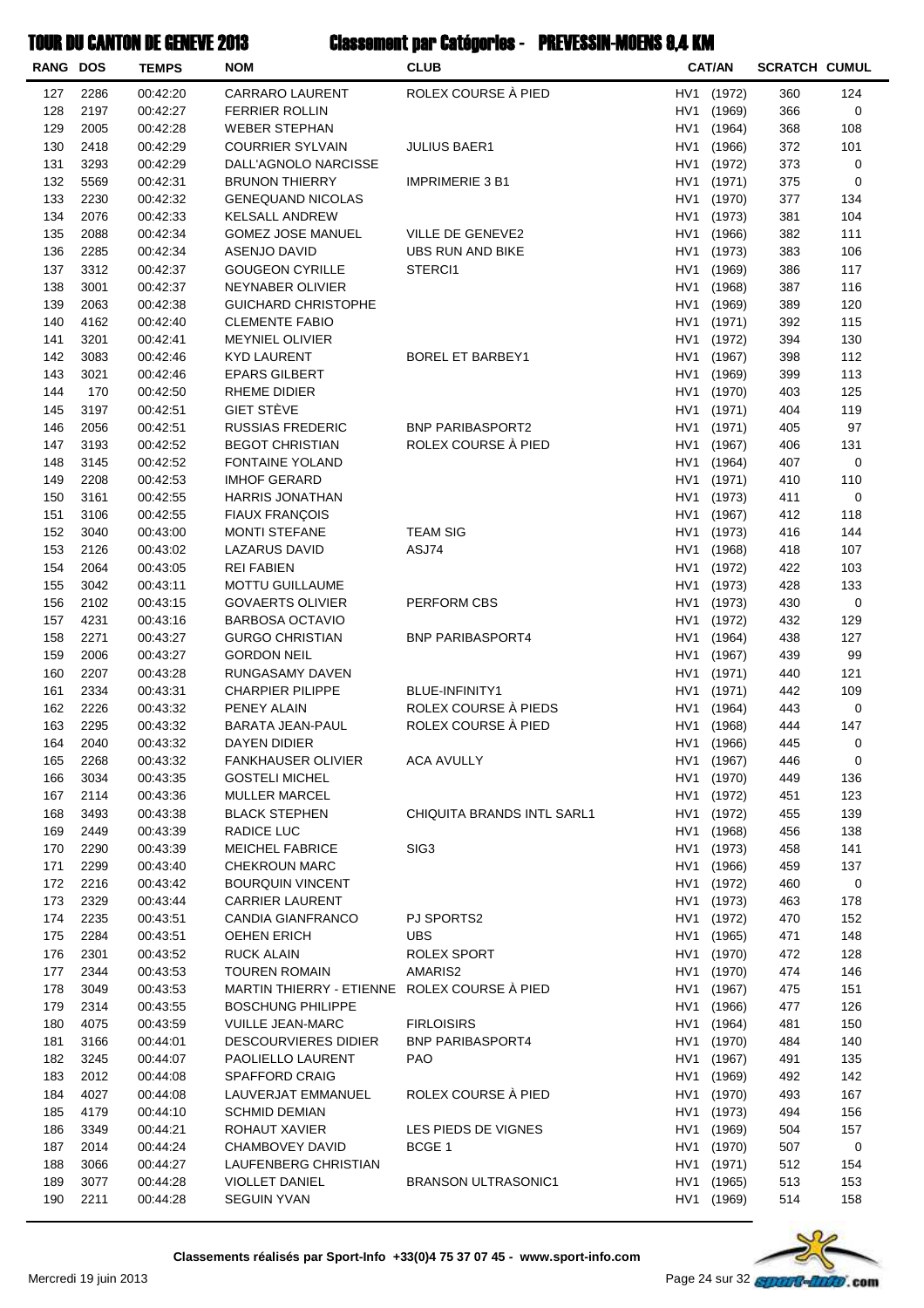| <b>RANG DOS</b> |              | <b>TEMPS</b>         | <b>NOM</b>                                       | <b>CLUB</b>                  |                 | <b>CAT/AN</b>    | <b>SCRATCH CUMUL</b> |            |
|-----------------|--------------|----------------------|--------------------------------------------------|------------------------------|-----------------|------------------|----------------------|------------|
| 191             | 3247         | 00:44:29             | ROUAUX RICHARD                                   | <b>RUNNING TPG</b>           | HV1             | (1971)           | 515                  | 145        |
| 192             | 3466         | 00:44:38             | <b>KIDANE MUSSIE</b>                             | <b>PICTET</b>                | HV1             | (1973)           | 522                  | 0          |
| 193             | 2041         | 00:44:44             | <b>MARTINELLI PASCAL</b>                         |                              | HV1             | (1970)           | 526                  | 169        |
| 194             | 5580         | 00:44:47             | SALOMÉ HUGUES                                    |                              | HV1             | (1969)           | 528                  | 207        |
| 195             | 3207         | 00:44:47             | <b>STUCKI STEPHAN</b>                            |                              | HV <sub>1</sub> | (1968)           | 529                  | 172        |
| 196             | 3118         | 00:44:49             | <b>GOUYET FRANÇOIS</b>                           | <b>FIRLOISIRS</b>            | HV <sub>1</sub> | (1969)           | 533                  | 0          |
| 197             | 2077         | 00:44:49             | <b>TOMASINI FABRICE</b>                          |                              | HV1             | (1969)           | 534                  | 0          |
| 198             | 3422         | 00:44:52             | <b>ZELLWEGER ERIC</b>                            |                              | HV1             | (1973)           | 538                  | 0          |
| 199             | 3362         | 00:44:54             | <b>EXCOFFIER MARC</b>                            |                              | HV1             | (1969)           | 541                  | 163        |
| 200             | 3144         | 00:44:54             | <b>MEYER HARRY</b>                               |                              | HV1             | (1969)           | 543                  | 155        |
| 201             | 2377         | 00:44:56             | <b>GOMEZ RAOUL</b>                               |                              | HV1             | (1967)           | 547                  | 160        |
| 202<br>203      | 2144<br>2107 | 00:44:58<br>00:45:02 | MINETTO CLAUDIO                                  | ASJ74                        | HV1<br>HV1      | (1965)           | 550<br>560           | 0<br>149   |
| 204             | 3233         | 00:45:09             | <b>BONIN MATTHIEU</b><br>EGRESSY ALEXANDER       |                              | HV <sub>1</sub> | (1969)<br>(1971) | 565                  | 0          |
| 205             | 4232         | 00:45:09             | <b>STOILOVSKI DRAGAN</b>                         |                              | HV <sub>1</sub> | (1965)           | 566                  | 0          |
| 206             | 3160         | 00:45:09             | <b>WITTWER CHRISTOPHE</b>                        |                              | HV1             | (1970)           | 567                  | 162        |
| 207             | 2152         | 00:45:10             | FOREST-DODELIN YANN                              |                              | HV1             | (1973)           | 568                  | 0          |
| 208             | 3071         | 00:45:23             | ANDORRA ESTEBAN                                  | LOMBARD ODIER 11             | HV1             | (1964)           | 576                  | 170        |
| 209             | 5231         | 00:45:26             | <b>SIMOES PEDRO</b>                              |                              | HV1             | (1969)           | 579                  | 210        |
| 210             | 3317         | 00:45:29             | MATTENBERGER PIERRE                              | HP <sub>1</sub>              | HV1             | (1971)           | 582                  | 175        |
| 211             | 5361         | 00:45:29             | RIOU SÉBASTIEN                                   |                              | HV1             | (1973)           | 583                  | 217        |
| 212             | 2298         | 00:45:30             | PONCET CHRISTOPHE                                | <b>PANARDS</b>               | HV <sub>1</sub> | (1967)           | 585                  | 173        |
| 213             | 4126         | 00:45:31             | DE LUNA ROLAND                                   | <b>BANQUE SYZ2</b>           | HV <sub>1</sub> | (1968)           | 586                  | 181        |
| 214             | 2395         | 00:45:34             | <b>SEYDOUX LAURENT</b>                           | STADE GENÈVE                 | HV1             | (1967)           | 589                  | 161        |
| 215             | 2347         | 00:45:35             | OLIVEIRA PAULO JORGE                             |                              | HV1             | (1972)           | 591                  | 165        |
| 216             | 3366         | 00:45:37             | RIGOLIO GIANLUCA                                 |                              | HV1             | (1970)           | 594                  | 164        |
| 217             | 288          | 00:45:37             | <b>SCHRIBER DANIEL</b>                           | <b>SYMBIOTICS SA1</b>        | HV1             | (1972)           | 595                  | 0          |
| 218             | 3389         | 00:45:41             | <b>MAURER PHILIPPE</b>                           |                              | HV1             | (1968)           | 598                  | 179        |
| 219             | 4083         | 00:45:41             | <b>BLAETTLER DANIEL</b>                          |                              | HV1             | (1967)           | 599                  | 182        |
| 220             | 4218         | 00:45:51             | PITTET PHILIPPE                                  | HUG4                         | HV1             | (1965)           | 610                  | 187        |
| 221             | 3036         | 00:45:54             | DELABAYS DANIEL                                  |                              | HV <sub>1</sub> | (1967)           | 612                  | 190        |
| 222             | 2239         | 00:45:54             | LUISIER SYLVAIN                                  |                              | HV <sub>1</sub> | (1968)           | 613                  | 0          |
| 223             | 2313         | 00:45:57             | <b>GOLDMAN JEAN-PHILIPPE</b>                     |                              | HV1             | (1971)           | 616                  | 0          |
| 224             | 3065         | 00:45:58             | <b>BOURLOUD OLIVIER</b>                          |                              | HV1             | (1971)           | 618                  | 0          |
| 225<br>226      | 5171<br>2251 | 00:46:04<br>00:46:06 | <b>VALLET PASCAL</b><br>PAULOUIN CYRILLE         | ANTAES<br>SÉCHERON SA1       | HV1<br>HV1      | (1965)<br>(1973) | 624<br>626           | 180<br>177 |
| 227             | 2240         | 00:46:13             | <b>BURTON GRAEME</b>                             | <b>TEAM CHOPARD</b>          | HV1             | (1970)           | 631                  | 0          |
| 228             | 5559         | 00:46:14             | <b>BALAVOINE TANGUI</b>                          | DGSI1                        |                 | HV1 (1973)       | 633                  | 185        |
| 229             | 3335         | 00:46:15             | MÉNARD ÉRIC                                      |                              |                 | HV1 (1972)       | 634                  | 166        |
| 230             | 2103         | 00:46:21             | <b>ERRICHELLI MASSIMO</b>                        |                              | HV1             | (1972)           | 641                  | 171        |
| 231             | 5168         | 00:46:23             | <b>DESLOGES BENJAMIN</b>                         | <b>ANTAES</b>                | HV1             | (1972)           | 642                  | 193        |
| 232             | 3068         | 00:46:28             | DRIOL CLÉMENT                                    |                              |                 | HV1 (1964)       | 648                  | 183        |
| 233             | 3196         | 00:46:30             | <b>OBERSON JEAN-MICHEL</b>                       |                              |                 | HV1 (1971)       | 649                  | 184        |
| 234             | 2192         | 00:46:32             | <b>SCHMIED FABRICE</b>                           | AIN EST ATHLÉTISME           | HV1             | (1967)           | 653                  | 189        |
| 235             | 4169         | 00:46:32             | LOPES PEDRO                                      |                              | HV1             | (1973)           | 654                  | 192        |
| 236             | 3018         | 00:46:40             | RAFFY JEAN-PAUL                                  |                              | HV1             | (1964)           | 661                  | 222        |
| 237             | 2241         | 00:46:40             | <b>ARDIFF BARRY</b>                              |                              |                 | HV1 (1970)       | 662                  | 176        |
| 238             | 3326         | 00:46:42             | PETER CHRISTIAN                                  | <b>CREDIT SUISSE</b>         | HV1             | (1971)           | 664                  | 159        |
| 239             | 2198         | 00:46:43             | <b>MADDOCK CHRISTOPHER</b>                       |                              | HV1             | (1968)           | 668                  | 0          |
| 240             | 3182         | 00:46:48             | LEFEVRE SEBASTIEN                                | LEXMARK INTERNATIONAL1       | HV1             | (1972)           | 671                  | 203        |
| 241             | 3413         | 00:46:51             | <b>GREGUS ROBERT</b>                             | <b>TRI GENEVE</b>            |                 | HV1 (1969)       | 673                  | 0          |
| 242<br>243      | 4194<br>4470 | 00:46:55<br>00:46:57 | <b>BENOIT RAPHAEL</b><br><b>JANKOWSKI BOGDAN</b> | LEXMARK INTERNATIONAL5       | HV1<br>HV1      | (1965)<br>(1969) | 682<br>685           | 221<br>0   |
| 244             | 3289         | 00:46:58             | <b>SCHMUTZ PATRICK</b>                           | <b>LUCIFER</b>               | HV1             | (1966)           | 686                  | 191        |
| 245             | 3200         | 00:46:59             | <b>CALDERONE FRANCOIS</b>                        | <b>BROLLIET</b>              |                 | HV1 (1969)       | 687                  | 198        |
| 246             | 5577         | 00:47:05             | ALPAGOT TOLGA                                    |                              | HV1             | (1973)           | 696                  | 188        |
| 247             | 3345         | 00:47:11             | PIERDOMENICO PASCAL                              |                              | HV1             | (1970)           | 709                  | 199        |
| 248             | 3333         | 00:47:16             | RIONDEL ALAIN                                    |                              | HV1             | (1967)           | 714                  | 186        |
| 249             | 3441         | 00:47:17             | DÉCAILLET ALAIN                                  | SIG                          |                 | HV1 (1970)       | 716                  | 202        |
| 250             | 4129         | 00:47:20             | <b>GIDEL JEAN-LUC</b>                            |                              |                 | HV1 (1968)       | 719                  | 200        |
| 251             | 2325         | 00:47:23             | CORELL ANDRÉ                                     | PG INTERNATIONAL OPERATIONS3 | HV1             | (1972)           | 724                  | 206        |
| 252             | 2081         | 00:47:24             | <b>GOTTELAND JEAN-PIERRE</b>                     |                              | HV1             | (1964)           | 725                  | 174        |
| 253             | 3146         | 00:47:25             | WIDMER GÉRARD                                    | ETAT DE GENÈVE1              | HV1             | (1972)           | 727                  | 213        |
| 254             | 5547         | 00:47:27             | ROSSI CRESCENZO                                  |                              |                 | HV1 (1971)       | 730                  | 197        |
|                 |              |                      |                                                  |                              |                 |                  |                      |            |

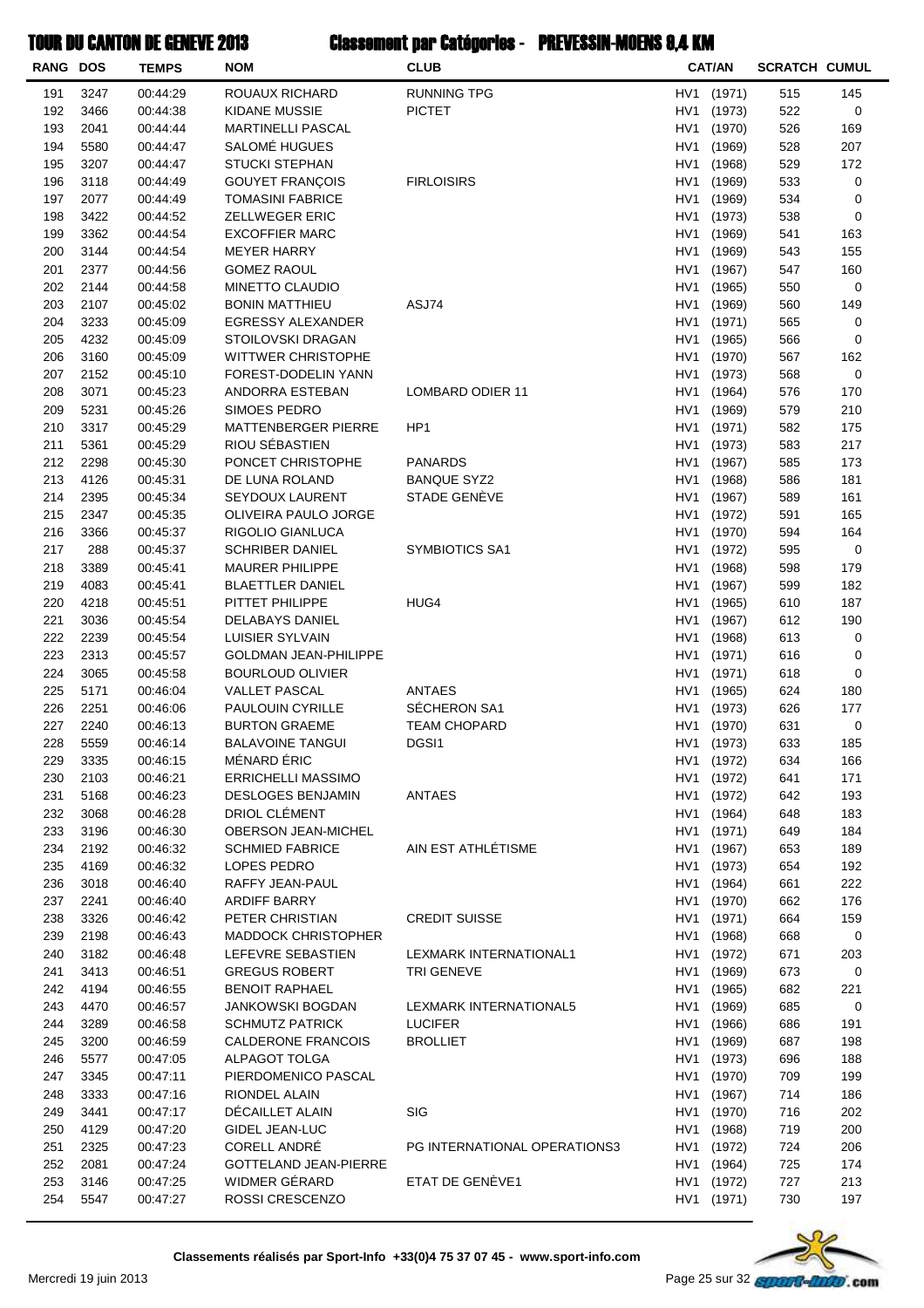| <b>RANG DOS</b> |              | <b>TEMPS</b>         | <b>NOM</b>                                   | <b>CLUB</b>                             |                                    | <b>CAT/AN</b>    | <b>SCRATCH CUMUL</b> |             |
|-----------------|--------------|----------------------|----------------------------------------------|-----------------------------------------|------------------------------------|------------------|----------------------|-------------|
| 255             | 3013         | 00:47:33             | <b>BOUHADRA CALIM</b>                        |                                         | HV1                                | (1973)           | 735                  | 0           |
| 256             | 4079         | 00:47:36             | DUFOUR JEAN-JACQUES                          |                                         | HV <sub>1</sub>                    | (1965)           | 738                  | 223         |
| 257             | 2163         | 00:47:38             | PIALOPOULOS NICOLAS                          | <b>JULIUS BAER1</b>                     | HV1                                | (1973)           | 739                  | 168         |
| 258             | 4227         | 00:47:39             | <b>TOSO CHRISTIAN</b>                        |                                         | HV1                                | (1973)           | 742                  | 0           |
| 259             | 2280         | 00:47:46             | <b>GIANDOMENICO NICOLA</b>                   |                                         | HV1                                | (1965)           | 750                  | 0           |
| 260             | 4236         | 00:47:49             | <b>BARROSO CARLOS</b>                        | <b>DMB SA</b>                           | HV1                                | (1965)           | 751                  | 194         |
| 261             | 3286         | 00:47:51             | DE LAVARDE JEAN-GUILLAU                      |                                         | HV1                                | (1973)           | 756                  | 0           |
| 262             | 2231         | 00:47:53             | PENDINO CARLOS                               | <b>TEAM CHOPARD</b>                     | HV1                                | (1972)           | 758                  | 0           |
| 263             | 2222         | 00:47:53             | ROEMER ALEXANDRE                             | GONET <sub>3</sub>                      | HV1                                | (1970)           | 760                  | 201         |
| 264<br>265      | 3064<br>2259 | 00:47:54             | <b>MOREAU ROBERT</b>                         |                                         | HV <sub>1</sub><br>HV <sub>1</sub> | (1970)<br>(1970) | 763<br>767           | 0<br>214    |
| 266             | 3378         | 00:47:55<br>00:47:59 | CATALA SYLVAIN<br>DUCLOS JEROME              | <b>FIRLOISIRS</b><br>SOLOG <sub>1</sub> | HV <sub>1</sub>                    | (1969)           | 771                  | 212         |
| 267             | 3089         | 00:48:03             | <b>MONNIER YVES</b>                          | RAIFFEISEN1                             | HV1                                | (1970)           | 780                  | 208         |
| 268             | 3308         | 00:48:05             | <b>WILD MICHAEL</b>                          | <b>TRICLUBGENEVE</b>                    | HV1                                | (1967)           | 781                  | 0           |
| 269             | 2136         | 00:48:09             | <b>MEUNIER PATRICE</b>                       |                                         | HV1                                | (1967)           | 787                  | 209         |
| 270             | 3032         | 00:48:13             | <b>SCHNEIDER CHRISTOPHE</b>                  |                                         | HV1                                | (1972)           | 792                  | $\mathbf 0$ |
| 271             | 3202         | 00:48:15             | <b>ZANGA FABRICE</b>                         |                                         | HV <sub>1</sub>                    | (1968)           | 797                  | 215         |
| 272             | 2196         | 00:48:22             | KUBLER JEAN-FRANÇOIS                         |                                         | HV1                                | (1970)           | 806                  | 196         |
| 273             | 3170         | 00:48:23             | <b>ULRICH PHILIPPE</b>                       | <b>BNP PARIBASPORT3</b>                 | HV <sub>1</sub>                    | (1969)           | 810                  | 0           |
| 274             | 4128         | 00:48:29             | <b>GALIBERT JEAN-MARC</b>                    |                                         | HV1                                | (1971)           | 818                  | 230         |
| 275             | 3344         | 00:48:38             | <b>VALLAT JEROME</b>                         |                                         | HV1                                | (1971)           | 832                  | 224         |
| 276             | 2328         | 00:48:38             | <b>GRIFFIN MARK</b>                          | <b>GENEVA HHH</b>                       | HV1                                | (1964)           | 833                  | 204         |
| 277             | 4147         | 00:48:38             | <b>DEMOULIN OLIVIER</b>                      |                                         | HV1                                | (1966)           | 834                  | 240         |
| 278             | 3294         | 00:48:49             | MOREL JEAN-CHARLES                           | <b>AGIE CHARMILLES</b>                  | HV1                                | (1969)           | 845                  | 211         |
| 279             | 3259         | 00:48:51             | PEREIRAS JULIO                               |                                         | HV <sub>1</sub>                    | (1972)           | 849                  | 224         |
| 280             | 3241         | 00:48:53             | <b>CAPT OLIVIER</b>                          |                                         | HV <sub>1</sub>                    | (1973)           | 851                  | 218         |
| 281             | 4170         | 00:48:56             | <b>LANG DAVID</b>                            |                                         | HV <sub>1</sub>                    | (1966)           | 856                  | 219         |
| 282             | 3150         | 00:48:58             | RÉRAT ERIC                                   |                                         | HV <sub>1</sub>                    | (1967)           | 858                  | 227         |
| 283             | 3450         | 00:49:01             | KADDOURA SALIM                               |                                         | HV1                                | (1971)           | 860                  | 0           |
| 284             | 3187         | 00:49:02             | JORDAN JEAN-FRANÇOIS                         |                                         | HV <sub>1</sub>                    | (1966)           | 861                  | 0           |
| 285             | 2365         | 00:49:07             | DIALLO EL HADJI                              |                                         | HV1                                | (1967)           | 866                  | 0           |
| 286             | 3361         | 00:49:09             | MONTEIL LOUIS                                |                                         | HV1                                | (1966)           | 868                  | 229         |
| 287<br>288      | 4106<br>4058 | 00:49:12             | <b>SCHNEIDER BERNARD</b><br>HAUGUEL STÉPHANE | PJ SPORTS                               | HV1<br>HV1                         | (1967)<br>(1969) | 873                  | 232<br>226  |
| 289             | 3305         | 00:49:24<br>00:49:28 | <b>SCHUREK ANDREAS</b>                       | <b>CBS PERFORM</b>                      | HV1                                | (1966)           | 883<br>885           | 195         |
| 290             | 4127         | 00:49:36             | FROMAGET FRÉDÉRIC                            |                                         | HV <sub>1</sub>                    | (1969)           | 895                  | 250         |
| 291             | 5157         | 00:49:37             | MOGENIER JEAN-NOEL                           | SOLOG <sub>1</sub>                      | HV1                                | (1970)           | 896                  | 205         |
| 292             | 5352         | 00:49:38             | <b>BEVIER JEAN-PHILIPPE</b>                  | <b>CA AMBILLY</b>                       |                                    | HV1 (1968)       | 899                  | 266         |
| 293             | 5148         | 00:49:38             | ANNEN STEVE                                  |                                         |                                    | HV1 (1973)       | 901                  | 239         |
| 294             | 3091         | 00:49:44             | WIDER FRANÇOIS                               | <b>VILLE DE VERNIER2</b>                | HV1                                | (1966)           | 903                  | 237         |
| 295             | 3086         | 00:49:45             | <b>COURIAT EMMANUEL</b>                      |                                         | HV1                                | (1968)           | 904                  | 231         |
| 296             | 5030         | 00:49:47             | <b>GREISSINGER PETER</b>                     |                                         | HV1                                | (1970)           | 910                  | 235         |
| 297             | 3186         | 00:49:56             | RAMOS JEAN-PAUL                              | <b>PERFORM</b>                          | HV1                                | (1965)           | 922                  | 228         |
| 298             | 3456         | 00:49:58             | <b>BRAND NICOLAS</b>                         | GONET2                                  | HV1                                | (1973)           | 925                  | 0           |
| 299             | 3358         | 00:50:05             | MANSFIELD NICOLAS                            |                                         | HV1                                | (1964)           | 938                  | 0           |
| 300             | 4157         | 00:50:07             | <b>FABRE SÉBASTIEN</b>                       | PIAGET2                                 | HV1                                | (1972)           | 940                  | 216         |
| 301             | 3073         | 00:50:11             | <b>WIJNANDS THIJS</b>                        | <b>CERN</b>                             | HV1                                | (1967)           | 944                  | 0           |
| 302             | 3479         | 00:50:12             | <b>DIETRICH ERIC</b>                         |                                         | HV1                                | (1966)           | 945                  | 220         |
| 303             | 5193         | 00:50:16             | MARTINEZ GABRIEL                             |                                         | HV <sub>1</sub>                    | (1968)           | 950                  | 252         |
| 304             | 4435         | 00:50:20             | LEPEZEL JEAN-RENE                            | GONET2                                  | HV <sub>1</sub>                    | (1965)           | 953                  | 236         |
| 305             | 5152         | 00:50:22             | <b>HELLER PATRICK</b>                        |                                         | HV1                                | (1971)           | 955                  | 0           |
| 306<br>307      | 4137<br>5325 | 00:50:25<br>00:50:34 | <b>DUBOIS DANIEL</b><br>NESURINI MASSIMO     |                                         | HV1<br>HV1                         | (1964)<br>(1973) | 958<br>975           | 238<br>254  |
| 308             | 3350         | 00:50:36             | <b>GIULIETTI JOHN</b>                        |                                         | HV1                                | (1970)           | 981                  | 244         |
| 309             | 3420         | 00:50:48             | DETHURENS VINCENT                            | STERCI1                                 | HV1                                | (1966)           | 992                  | 245         |
| 310             | 2060         | 00:50:49             | <b>LUBIN PATRICE</b>                         | <b>BNP PARIBASPORT2</b>                 | HV1                                | (1968)           | 994                  | 143         |
| 311             | 2402         | 00:50:51             | BÉNÉ MARC                                    | SCCM                                    | HV1                                | (1967)           | 996                  | 0           |
| 312             | 3473         | 00:50:55             | LEDRAPPIER BRUNO                             | <b>BOREL ET BARBEY1</b>                 | HV <sub>1</sub>                    | (1973)           | 998                  | 242         |
| 313             | 3103         | 00:50:56             | <b>FARKAS FELIX</b>                          |                                         | HV <sub>1</sub>                    | (1973)           | 999                  | 278         |
| 314             | 5134         | 00:51:14             | ZANNI DAVID                                  |                                         | HV1                                | (1969)           | 1022                 | 233         |
| 315             | 3467         | 00:51:20             | <b>KREBS ALEXANDRE</b>                       | <b>TEAM CHOPARD</b>                     | HV1                                | (1971)           | 1027                 | 234         |
| 316             | 4356         | 00:51:25             | <b>VARIDEL ALAIN</b>                         | HOSPICE GÉNÉRAL2                        | HV1                                | (1969)           | 1034                 | 0           |
| 317             | 4258         | 00:51:38             | MILNE KEITH                                  |                                         | HV1                                | (1964)           | 1050                 | 253         |
| 318             | 3015         | 00:51:39             | DURANTIN LAURENT                             | STERCI3                                 | HV1                                | (1967)           | 1052                 | 248         |
|                 |              |                      |                                              |                                         |                                    |                  |                      |             |

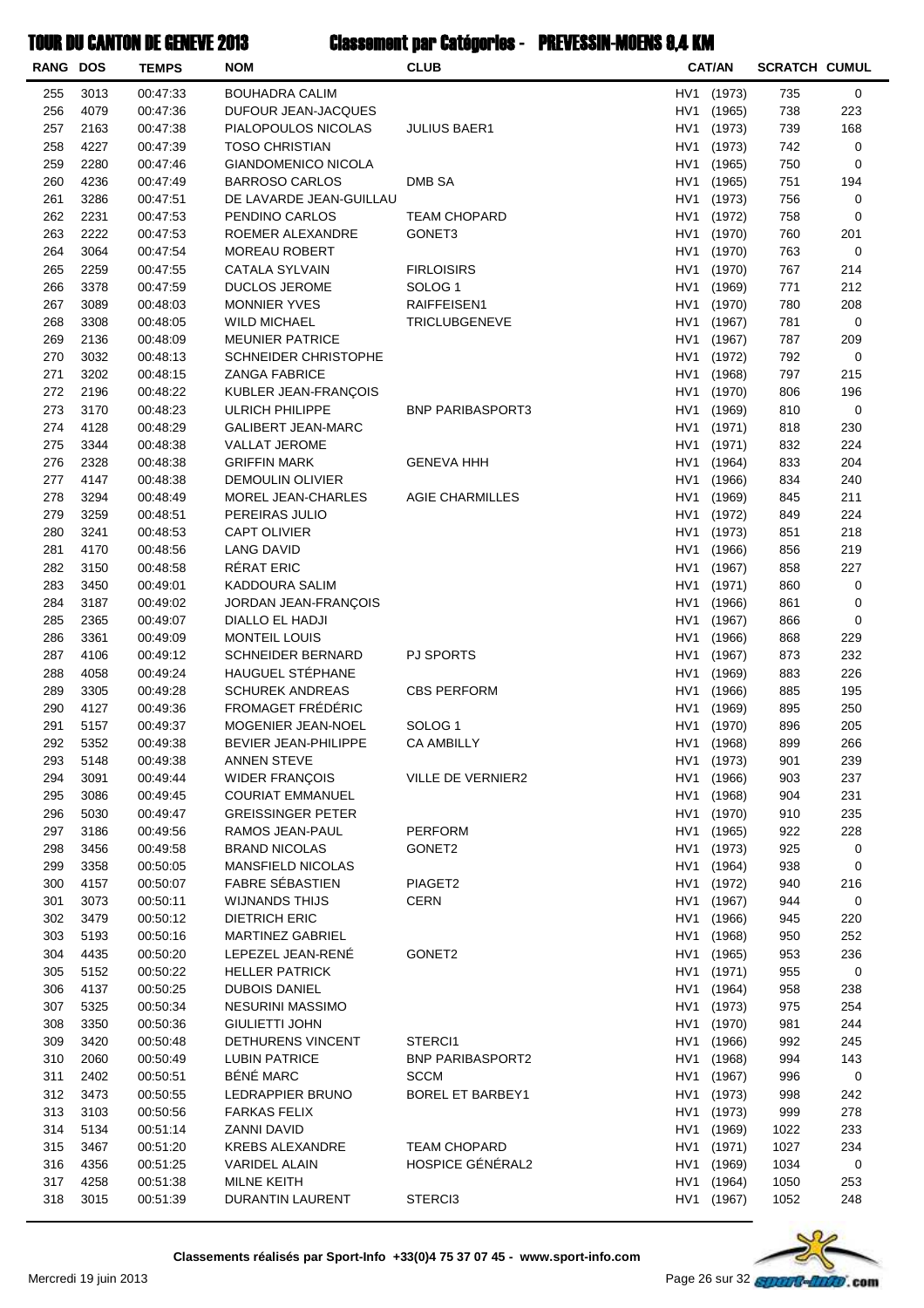| <b>RANG DOS</b> |              | <b>TEMPS</b>         | <b>NOM</b>                                      | CLUB                             |                        | <b>CAT/AN</b>    | <b>SCRATCH CUMUL</b> |            |
|-----------------|--------------|----------------------|-------------------------------------------------|----------------------------------|------------------------|------------------|----------------------|------------|
| 319             | 4224         | 00:51:49             | TERRIER JULIEN                                  |                                  | HV <sub>1</sub>        | (1973)           | 1063                 | 243        |
| 320             | 4028         | 00:51:56             | DA SILVA SERAFIN                                | FSG COLLONGE-BELLERIVE           | HV1                    | (1972)           | 1072                 | 249        |
| 321             | 3496         | 00:52:05             | <b>STREIT BRUNO</b>                             |                                  | HV <sub>1</sub>        | (1965)           | 1081                 | 256        |
| 322             | 5341         | 00:52:07             | <b>RAELI GIANNI</b>                             |                                  | HV <sub>1</sub>        | (1966)           | 1085                 | 277        |
| 323             | 4396         | 00:52:11             | <b>CURRAT PATRICK</b>                           | HOSPICE GÉNÉRAL1                 | HV1                    | (1966)           | 1087                 | 261        |
| 324             | 4210         | 00:52:11             | <b>BRAS JEROME</b>                              | <b>COVANCE CLS2</b>              | HV1                    | (1972)           | 1088                 | 262        |
| 325             | 3432         | 00:52:14             | <b>DELORME VINCENT</b>                          | HOSPICE GÉNÉRAL2                 | HV1                    | (1973)           | 1089                 | 241        |
| 326             | 4015         | 00:52:16             | AVOIS ALEXANDRE                                 | <b>FIRLOISIRS</b>                | HV1                    | (1971)           | 1092                 | 246        |
| 327             | 5110         | 00:52:18             | PRUDHOMME PIERRE                                | ONAIR1                           | HV1                    | (1969)           | 1096                 | 285        |
| 328             | 4002         | 00:52:20             | PILLONEL FRANK                                  | <b>FIRLOISIRS</b>                | HV1                    | (1968)           | 1101                 | 268        |
| 329             | 5038         | 00:52:23             | <b>SHEN XUMING</b>                              |                                  | HV1                    | (1969)           | 1106                 | 0          |
| 330<br>331      | 5235<br>5367 | 00:52:26<br>00:52:30 | MONTESSUIT JEROME<br>DUPONT DAVID               |                                  | HV <sub>1</sub><br>HV1 | (1967)           | 1108                 | 264<br>257 |
| 332             | 5131         | 00:52:31             | <b>HAMOIR FURCY</b>                             |                                  | HV1                    | (1972)<br>(1971) | 1114<br>1116         | 274        |
| 333             | 4388         | 00:52:36             | ZBINDEN JEAN-MARC                               |                                  | HV1                    | (1972)           | 1123                 | 263        |
| 334             | 3099         | 00:52:41             | PASCHE JEAN-NOEL                                |                                  | HV1                    | (1964)           | 1126                 | 255        |
| 335             | 3287         | 00:52:45             | <b>JERMANN BEAT</b>                             |                                  | HV1                    | (1966)           | 1129                 | 258        |
| 336             | 5114         | 00:52:45             | <b>TUFO FRANCO</b>                              | CITEC INGÉNIEURS CONSEILS1       | HV1                    | (1967)           | 1130                 | 259        |
| 337             | 5102         | 00:52:54             | <b>BOUILLOUX PATRICK</b>                        | PIAGET3                          | HV1                    | (1965)           | 1141                 | 0          |
| 338             | 4328         | 00:52:57             | <b>TRAN RAYMOND</b>                             | EFERTON SERVICES SA2             | HV <sub>1</sub>        | (1968)           | 1143                 | 289        |
| 339             | 5448         | 00:52:58             | <b>GIROUD VINCENT</b>                           | <b>FONDATION ENSEMBLE 1</b>      | HV <sub>1</sub>        | (1973)           | 1146                 | 0          |
| 340             | 5135         | 00:53:11             | THIERRIN PIERRE-ALAIN                           |                                  | HV <sub>1</sub>        | (1967)           | 1157                 | 0          |
| 341             | 4434         | 00:53:11             | NISSILLE BENOIT                                 | ANANTÉO                          | HV1                    | (1973)           | 1158                 | 265        |
| 342             | 4074         | 00:53:13             | <b>MOLINA DIDIER</b>                            | <b>FIRLOISIRS</b>                | HV1                    | (1973)           | 1162                 | 267        |
| 343             | 3213         | 00:53:15             | <b>HUBER ROLF</b>                               | ALOHA TRANPORTS SA.MOBILITÉ RÉDU | HV <sub>1</sub>        | (1966)           | 1163                 | 259        |
| 344             | 5184         | 00:53:18             | LUVISOTTO FRANCO                                |                                  | HV1                    | (1965)           | 1168                 | 273        |
| 345             | 5423         | 00:53:20             | PRYSZLAK FRÉDÉRIC                               | GONET3                           | HV1                    | (1964)           | 1170                 | 270        |
| 346             | 5045         | 00:53:34             | <b>MAGUIRE CHARLES</b>                          | HP <sub>1</sub>                  | HV1                    | (1965)           | 1179                 | 0          |
| 347             | 5116         | 00:53:37             | <b>CHRISTIN NICOLAS</b>                         |                                  | HV <sub>1</sub>        | (1967)           | 1184                 | 276        |
| 348             | 4406         | 00:53:53             | CAROTA JEAN-LUC                                 |                                  | HV <sub>1</sub>        | (1971)           | 1201                 | 279        |
| 349             | 4322         | 00:53:59             | PLANZO RAYMOND                                  | <b>PICTET</b>                    | HV1                    | (1968)           | 1204                 | 275        |
| 350             | 4017         | 00:53:59             | <b>TERRIER NICOLAS</b>                          |                                  | HV1                    | (1966)           | 1205                 | 271        |
| 351             | 3162         | 00:54:02             | <b>DENTAND PHILIPPE</b>                         |                                  | HV1                    | (1966)           | 1208                 | 0          |
| 352             | 5360         | 00:54:02             | <b>HOUAL PHILIPPE</b>                           | <b>LVMH</b>                      | HV1                    | (1973)           | 1209                 | 281        |
| 353             | 4478         | 00:54:11             | <b>SCHMISSER LAURENT</b>                        | ROLEX COURS À PIEDS              | HV1                    | (1967)           | 1220                 | 0          |
| 354             | 4237         | 00:54:25             | DA SILVA ALAIN                                  | DMB SA                           | HV1                    | (1965)           | 1239                 | 269        |
| 355             | 4496         | 00:54:27             | <b>MOECKLI MARCEL</b>                           | SIG                              | HV1                    | (1970)           | 1243                 | 272        |
| 356             | 3327<br>3381 | 00:54:42<br>00:55:22 | <b>CARTAUX LAURENT</b><br><b>GRANDJEAN MARC</b> | <b>FIRLOISIRS</b><br>HSBC4       | HV1                    | (1968)           | 1260                 | 280<br>247 |
| 357<br>358      | 4384         | 00:55:22             | SCHÜPBACH MARC                                  |                                  | HV1<br>HV1             | (1967)<br>(1964) | 1299<br>1300         | 282        |
| 359             | 289          | 00:55:30             | PINGUELY NICOLAS                                | SYMBIOTICS SA1                   | HV1                    | (1967)           | 1308                 | 0          |
| 360             | 5419         | 00:55:31             | PEDRAZZOLI CLAUDE                               |                                  | HV1                    | (1964)           | 1311                 | 0          |
| 361             | 3427         | 00:55:40             | CASTELLI MATTEO                                 |                                  | HV1                    | (1973)           | 1320                 | 0          |
| 362             | 5278         | 00:55:44             | ASENSIO JOSÉ                                    |                                  | HV1                    | (1964)           | 1322                 | 286        |
| 363             | 5117         | 00:55:45             | <b>STUDER DAMIEN</b>                            | <b>COVANCE CLS2</b>              | HV1                    | (1971)           | 1324                 | 0          |
| 364             | 3206         | 00:56:04             | <b>MARTIN STEPHANE</b>                          |                                  | HV1                    | (1969)           | 1338                 | 284        |
| 365             | 5129         | 00:56:28             | YEMIN GREGORY                                   |                                  | HV1                    | (1967)           | 1354                 | 287        |
| 366             | 5506         | 00:56:42             | DEBRIE BRUNO                                    | EFERTON SERVICES SA1             | HV1                    | (1967)           | 1364                 | 0          |
| 367             | 5112         | 00:56:43             | <b>BILY STEPHAN</b>                             | LEXMARK INTERNATIONAL4           | HV1                    | (1967)           | 1369                 | 294        |
| 368             | 5121         | 00:56:58             | <b>JOLIDON FRANÇOIS</b>                         |                                  | HV1                    | (1973)           | 1381                 | 0          |
| 369             | 4359         | 00:57:12             | <b>MORAND ALAIN</b>                             | <b>FIRLOISIR</b>                 | HV1                    | (1967)           | 1394                 | 299        |
| 370             | 4105         | 00:57:22             | CALVET RÉGIS                                    |                                  | HV1                    | (1969)           | 1398                 | 293        |
| 371             | 4072         | 00:57:36             | DURA JUAN                                       | <b>FIRLOISIRS</b>                | HV1                    | (1971)           | 1404                 | 283        |
| 372             | 4386         | 00:57:37             | <b>BUI MINH</b>                                 |                                  | HV1                    | (1973)           | 1406                 | 288        |
| 373             | 5151         | 00:57:42             | RAUCH JEAN-PHILIPPE                             | <b>IMPLENIA</b>                  | HV1                    | (1965)           | 1409                 | 291        |
| 374             | 5127         | 00:57:57             | MELERO GOMEZ ENRIQUE                            | HSBC4                            | HV1                    | (1968)           | 1416                 | 0          |
| 375             | 5371         | 00:58:20             | JANSZ DUGAL                                     |                                  | HV1                    | (1966)           | 1433                 | 295        |
| 376             | 5037         | 00:58:37             | KOLLY SERGE                                     |                                  | HV1                    | (1965)           | 1445                 | 290        |
| 377             | 5145         | 00:58:37             | MORGADO ROGERIO                                 |                                  | HV1                    | (1972)           | 1446                 | 0          |
| 378             | 5247         | 00:59:32             | RAFFENEAU FRÉDÉRIC                              |                                  | HV1                    | (1966)           | 1477                 | 297        |
| 379             | 4035         | 01:00:45             | PASCUCCI FRANCESCO                              |                                  | HV1                    | (1968)           | 1505                 | 251        |
| 380             | 5132         | 01:00:53             | <b>BOULORD CHRISTOPHE</b>                       | ONAIR1                           | HV1                    | (1971)           | 1506                 | 0          |
| 381             | 4480         | 01:00:58             | <b>DUMAS LIONEL</b>                             | LEXMARK INTERNATIONAL5           | HV <sub>1</sub>        | (1973)           | 1508                 | 0          |
| 382             | 5068         | 01:01:22             | <b>NESE PATRICK</b>                             |                                  | HV1                    | (1971)           | 1518                 | 296        |

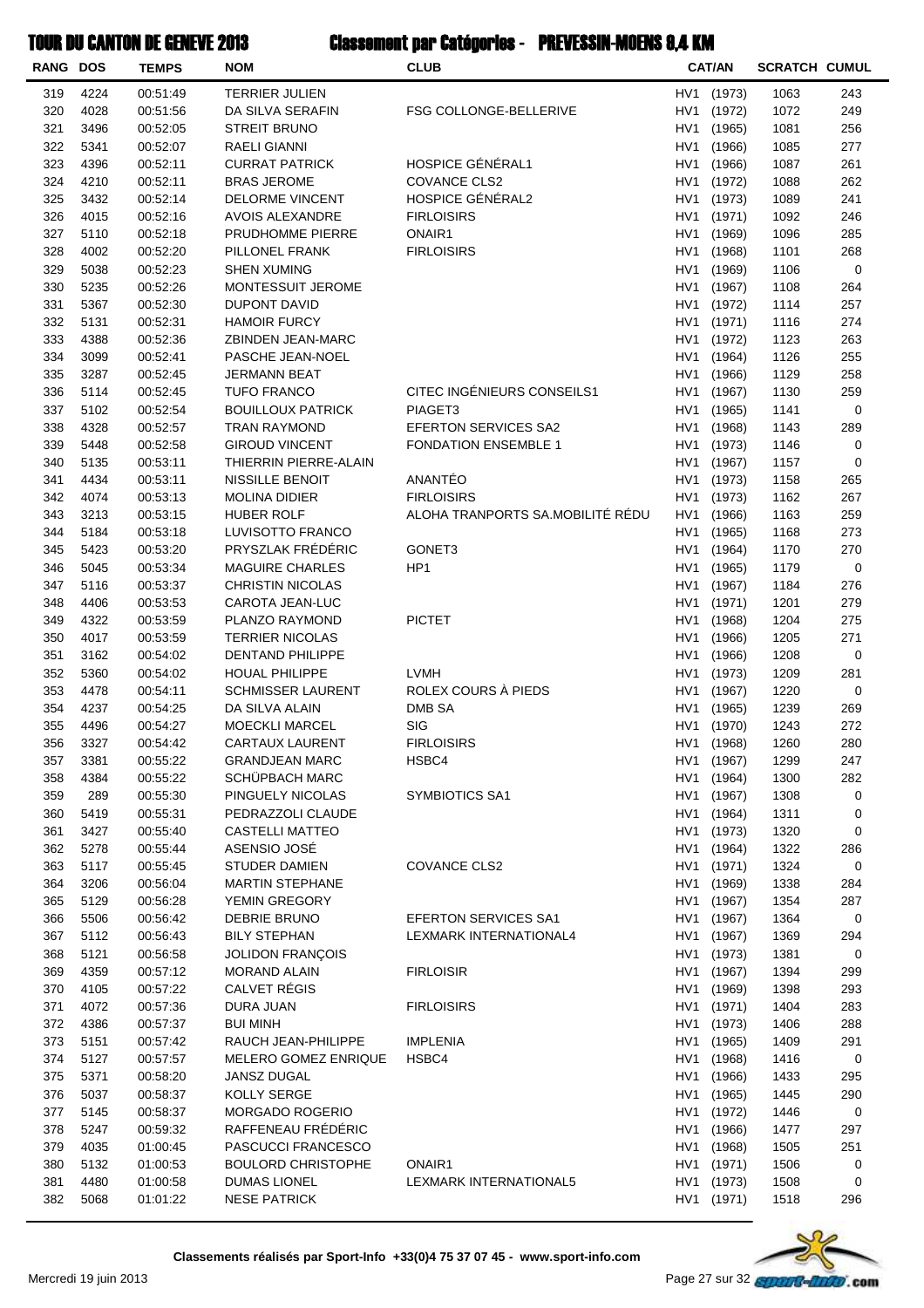| RANG | <b>DOS</b> | <b>TEMPS</b> | <b>NOM</b>              | <b>CLUB</b>                          |                 | <b>CAT/AN</b> | <b>SCRATCH CUMUL</b> |     |
|------|------------|--------------|-------------------------|--------------------------------------|-----------------|---------------|----------------------|-----|
| 383  | 4304       | 01:01:59     | CHERIX STÉPHANE         | <b>GENOMIC HEALTH INTERNATIONAL1</b> | HV1             | (1965)        | 1525                 | 292 |
| 384  | 4073       | 01:02:09     | VAUTHIER JEAN-PAUL      | <b>FIRLOISIRS</b>                    | HV1             | (1973)        | 1526                 | 298 |
| 385  | 4473       | 01:02:24     | <b>SCHNEIDER DANIEL</b> | <b>GENOMIC HEALTH INTERNATIONAL1</b> | HV1             | (1968)        | 1532                 | 0   |
| 386  | 5344       | 01:04:25     | REMEGEAU STÉPHANE       |                                      | HV <sub>1</sub> | (1973)        | 1562                 | 0   |
| 387  | 5422       | 01:04:30     | <b>POZZI VINCENT</b>    |                                      | HV <sup>1</sup> | (1969)        | 1563                 | 300 |

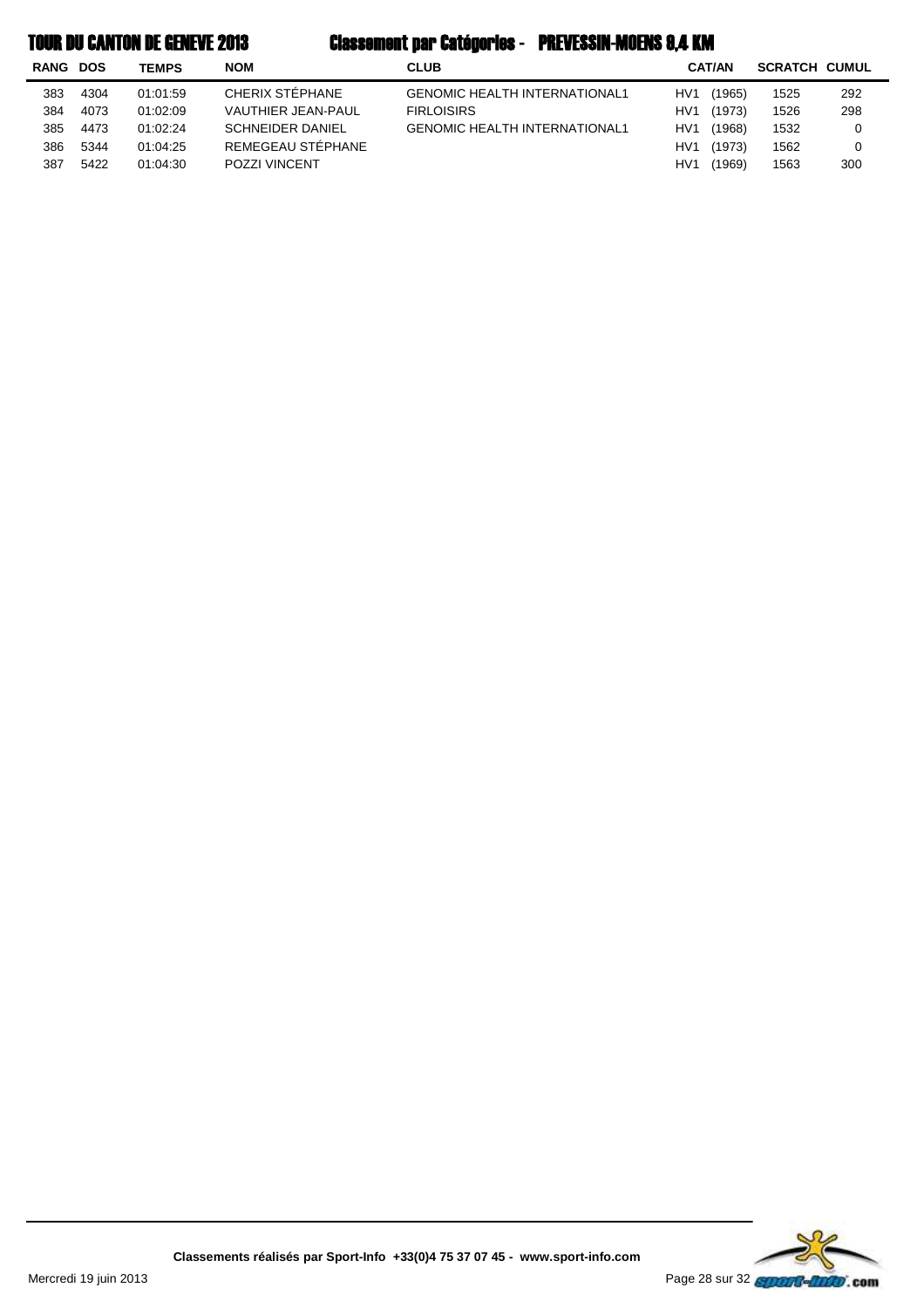| <b>RANG DOS</b> |              | <b>TEMPS</b>         | <b>NOM</b>                                          | <b>CLUB</b>                    | <b>CAT/AN</b>            | <b>SCRATCH CUMUL</b> |                |
|-----------------|--------------|----------------------|-----------------------------------------------------|--------------------------------|--------------------------|----------------------|----------------|
| HV <sub>2</sub> |              |                      |                                                     |                                |                          |                      |                |
| 1               | 1            | 00:33:07             | <b>CAMPOS ANTONIO</b>                               | VILLE DE GENEVE1               | HV2 (1963)               | 17                   | 1              |
| $\overline{2}$  | 65           | 00:34:04             | DONINELLI DANILO                                    | NEW CONCEPT SPORTS ET CAG      | HV2 (1962)               | 26                   | 2              |
| 3               | 150          | 00:35:19             | <b>TEIXEIRA ANTONIO</b>                             | <b>IMPLENIA</b>                | HV2 (1956)               | 50                   | 3              |
| 4               | 272          | 00:36:55             | POUPART OLIVIER                                     | LA FOULEE D' ANNEMASSE         | HV2 (1963)               | 83                   | 4              |
| 5               | 203          | 00:37:16             | DUPLANT THIERRY                                     |                                | HV2 (1963)               | 97                   | 5              |
| 6               | 184          | 00:37:22             | <b>ISMANI BAKI</b>                                  | <b>TEAM CHOPARD</b>            | HV2 (1961)               | 100                  | $\overline{7}$ |
| $\overline{7}$  | 206          | 00:37:30             | DECHEVRENS ALAIN                                    | LES TRAINES LA GROLLE          | HV2 (1959)               | 105                  | 13             |
| 8               | 268          | 00:37:41             | MORCHE CLAUDE                                       | JEAN GALLAY S.A.1              | HV2 (1959)               | 110                  | 6              |
| 9               | 211          | 00:37:43             | <b>HIKMAT ABDEL</b>                                 | CLUB DES PANARDS - MIGROS      | HV2 (1959)               | 113                  | 8              |
| 10              | 240          | 00:37:59             | <b>BOWERS ROBERT</b>                                | STADE GENÈVE                   | HV2 (1956)               | 123                  | 0              |
| 11              | 6            | 00:38:18             | <b>JEANBOURQUIN FABIEN</b>                          |                                | HV2 (1960)               | 138                  | 12             |
| 12              | 146          | 00:38:27             | <b>CHAPEL MICHEL</b>                                | FOULÉE ANNEMASSE               | HV2 (1962)               | 145                  | 10             |
| 13              | 282          | 00:38:35             | <b>BELGHANEM PHILIPPE</b>                           |                                | HV2 (1957)               | 153                  | 17             |
| 14              | 2390         | 00:38:44             | <b>BILLON THIERRY</b>                               |                                | HV2 (1962)               | 165                  | 16             |
| 15              | 127          | 00:38:46             | PONCET THIERRY                                      | AGIECHARMILLES1                | HV2 (1961)               | 167                  | 11             |
| 16              | 241          | 00:39:12             | ROCHE JEAN-LOUIS                                    | STERCI3                        | HV2 (1962)               | 178                  | 15             |
| 17              | 122          | 00:39:22             | <b>ROLLINSON PHILIP</b>                             | UNION BANCAIRE PRIVÉE1         | HV2 (1962)               | 185                  | 14             |
| 18<br>19        | 110          | 00:39:35             | ANDRIER THIERRY                                     | ATHLÉ ST JU 74                 | HV2 (1963)               | 196                  | 0              |
| 20              | 257          | 00:39:51<br>00:39:55 | <b>BOUCHET JEAN LOUIS</b><br><b>NAVARRO CHARLES</b> |                                | HV2 (1956)               | 210                  | 19             |
| 21              | 192<br>2262  | 00:40:16             | <b>STEWART FRANCIS</b>                              | <b>FIRLOISIRS</b>              | HV2 (1963)<br>HV2 (1963) | 216<br>228           | 0<br>20        |
| 22              | 196          | 00:40:25             | THEVENOUX FLORENT                                   | <b>FIRLOISIRS</b>              | HV2 (1963)               | 234                  | 18             |
| 23              | 2024         | 00:40:36             | <b>MONNARD YVES</b>                                 | LOMBARD ODIER 11               | HV2 (1963)               | 248                  | 21             |
| 24              | 2055         | 00:40:43             | <b>BUTTET ROBERT</b>                                | <b>JULIUS BAER1</b>            | HV2 (1961)               | 259                  | 27             |
| 25              | 108          | 00:40:50             | OPPLIGER DANIEL                                     | LA POSTE SUISSE1               | HV2 (1957)               | 268                  | 9              |
| 26              | 3082         | 00:40:58             | <b>BLASER PATRICK</b>                               | <b>BOREL ET BARBEY1</b>        | HV2 (1954)               | 275                  | 29             |
| 27              | 2072         | 00:40:58             | <b>FRAISSE BERNARD</b>                              | LA POSTE SUISSE1               | HV2 (1960)               | 276                  | 25             |
| 28              | 2057         | 00:41:02             | <b>BONDIL THIERRY</b>                               | <b>BNP PARIBASPORT2</b>        | HV2 (1961)               | 278                  | 23             |
| 29              | 4242         | 00:41:05             | <b>FLEMING MARK</b>                                 |                                | HV2 (1955)               | 281                  | 0              |
| 30              | 2248         | 00:41:16             | <b>DEISS CHRISTOPHE</b>                             | <b>BECKMAN</b>                 | HV2 (1961)               | 297                  | 26             |
| 31              | 2130         | 00:41:27             | <b>CRUZ BERNARD</b>                                 | DOMAINE DE BEAUVENT            | HV2 (1954)               | 304                  | 30             |
| 32              | 137          | 00:41:35             | <b>BASLER MARCEL</b>                                | PERFORM CBS                    | HV2 (1962)               | 315                  | 22             |
| 33              | 2078         | 00:41:40             | MINO JEAN-FRANCOIS                                  | PERFORM                        | HV2 (1963)               | 319                  | 24             |
| 33              | 2086         | 00:41:40             | <b>VALLI FRANCO</b>                                 | <b>PERFORM</b>                 | HV2 (1960)               | 319                  | 32             |
| 35              | 2070         | 00:41:48             | PAMINGLE HERVE                                      | <b>FIRLOISIRS</b>              | HV2 (1955)               | 323                  | 31             |
| 36              | 3124         | 00:41:49             | <b>SCHAFFER BERNARD</b>                             | STADE GENÈVE                   | HV2 (1957)               | 325                  | 0              |
| 37              | 2029         | 00:42:02             | GAGLIARDO JEAN-FRANÇOI TEAM CHOPARD                 |                                | HV2 (1962)               | 339                  | 28             |
| 38              | 2416         | 00:42:11             | <b>CUMER GERARD</b>                                 | <b>AMICOURSE</b>               | HV2 (1958)               | 351                  | 33             |
| 39              | 2162         | 00:42:31             | ZANELLA SAMY                                        |                                | HV2 (1962)               | 376                  | 0              |
| 40              | 2338         | 00:42:38             | ALONSO MIGUEL                                       | ROLEX COURSE À PIED            | HV2 (1963)               | 388                  | 37             |
| 41              | 2035         | 00:42:40             | <b>JACOVINO FRANCO</b>                              |                                | HV2 (1958)               | 391                  | 34             |
| 42              | 5583         | 00:42:52             | <b>VERISSEL J MARC</b>                              |                                | HV2 (1958)               | 408                  | 0              |
| 43              | 3322         | 00:43:05             | <b>BERARD CHRISTIAN</b>                             |                                | HV2 (1957)               | 424                  | 41             |
| 44              | 215          | 00:43:48             | <b>GODOT FLORIAN</b>                                |                                | HV2 (1960)               | 467                  | 35             |
| 45              | 3007         | 00:43:49             | <b>SLOOVES ROBERT</b>                               |                                | HV2 (1961)               | 469                  | 39             |
| 46              | 3392         | 00:43:56             | LIBOUBAN JEAN                                       | JEAN GALLAY S.A.1              | HV2 (1960)               | 478                  | 0              |
| 47              | 2020<br>144  | 00:44:00             | PESCHOT REGIS                                       | AHSA                           | HV2 (1956)<br>HV2 (1963) | 482                  | 45             |
| 48<br>49        |              | 00:44:15             | <b>INVERNO JOSE</b><br>PITTET PATRICE               | <b>FSG COLLONGE-BELLERIVE</b>  |                          | 497<br>501           | 36<br>40       |
| 50              | 2404<br>2087 | 00:44:19<br>00:44:20 | BARRO JOSÉ                                          | <b>CLUB DES PANARDS MIGROS</b> | HV2 (1960)<br>HV2 (1959) | 502                  | 52             |
| 51              | 3173         | 00:44:27             | <b>BARBOUR GRAEME</b>                               |                                | HV2 (1958)               | 510                  | 38             |
| 52              | 5234         | 00:44:27             | <b>HOGENDIJK SIETSE</b>                             |                                | HV2 (1960)               | 511                  | 49             |
| 53              | 3236         | 00:44:39             | AYROM HOUMAN                                        | GIVAUDAN                       | HV2 (1962)               | 523                  | 0              |
| 54              | 2214         | 00:44:46             | PUPET PASCAL                                        | GONET2                         | HV2 (1963)               | 527                  | 42             |
| 55              | 3204         | 00:44:48             | <b>CATHERINE PIERRE</b>                             |                                | HV2 (1960)               | 532                  | 46             |
| 56              | 3181         | 00:44:52             | <b>VASSANT MARC</b>                                 |                                | HV2 (1962)               | 539                  | 47             |
| 57              | 5570         | 00:44:57             | <b>MANDRION PHILIPPE</b>                            | <b>IMPRIMERIE 3 B1</b>         | HV2 (1961)               | 548                  | 48             |
| 58              | 3364         | 00:44:58             | <b>GONCALVES ROGER</b>                              |                                | HV2 (1962)               | 554                  | 43             |
| 59              | 230          | 00:44:59             | <b>RIEDO ALFONS</b>                                 | ROLEX COURSE À PIED            | HV2 (1963)               | 556                  | 50             |
| 60              | 3133         | 00:45:01             | LUTHRINGER JEAN-FRANÇO                              |                                | HV2 (1959)               | 559                  | 51             |
| 61              | 3072         | 00:45:13             | <b>BIASI DENIS</b>                                  | LOMBARD ODIER 11               | HV2 (1963)               | 570                  | 44             |
| 62              | 2267         | 00:45:25             | NOGARÈDE MARC                                       |                                | HV2 (1958)               | 578                  | 54             |

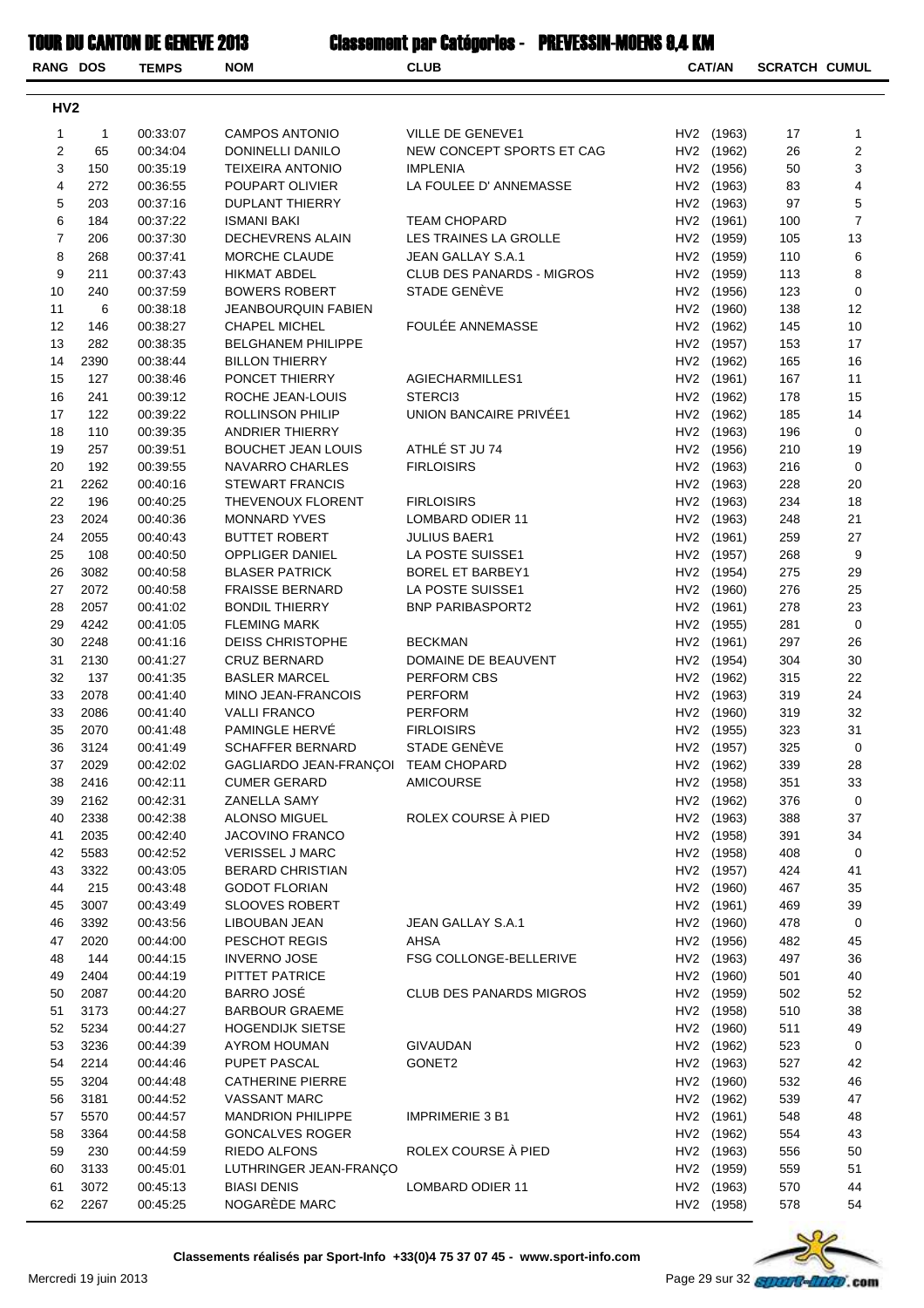| <b>RANG DOS</b> |              | <b>TEMPS</b>         | <b>NOM</b>                                         | <b>CLUB</b>                      | <b>CAT/AN</b>            | <b>SCRATCH CUMUL</b> |             |
|-----------------|--------------|----------------------|----------------------------------------------------|----------------------------------|--------------------------|----------------------|-------------|
| 63              | 3140         | 00:45:29             | OPPLIGUER PASCAL                                   |                                  | HV2 (1957)               | 584                  | 0           |
| 64              | 2257         | 00:45:36             | <b>ETALLAZ MARC</b>                                | <b>FIRLOISIRS</b>                | HV2 (1963)               | 593                  | 0           |
| 65              | 2270         | 00:45:41             | <b>MARQ JEAN-BAPTISTE</b>                          |                                  | HV2 (1962)               | 597                  | 0           |
| 66              | 5107         | 00:45:50             | BOURQUENOUD JEAN-JACQ PALAIS DE JUSTICE            |                                  | HV2 (1961)               | 609                  | 0           |
| 67              | 3147         | 00:45:59             | <b>FARIA MARIO</b>                                 |                                  | HV2 (1962)               | 619                  | 59          |
| 68              | 4071         | 00:45:59             | LAMONT MIKE                                        |                                  | HV2 (1959)               | 620                  | 55          |
| 69              | 3458         | 00:46:11             | MEDER ALAIN                                        | HOSPICE GÉNÉRAL1                 | HV2 (1955)               | 630                  | 57          |
| 70              | 5050         | 00:46:17             | <b>MUGNIER ALAIN</b>                               |                                  | HV2 (1955)               | 636                  | 62          |
| 71              | 3141         | 00:46:18             | <b>ZUCCONE BERNARD</b>                             | SFG BERNEX                       | HV2 (1954)               | 637                  | 65          |
| 72              | 3487         | 00:46:24             | <b>HENRIQUES ANTONIO</b>                           | <b>TEAM CHOPARD</b>              | HV2 (1960)               | 644                  | $\pmb{0}$   |
| 73              | 3220         | 00:46:33             | ROBATEL PHILIPPE                                   | <b>RUNNING TPG</b>               | HV2 (1958)               | 655                  | 60          |
| 74              | 2398         | 00:46:37             | <b>LEWIS STEPHEN</b>                               | HSBC <sub>2</sub>                | HV2 (1962)               | 659                  | 53          |
| 75              | 3357         | 00:46:37             | PFISTER MARCEL                                     | LES TOCHES                       | HV2 (1959)               | 660                  | 56          |
| 76              | 2304         | 00:46:51             | VON ROHR STEPHAN                                   | <b>JULIUS BAER1</b>              | HV2 (1963)               | 674                  | 63          |
| 77              | 4046         | 00:46:52             | <b>BEFFA BERNARD</b>                               | STADE GENÈVE                     | HV2 (1954)               | 675                  | 66          |
| 78              | 3117         | 00:46:53             | CAMPONOVOR RETO                                    |                                  | HV2 (1963)               | 677                  | 61          |
| 79              | 3321         | 00:47:00             | DE MERIS ERIC                                      | AGIECHARMILLES1                  | HV2 (1962)               | 690                  | 73          |
| 80              | 5082         | 00:47:08             | SHADE JOHN                                         | <b>BUDOKAN-VERNIER</b>           | HV2 (1960)               | 701                  | 79          |
| 81              | 2094         | 00:47:21             | ZIAZI NAJIB                                        | <b>STADE</b>                     | HV2 (1963)               | 721                  | $\pmb{0}$   |
| 82              | 5143         | 00:47:22             | <b>GEIER MARKUS</b>                                | DEUTSCHE BANK1                   | HV2 (1961)               | 723                  | 68          |
| 83              | 4053         | 00:47:38             | <b>FREIBURGHAUS MATTHIAS</b>                       |                                  | HV2 (1962)               | 740                  | 74          |
| 84              | 3125         | 00:47:43             | DE SAINT-LAUMER JEAN-YV                            |                                  | HV2 (1962)               | 745                  | 76          |
| 85              | 3291         | 00:47:49             | LAMBLIN JEAN-MICHEL                                |                                  | HV2 (1962)               | 753                  | 69          |
| 86              | 3076         | 00:47:50             | ROSSET ALAIN                                       | <b>BRANSON ULTRASONIC1</b>       | HV2 (1954)               | 755                  | 64          |
| 87              | 2233         | 00:47:53             | <b>BURET ROGER</b>                                 | <b>TEAM CHOPARD</b>              | HV2 (1956)               | 761                  | 70          |
| 88              | 3092         | 00:47:54             | DELANNOY JACQUES                                   | HUG                              | HV2 (1963)               | 762                  | 82          |
| 89              | 3131         | 00:47:55             | <b>JEANNERAT IGNACE</b>                            | PERFORM                          | HV2 (1963)               | 765                  | 71          |
| 90              | 5033         | 00:47:56             | <b>SEROUILLE OLIVIER</b>                           |                                  | HV2 (1961)               | 768                  | 81          |
| 91              | 2374         | 00:48:09             | <b>GUILLERMET YVES</b>                             | <b>AMICOURSE</b>                 | HV2 (1958)               | 786                  | 72          |
| 92              | 3296         | 00:48:12             | BATELAAN DIRK                                      | AGIECHARMILLES1                  | HV2 (1961)               | 790                  | 77          |
| 93              | 4086         | 00:48:17             | <b>FEJZI AGIM</b>                                  | AG CONSTRUCTION SA1              | HV2 (1955)               | 801                  | 80          |
| 94              | 3368         | 00:48:27             | <b>BILL CHARLES</b>                                |                                  | HV2 (1959)               | 814                  | 0           |
| 95              | 3284         | 00:48:28             | <b>BLANC ALFRED</b>                                | GIVAUDAN                         | HV2 (1957)               | 816                  | 0           |
| 96              | 3360         | 00:48:30             | DAVIES JOHN MARC                                   |                                  | HV2 (1962)               | 822                  | 58          |
| 97              | 3218         | 00:48:35             | <b>GAMMAITONI JOEL</b>                             |                                  | HV2 (1960)               | 829                  | 0           |
| 98              | 3176         | 00:48:36             | <b>TREBERT DOMINIQUE</b>                           | <b>PERFORM</b>                   | HV2 (1959)               | 831                  | 75          |
| 99              | 3152         | 00:48:46             | LAMPS CHRISTOPHE                                   |                                  | HV2 (1958)               | 840                  | 0           |
| 100             | 4047         | 00:48:50             | <b>BECK ALAIN</b>                                  | ASSOCIATION SPORTIVE PIERRE FABR | HV2 (1961)               | 847                  | 78          |
| 101             | 4248         | 00:48:51             | DESNOUX JEAN-MARC                                  |                                  | HV2 (1961)               | 850                  | 87          |
| 102             | 3435         | 00:49:04             | <b>CANELLINI PATRICK</b>                           | CEC NICOLAS-BOUVIER              | HV2 (1963)               | 863                  | 0           |
| 103             | 3275         | 00:49:36             | PARCERO JOSÉ MANUEL                                |                                  | HV2 (1957)               | 894                  | 83          |
| 104             | 2199         | 00:49:37             | <b>GUILLOT PHILIPPE</b>                            | ASVGS                            | HV2 (1960)               | 897                  | 67          |
| 105             | 5070         | 00:49:37             | LUYET GÉRARD                                       | SIG <sub>2</sub>                 | HV2 (1961)               | 898                  | 0           |
| 106             | 4192         | 00:49:42             | <b>CASTRO RAPHAEL</b>                              |                                  | HV2 (1962)               | 902                  | 89          |
| 107             | 5019         | 00:49:47             | PARNIGONI CLAUDE                                   | EGLISE ÉVANG. DE MEYRIN<br>CHP   | HV2 (1957)               | 909                  | 101         |
| 108<br>109      | 4271<br>3258 | 00:49:49             | PROBST OLIVIER<br><b>ELZINGRE YVES</b>             | <b>CLUB FOOTING TPG</b>          | HV2 (1956)<br>HV2 (1963) | 911<br>914           | 90<br>84    |
| 110             | 4460         | 00:49:51<br>00:50:28 |                                                    |                                  | HV2 (1963)               | 962                  | 95          |
| 111             | 4235         | 00:50:30             | <b>SCHWAGER ANTOINE</b><br><b>FURRER CHRISTIAN</b> |                                  |                          | 968                  |             |
| 112             | 4062         | 00:50:34             | <b>EMENS TIM</b>                                   | LEXMARK                          | HV2 (1955)<br>HV2 (1963) | 973                  | 85<br>0     |
| 113             | 4077         | 00:50:35             | <b>MONNIER BLAISE</b>                              | FSG AIRE-LE LIGNON               | HV2 (1954)               | 977                  | 97          |
| 114             | 3168         | 00:50:36             | <b>BEHAGHEL ERIC</b>                               | <b>BNP PARIBASPORT4</b>          | HV2 (1961)               | 980                  | 0           |
| 115             | 2389         | 00:50:46             | COELHO JOSE                                        | PANARD MIGROS GENEVE             | HV2 (1957)               | 990                  | 0           |
| 116             | 4427         | 00:50:47             | TIBERGHIEN GAETAN                                  | <b>LES PANARDS</b>               | HV2 (1957)               | 991                  | 0           |
| 117             | 4455         | 00:51:02             | SUTER MARTIN                                       |                                  | HV2 (1960)               | 1003                 | 94          |
| 118             | 4457         | 00:51:03             | BAUER PETER                                        |                                  | HV2 (1957)               | 1004                 | 93          |
| 119             | 5228         | 00:51:12             | URSELLA MATHIAS                                    |                                  | HV2 (1954)               | 1013                 | 100         |
| 120             | 3331         | 00:51:13             | ANDERSSON PAUL                                     | <b>FIRLOISIRS</b>                | HV2 (1961)               | 1018                 | 0           |
| 121             | 3452         | 00:51:14             | LOBMAIER IVO                                       |                                  | HV2 (1960)               | 1020                 | 0           |
| 122             | 3285         | 00:51:19             | <b>BOIVIN LAURENT</b>                              | <b>HSBC</b>                      | HV2 (1960)               | 1025                 | 92          |
| 123             | 5173         | 00:51:23             | <b>FORTUNATI LUCIEN</b>                            | ANTAES                           | HV2 (1959)               | 1030                 | $\mathsf 0$ |
| 124             | 5339         | 00:51:24             | <b>LECOULTRE GUY</b>                               |                                  | HV2 (1961)               | 1031                 | 102         |
| 125             | 5170         | 00:51:24             | NICOLLE GILLES                                     | <b>ANTAES</b>                    | HV2 (1960)               | 1032                 | 88          |
| 126             | 4139         | 00:51:29             | MEISTER ROLF                                       |                                  | HV2 (1961)               | 1039                 | 86          |
|                 |              |                      |                                                    |                                  |                          |                      |             |

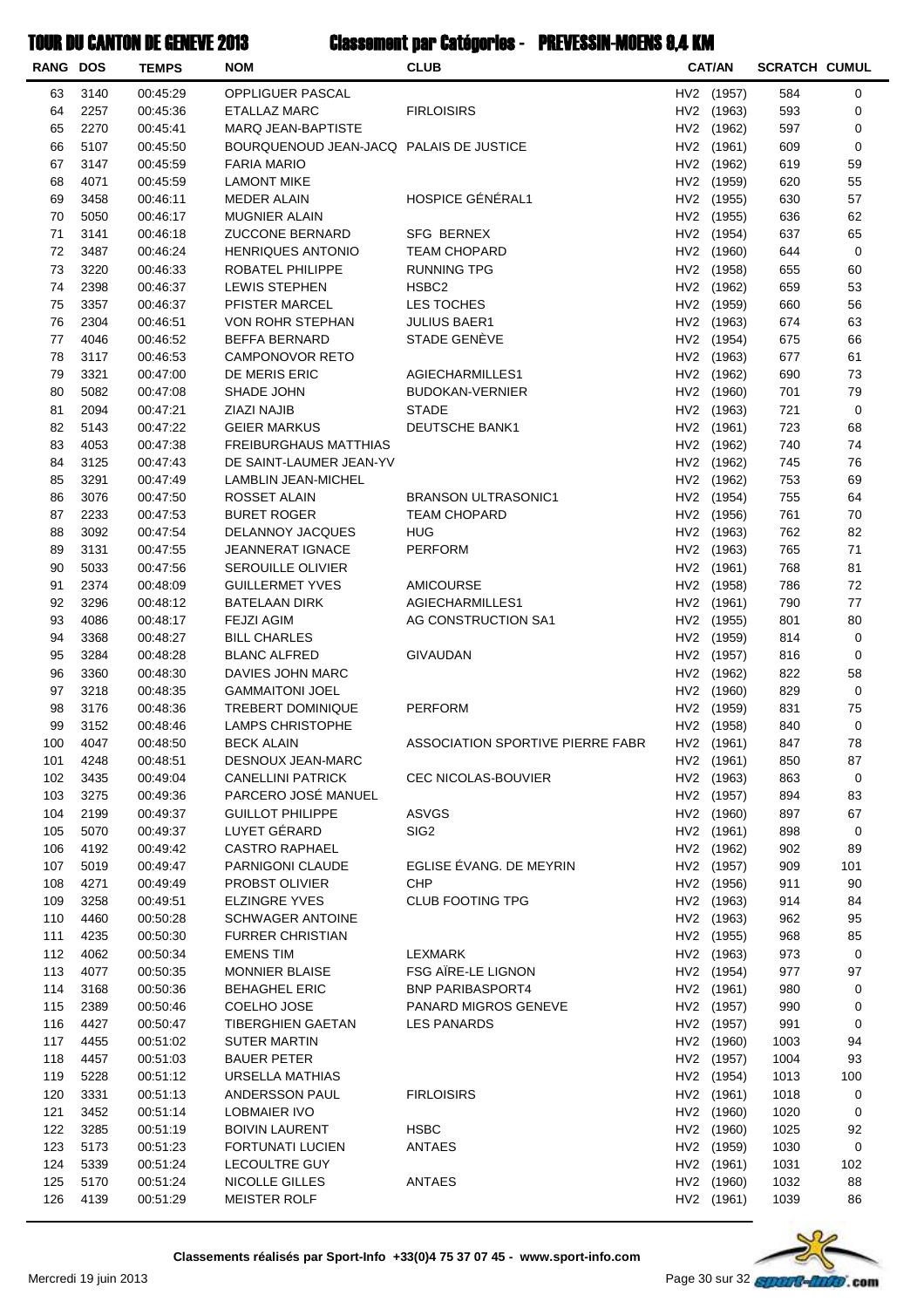| <b>RANG DOS</b> |      | <b>TEMPS</b> | <b>NOM</b>                 | <b>CLUB</b>                 | <b>CAT/AN</b> | <b>SCRATCH CUMUL</b> |             |
|-----------------|------|--------------|----------------------------|-----------------------------|---------------|----------------------|-------------|
| 127             | 3460 | 00:51:39     | DEL NOTARO LUCA            | TEAM DEL NOTARO             | HV2 (1963)    | 1051                 | 0           |
| 128             | 4089 | 00:51:48     | CAMUS JEAN-FRANCOIS        | <b>BNP PARIBASPORT4</b>     | HV2 (1963)    | 1060                 | 96          |
| 129             | 5253 | 00:51:49     | <b>DIDILLON STEPHANE</b>   |                             | HV2 (1960)    | 1062                 | 91          |
| 130             | 5140 | 00:51:54     | <b>LEVRAY GILLES</b>       |                             | HV2 (1962)    | 1069                 | 99          |
| 131             | 4499 | 00:52:00     | PERNET GILLES              |                             | HV2 (1954)    | 1075                 | 104         |
| 132             | 4154 | 00:52:18     | <b>BEYTRISON BERNARD</b>   | PIAGET3                     | HV2 (1956)    | 1097                 | 109         |
| 133             | 4042 | 00:52:18     | SPREAFICO GUY              |                             | HV2 (1954)    | 1098                 | 108         |
| 134             | 3024 | 00:52:23     | <b>GOHIN DIDIER</b>        |                             | HV2 (1955)    | 1105                 | 105         |
| 135             | 5049 | 00:52:41     | PUMA GIUSEPPE              |                             | HV2 (1955)    | 1127                 | 107         |
| 136             | 5333 | 00:52:47     | POMBAS JOSE                | <b>FOOTING CLUB TPG</b>     | HV2 (1960)    | 1132                 | 115         |
| 137             | 4150 | 00:52:51     | <b>BEETSCHEN MICHEL</b>    | <b>SGIPA</b>                | HV2 (1961)    | 1137                 | 103         |
| 138             | 4445 | 00:52:52     | DEVANTHÉRY PATRICK         |                             | HV2 (1954)    | 1140                 | $\mathbf 0$ |
| 139             | 4112 | 00:53:01     | DURIAUX HENRICH            | ETAT DE GENÈVE1             | HV2 (1961)    | 1149                 | 106         |
| 140             | 4189 | 00:53:03     | <b>SCHNEIDER DANIEL</b>    | SIG <sub>3</sub>            | HV2 (1962)    | 1150                 | 0           |
| 141             | 3438 | 00:53:11     | <b>SCHWAB PHILIPPE</b>     | <b>CEC NICOLAS-BOUVIER</b>  | HV2 (1961)    | 1156                 | 0           |
| 142             | 2321 | 00:53:19     | LHOEST PHILIPPE            | <b>AMICOURSE</b>            | HV2 (1955)    | 1169                 | 111         |
| 143             | 3183 | 00:53:34     | STEINER JEAN-MARC          |                             | HV2 (1958)    | 1180                 | 98          |
| 144             | 5047 | 00:53:43     | <b>TANNER MARKUS</b>       |                             | HV2 (1960)    | 1191                 | 114         |
| 145             | 5192 | 00:53:45     | PUCCIO BRUNO               |                             | HV2 (1955)    | 1194                 | 0           |
| 146             | 3242 | 00:53:53     | DUARTE JOSÉ                | <b>FIRLOISIRS</b>           | HV2 (1955)    | 1200                 | $\mathbf 0$ |
| 147             | 3123 | 00:53:54     | ELIE COR                   |                             | HV2 (1961)    | 1202                 | 113         |
| 148             | 4422 | 00:54:05     | NIDEGGER CHRISTIAN         |                             | HV2 (1955)    | 1213                 | 112         |
| 149             | 5142 | 00:54:07     | <b>MOSSELMANS ERWIN</b>    | CERN4                       | HV2 (1962)    | 1215                 | $\mathbf 0$ |
| 150             | 4306 | 00:54:16     | <b>TIBERGHIEN GREGOIRE</b> | <b>LES PANNARDS</b>         | HV2 (1959)    | 1226                 | 110         |
| 151             | 5284 | 00:55:17     | HELFENBERGER JEAN-CLA      | <b>F.A.S GRAND-SACONNEX</b> | HV2 (1958)    | 1292                 | 119         |
| 152             | 5262 | 00:55:19     | <b>LUTHY CHRISTIAN</b>     | <b>PJ SPORTS</b>            | HV2 (1954)    | 1295                 | 117         |
| 153             | 5090 | 00:55:34     | SIEGENTHALER DANIEL        | BECKMAN COULTER 12          | HV2 (1962)    | 1315                 | 0           |
| 154             | 5081 | 00:55:46     | EHRETSMANN CLAUDE          |                             | HV2 (1963)    | 1326                 | $\mathbf 0$ |
| 155             | 5149 | 00:56:04     | <b>GUARNIERI DANIEL</b>    | <b>IMPLENIA</b>             | HV2 (1956)    | 1337                 | 0           |
| 156             | 4177 | 00:56:48     | <b>MARTIN NICOLAS</b>      |                             | HV2 (1963)    | 1372                 | 116         |
| 157             | 5349 | 00:57:03     | <b>BOESIGER FRANCOIS</b>   |                             | HV2 (1962)    | 1388                 | 118         |
| 158             | 4361 | 00:57:11     | ZAHND PETER                | <b>FIRLOISIR</b>            | HV2 (1963)    | 1392                 | 122         |
| 159             | 5350 | 00:59:42     | <b>FEUILLET FRANCOIS</b>   | LEXMARK INTERNATIONAL4      | HV2 (1955)    | 1481                 | 0           |
| 160             | 5055 | 01:00:12     | RIEDWEG BERNARD            |                             | HV2 (1961)    | 1488                 | 120         |
| 161             | 4061 | 01:00:33     | WATZLAWICK STEPHAN         |                             | HV2 (1961)    | 1499                 | $\mathbf 0$ |
| 162             | 5376 | 01:02:34     | <b>HUMBERT YVES</b>        |                             | HV2 (1960)    | 1536                 | 0           |
| 163             | 5160 | 01:03:58     | <b>PAGE SERGE</b>          | <b>PANIKE</b>               | HV2 (1954)    | 1553                 | 121         |
| 164             | 4281 | 01:04:45     | <b>PROGIN PIERRE</b>       |                             | HV2 (1962)    | 1566                 | 0           |
| 165             | 5362 | 01:08:45     | <b>JACCOTTET THIERRY</b>   |                             | HV2 (1961)    | 1581                 | 0           |
| 166             | 5509 | 01:09:31     | PRALONG CHRISTIAN          |                             | HV2 (1961)    | 1585                 | 123         |
|                 |      |              |                            |                             |               |                      |             |